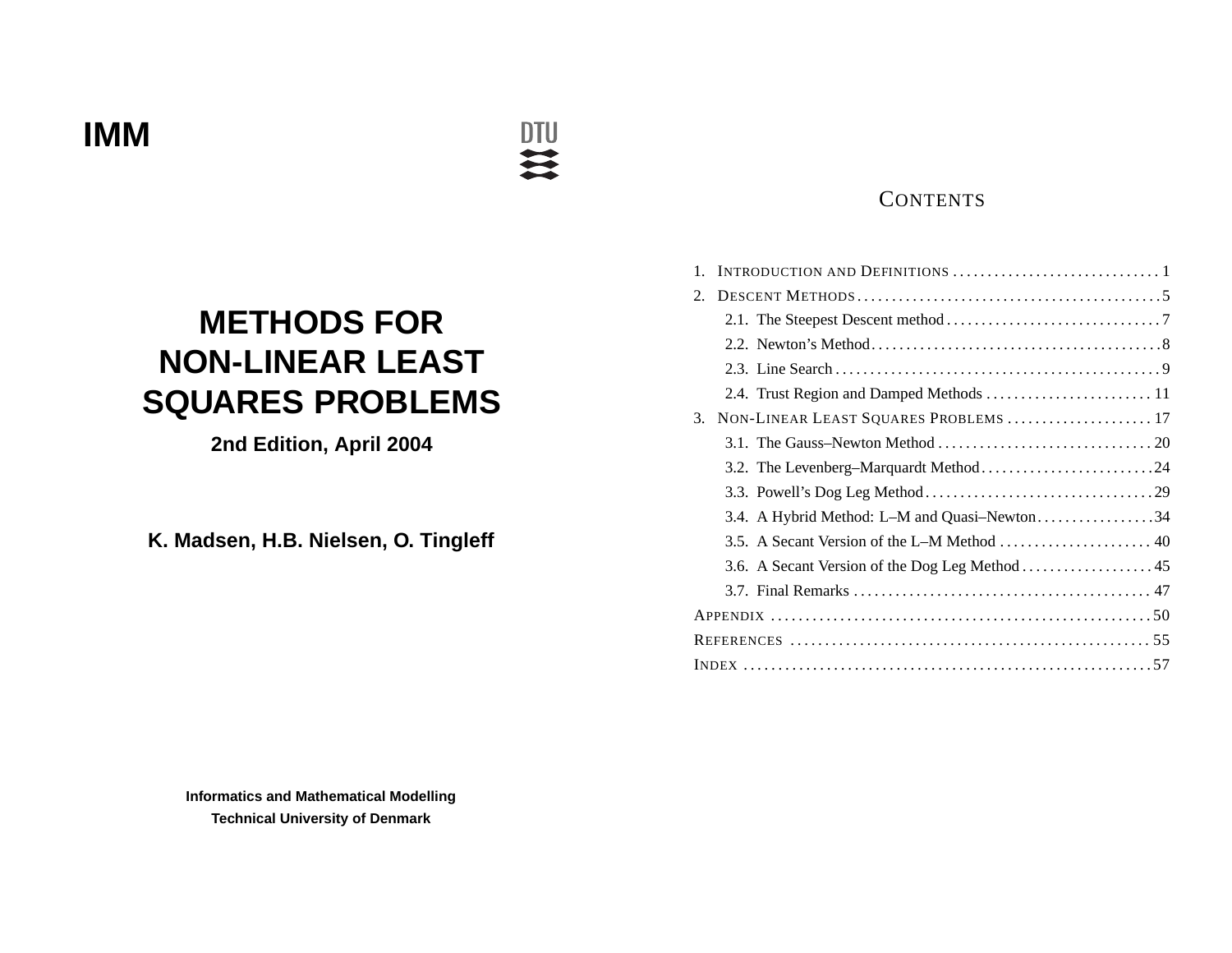#### 1. INTRODUCTION AND DEFINITIONS 2

 $\blacksquare$ 

The model depends on the *parameters*  $\mathbf{x} = [x_1, x_2, x_3, x_4]^\top$ . We assume that there exists an **<sup>x</sup>**† so that

$$
y_i = M(\mathbf{x}^\dagger, t_i) + \varepsilon_i ,
$$

where the  $\{\varepsilon_i\}$  are (measurement) errors on the data ordinates, assumed to behave like "white noise".

For any choice of **<sup>x</sup>** we can compute the *residuals*

$$
f_i(\mathbf{x}) = y_i - M(\mathbf{x}, t_i)
$$
  
=  $y_i - x_3 e^{x_1 t_i} - x_4 e^{x_2 t_i}$ ,  $i = 1, ..., m$ .

For <sup>a</sup> *least squares fit* the parameters are determined as the minimizer **<sup>x</sup>**<sup>∗</sup> of the sum of squared residuals. This is seen to be <sup>a</sup> problem of the form in Definition 1.1 with  $n = 4$ . The graph of  $M(\mathbf{x}^*, t)$  is shown by full line in Figure 1.1.

A least squares problem is <sup>a</sup> special variant of the more general problem: Given a function  $F: \mathbb{R}^n \mapsto \mathbb{R}$ , find an argument of F that gives the minimum value of this so-called *objective function* or *cost function*.

**Definition 1.2. Global Minimizer**Given  $F: \mathbb{R}^n \mapsto \mathbb{R}$ . Find  $\mathbf{x}^+$  =  $\operatorname{argmin}_{\mathbf{x}} \{ F(\mathbf{x}) \}$ .

This problem is very hard to solve in general, and we only presen<sup>t</sup> methods for solving the simpler problem of finding <sup>a</sup> local minimizer for *F*, an argumen<sup>t</sup> vector which gives <sup>a</sup> minimum value of *F* inside <sup>a</sup> certain region whose size is given by  $\delta$ , where  $\delta$  is a small, positive number.

**Definition 1.3. Local Minimizer** Given  $F: \mathbb{R}^n \mapsto \mathbb{R}$ . Find  $\mathbf{x}^*$  so that  $F(\mathbf{x}^*) \leq F(\mathbf{x})$  for  $\|\mathbf{x} - \mathbf{x}^*\| < \delta$ .

In the remainder of this introduction we shall discuss some basic concepts in optimization, and Chapter 2 is <sup>a</sup> brief review of methods for finding <sup>a</sup> local

1. INTRODUCTION ANDDEFINITIONS

In this booklet we consider the following problem,

**Definition 1.1. Least Squares Problem** Find **x**<sup>∗</sup>, a local minimizer for<sup>1)</sup>  $F(\mathbf{x}) = \frac{1}{2} \sum^{m} (f_i(\mathbf{x}))^2$ *i*=1where  $f_i: \mathbb{R}^n \mapsto \mathbb{R}, i = 1, \ldots, m$  are given functions, and  $m \geq n$ .

**Example 1.1.** An important source of least squares problems is *data fitting*. As an example consider the *data points*  $(t_1, y_1), \ldots, (t_m, y_m)$  shown below



**Figure 1.1.** *Data points*  $\{(t_i, y_i)\}$  *(marked by +) and model <sup>M</sup>*(**<sup>x</sup>***, <sup>t</sup>*) *(marked by full line.)*

Further, we are given <sup>a</sup> *fitting model*,

$$
M(\mathbf{x},t) = x_3 e^{x_1 t} + x_4 e^{x_2 t}.
$$

<sup>&</sup>lt;sup>1</sup>) The factor  $\frac{1}{2}$  in the definition of  $F(\mathbf{x})$  has no effect on  $\mathbf{x}^*$ . It is introduced for convenience, see page 18.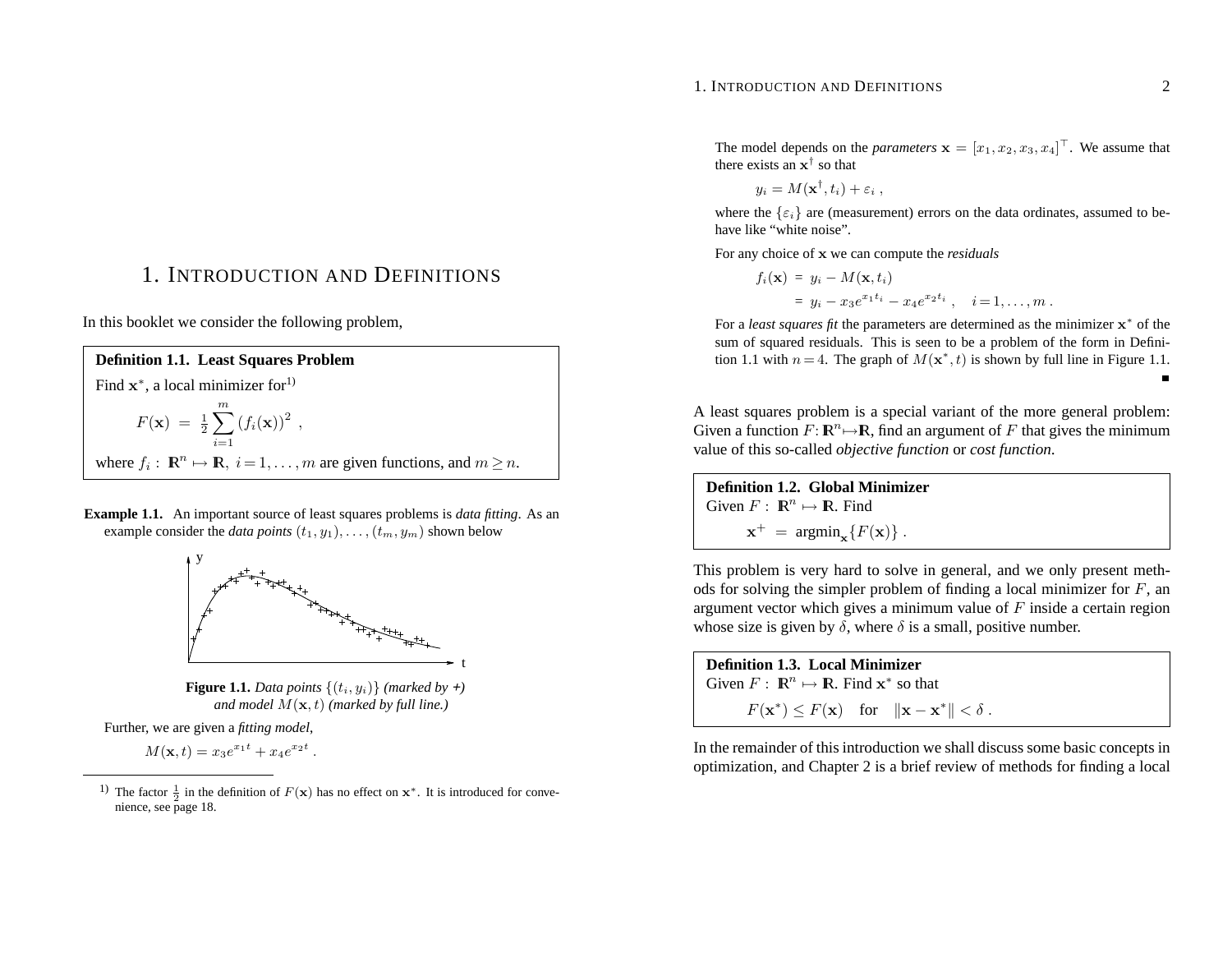minimizer for general cost functions. For more details we refer to Frandsen et al (2004). In Chapter 3 we give methods that are specially tuned for least squares problems.

We assume that the cost function *F* is differentiable and so smooth that the following *Taylor expansion* is valid,2)

$$
F(\mathbf{x} + \mathbf{h}) = F(\mathbf{x}) + \mathbf{h}^{\mathsf{T}} \mathbf{g} + \frac{1}{2} \mathbf{h}^{\mathsf{T}} \mathbf{H} \mathbf{h} + O(||\mathbf{h}||^3) , \qquad (1.4a)
$$

where **g** is the *gradient*,

$$
\mathbf{g} \equiv \mathbf{F}'(\mathbf{x}) = \begin{bmatrix} \frac{\partial F}{\partial x_1}(\mathbf{x}) \\ \vdots \\ \frac{\partial F}{\partial x_n}(\mathbf{x}) \end{bmatrix},
$$
(1.4b)

and **H** is the *Hessian*,

$$
\mathbf{H} \equiv \mathbf{F}''(\mathbf{x}) = \left[ \frac{\partial^2 F}{\partial x_i \partial x_j}(\mathbf{x}) \right]. \tag{1.4c}
$$

**If x**<sup>∗</sup> is a local minimizer and  $\|\mathbf{h}\|$  is sufficiently small, then we cannot find a point **<sup>x</sup>**<sup>∗</sup>+**h** with <sup>a</sup> smaller *F*-value. Combining this observation with (1.4a) we get

**Theorem 1.5. Necessary condition for <sup>a</sup> local minimizer.** If **<sup>x</sup>**<sup>∗</sup> is <sup>a</sup> local minimizer, then  $g^* \equiv F'(x^*) = 0$ .

We use <sup>a</sup> special name for arguments that satisfy the necessary condition:

**Definition 1.6. Stationary point.** If  $\mathbf{g}_s \equiv \mathbf{F}'(\mathbf{x}_s) = \mathbf{0}$ , then **x**<sup>s</sup> is said to be <sup>a</sup> *stationary point* for *F*.

<sup>2)</sup> Unless otherwise specified,  $\|\cdot\|$  denotes the 2-norm,  $\|\mathbf{h}\| = \sqrt{h_1^2 + \cdots + h_n^2}$ .

#### 1. INTRODUCTION AND DEFINITIONS 4

Thus, <sup>a</sup> local minimizer is also <sup>a</sup> stationary point, but so is <sup>a</sup> local maximizer. A stationary point which is neither <sup>a</sup> local maximizer nor <sup>a</sup> local minimizer is called <sup>a</sup> *saddle point*. In order to determine whether <sup>a</sup> given stationary point is <sup>a</sup> local minimizer or not, we need to include the second order term in the Taylor series (1.4a). Inserting  $\mathbf{x}_s$  we see that

$$
F(\mathbf{x}_s + \mathbf{h}) = F(\mathbf{x}_s) + \frac{1}{2}\mathbf{h}^\top \mathbf{H}_s \mathbf{h} + O(||\mathbf{h}||^3)
$$
  
with  $\mathbf{H}_s = \mathbf{F}''(\mathbf{x}_s)$ . (1.7)

From definition (1.4c) of the Hessian it follows that any **H** is <sup>a</sup> symmetric matrix. If we request that  $H_s$  is *positive definite*, then its eigenvalues are greater than some number  $\delta$  > 0 (see Appendix A), and

 $\mathbf{h}^\top \mathbf{H}_\mathrm{s} \, \mathbf{h} > \delta \, \|\mathbf{h}\|^2$  .

This shows that for  $\|\mathbf{h}\|$  sufficiently small the third term on the right-hand side of (1.7) will be dominated by the second. This term is positive, so that we get

**Theorem 1.8. Sufficient condition for <sup>a</sup> local minimizer.** Assume that  $\mathbf{x}_s$  is a stationary point and that  $\mathbf{F}''(\mathbf{x}_s)$  is positive definite. Then **x**<sup>s</sup> is <sup>a</sup> local minimizer.

If **H**<sup>s</sup> is *negative definite*, then **<sup>x</sup>**<sup>s</sup> is <sup>a</sup> local maximizer. If **H**<sup>s</sup> is *indefinite* (ie it has both positive and negative eigenvalues), then  $\mathbf{x}_s$  is a saddle point.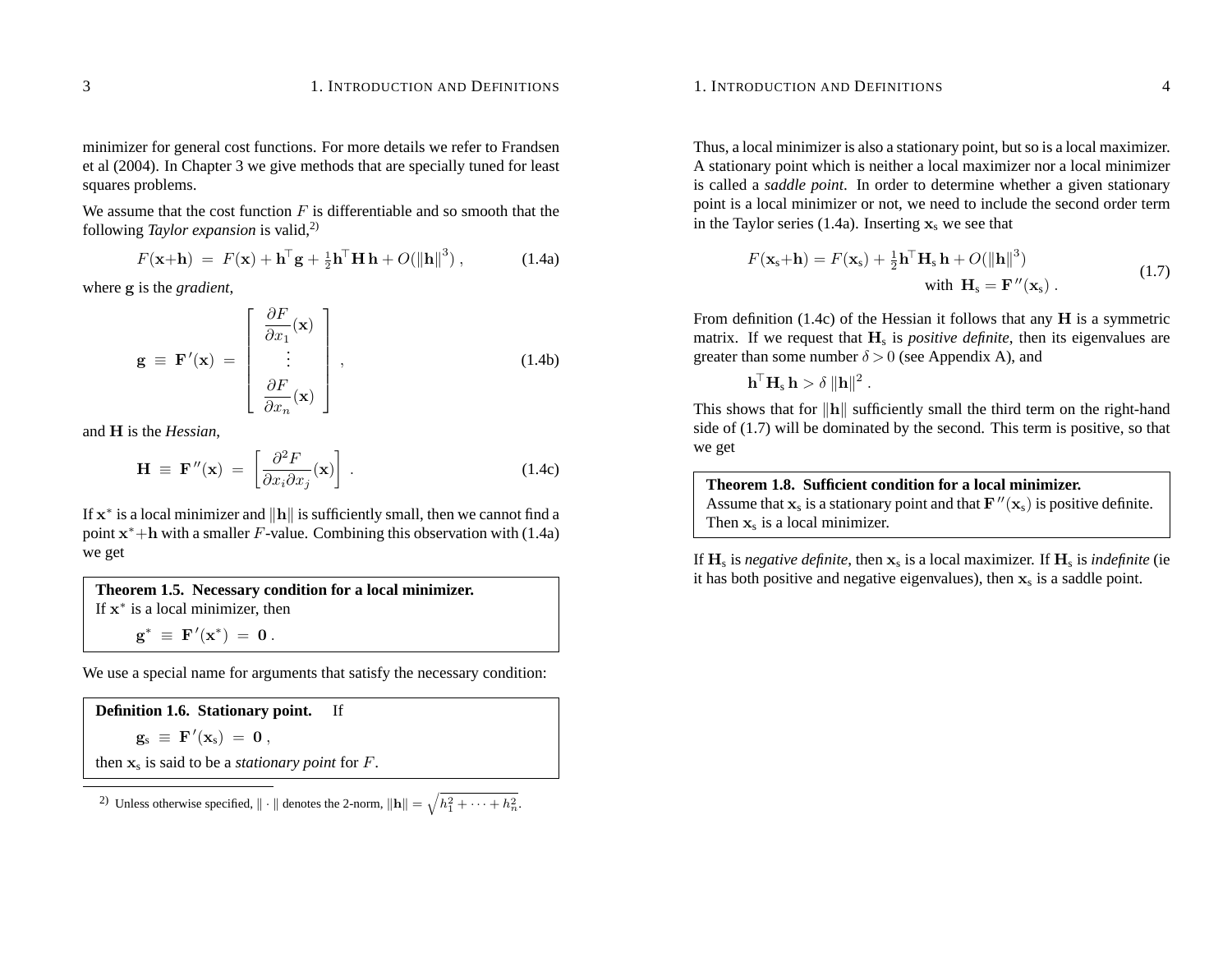#### 2. DESCENT METHODS 6

## 2. DESCENT METHODS

All methods for non-linear optimization are iterative: From <sup>a</sup> starting point  $\mathbf{x}_0$  the method produces a series of vectors  $\mathbf{x}_1, \mathbf{x}_2, \ldots$ , which (hopefully) converges to **<sup>x</sup>**<sup>∗</sup>, <sup>a</sup> local minimizer for the given function, see Definition 1.3. Most methods have measures which enforce the *descending condition*

$$
F(\mathbf{x}_{k+1}) < F(\mathbf{x}_k) \tag{2.1}
$$

This prevents convergence to <sup>a</sup> maximizer and also makes it less probable that we converge towards <sup>a</sup> saddle point. If the given function has several minimizers the result will depend on the starting point  $\mathbf{x}_0$ . We do not know which of the minimizers that will be found; it is not necessarily the minimizer closest to  $\mathbf{x}_0$ .

In many cases the method produces vectors which converge towards the minimizer in two clearly different stages. When  $x_0$  is far from the solution we want the method to produce iterates which move steadily towards **<sup>x</sup>**<sup>∗</sup>. In this "global stage" of the iteration we are satisfied if the errors do not increase excep<sup>t</sup> in the very first steps, ie

$$
\|\mathbf{e}_{k+1}\| < \|\mathbf{e}_k\| \quad \text{for } k > K \;,
$$

where **e***k* denotes the current error,

$$
\mathbf{e}_k = \mathbf{x}_k - \mathbf{x}^* \,. \tag{2.2}
$$

In the final stage of the iteration, where  $x_k$  is close to  $x^*$ , we want faster convergence. We distinguish between

*Linear convergence*:

$$
||\mathbf{e}_{k+1}|| \le a||\mathbf{e}_k||
$$
 when  $||\mathbf{e}_k||$  is small;  $0 < a < 1$ , (2.3a)

*Quadratic convergence*:

$$
\|\mathbf{e}_{k+1}\| = O(\|\mathbf{e}_k\|^2) \quad \text{when } \|\mathbf{e}_k\| \text{ is small }, \tag{2.3b}
$$

*Superlinear convergence*:

$$
\|\mathbf{e}_{k+1}\|/\|\mathbf{e}_k\| \to 0 \quad \text{for } k \to \infty \,.
$$
 (2.3c)

The methods presented in this lecture note are descent methods which satisfy the descending condition (2.1) in each step of the iteration. One step from the current iterate consists in

- 1. Find a descent direction  $h_d$  (discussed below), and
- 2. find <sup>a</sup> step length giving <sup>a</sup> good decrease in the *F*-value.

Thus an outline of <sup>a</sup> descent method is

| Algorithm 2.4. Descent method                                    |                                                |
|------------------------------------------------------------------|------------------------------------------------|
| begin                                                            |                                                |
| $k := 0$ ; $\mathbf{x} := \mathbf{x}_0$ ; found := false         | {Starting point}                               |
| while (not found) and $(k < k_{\text{max}})$                     |                                                |
| $\mathbf{h}_{d} :=$ search_direction(x)                          | $\{From x and downhill\}$                      |
| $if$ (no such h exists)                                          |                                                |
| <i>found</i> := <b>true</b>                                      | $\{x \text{ is stationary}\}\$                 |
| else                                                             |                                                |
| $\alpha := \text{step_length}(\mathbf{x}, \mathbf{h}_d)$         | {from <b>x</b> in direction $\mathbf{h}_{d}$ } |
| $\mathbf{x} := \mathbf{x} + \alpha \mathbf{h}_d; \quad k := k+1$ | {next iterate}                                 |
| end                                                              |                                                |

Consider the variation of the *F*-value along the half line starting at **<sup>x</sup>** and with direction **h**. From the Taylor expansion (1.4a) we see that

$$
F(\mathbf{x}+\alpha \mathbf{h}) = F(\mathbf{x}) + \alpha \mathbf{h}^{\top} \mathbf{F}'(\mathbf{x}) + O(\alpha^2)
$$
  
\n
$$
\simeq F(\mathbf{x}) + \alpha \mathbf{h}^{\top} \mathbf{F}'(\mathbf{x}) \quad \text{for } \alpha \text{ sufficiently small.} \tag{2.5}
$$

We say that **h** is a *descent direction* if  $F(x+\alpha h)$  is a decreasing function of  $\alpha$  at  $\alpha = 0$ . This leads to the following definition.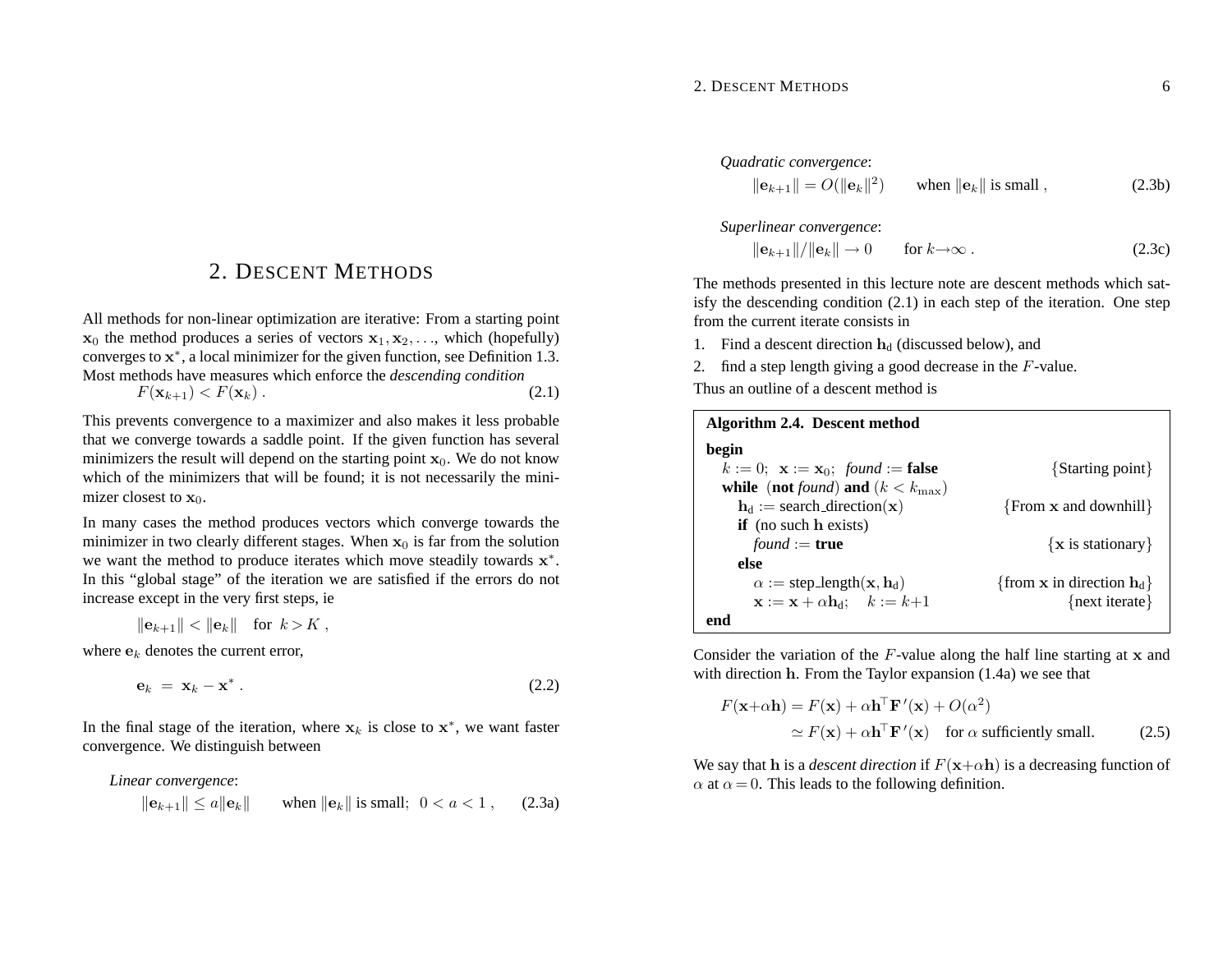**Definition 2.6. Descent direction. h** is a descent direction for *F* at **x** if  $\mathbf{h}^\top \mathbf{F}'(\mathbf{x}) < 0$ .

If no such **h** exists, then  $\mathbf{F}'(\mathbf{x}) = \mathbf{0}$ , showing that in this case **x** is stationary. Otherwise, we have to choose  $\alpha$ , ie how far we should go from **x** in the direction given by  $\mathbf{h}_{d}$ , so that we get a decrease in the value of the objective function. One way of doing this is to find (an approximation to)

$$
\alpha_{\rm e} = \operatorname{argmin}_{\alpha > 0} \{ F(\mathbf{x} + \alpha \mathbf{h}) \} \,. \tag{2.7}
$$

The process is called *line search*, and is discussed in Section 2.3. First, however, we shall introduce two methods for computing <sup>a</sup> descent direction.

## **2.1. The Steepest Descent method**

From (2.5) we see that when we perform a step  $\alpha$ **h** with positive  $\alpha$ , then the relative gain in function value satisfies

$$
\lim_{\alpha \to 0} \, \frac{F(\mathbf{x}) - F(\mathbf{x} + \alpha \mathbf{h})}{\alpha \|\mathbf{h}\|} = -\frac{1}{\|\mathbf{h}\|} \, \mathbf{h}^\top \mathbf{F}'(\mathbf{x}) = -\|\mathbf{F}'(\mathbf{x})\| \cos \theta \;,
$$

where  $\theta$  is the angle between the vectors **h** and  $\mathbf{F}'(\mathbf{x})$ . This shows that we get the greatest gain rate if  $\theta = \pi$ , ie if we use the steepest descent direction **h**sd given by

$$
\mathbf{h}_{sd} = -\mathbf{F}'(\mathbf{x})\,. \tag{2.8}
$$

The method based on  $(2.8)$  (ie  $\mathbf{h}_{d} = \mathbf{h}_{sd}$  in Algorithm 2.4) is called the *steepest descent method* or *gradient method*. The choice of descent direction is "the best" (locally) and we could combine it with an exact line search (2.7). A method like this converges, but the final convergence is linear and often very slow. Examples in Frandsen et al (2004) show how the steepest descent method with exact line search and finite computer precision can fail to find the minimizer of <sup>a</sup> second degree polynomial. For many problems, however, the method has quite good performance in the initial stage of the iterative process.

Considerations like this has lead to the so-called *hybrid methods*, which – as the name suggests – are based on two different methods. One which is good in the initial stage, like the gradient method, and another method which is good in the final stage, like Newton's method; see the next section. A major problem with <sup>a</sup> hybrid method is the mechanism which switches between the two methods when appropriate.

## **2.2. Newton's Method**

We can derive this method from the condition that **<sup>x</sup>**<sup>∗</sup> is <sup>a</sup> stationary point. According to Definition 1.6 it satisfies  $\mathbf{F}'(\mathbf{x}^*) = \mathbf{0}$ . This is a nonlinear system of equations, and from the Taylor expansion

$$
\mathbf{F}'(\mathbf{x}+\mathbf{h}) = \mathbf{F}'(\mathbf{x}) + \mathbf{F}''(\mathbf{x})\mathbf{h} + O(||\mathbf{h}||^2)
$$
  
\n
$$
\simeq \mathbf{F}'(\mathbf{x}) + \mathbf{F}''(\mathbf{x})\mathbf{h} \quad \text{for } ||\mathbf{h}|| \text{ sufficiently small}
$$

we derive *Newton's method:* Find **h**<sup>n</sup> as the solutions to

$$
\mathbf{H}\,\mathbf{h}_n = -\mathbf{F}'(\mathbf{x}) \quad \text{with } \mathbf{H} = \mathbf{F}''(\mathbf{x}) \,, \tag{2.9a}
$$

and compute the next iterate by

$$
\mathbf{x} := \mathbf{x} + \mathbf{h}_n \tag{2.9b}
$$

Suppose that  $H$  is positive definite, then it is nonsingular (implying that (2.9a) has a unique solution), and  $\mathbf{u}^\top \mathbf{H} \mathbf{u} > 0$  for all nonzero **u**. Thus, by multiplying with  $\mathbf{h}_n^{\top}$  on both sides of (2.9a) we get

$$
0 < \mathbf{h}_{\mathbf{n}}^{\top} \mathbf{H} \, \mathbf{h}_{\mathbf{n}} = -\mathbf{h}_{\mathbf{n}}^{\top} \mathbf{F}'(\mathbf{x}) \,, \tag{2.10}
$$

showing that  $\mathbf{h}_n$  is a descent direction: it satisfies the condition in Definition 2.6.

Newton's method is very good in the final stage of the iteration, where **<sup>x</sup>** is close to **<sup>x</sup>**<sup>∗</sup>. One can show (see Frandsen et al (2004)) that if the Hessian at the solution is positive definite (the sufficient condition in Theorem 1.8 is satisfied) and if we are at <sup>a</sup> position inside the region around **<sup>x</sup>**<sup>∗</sup> where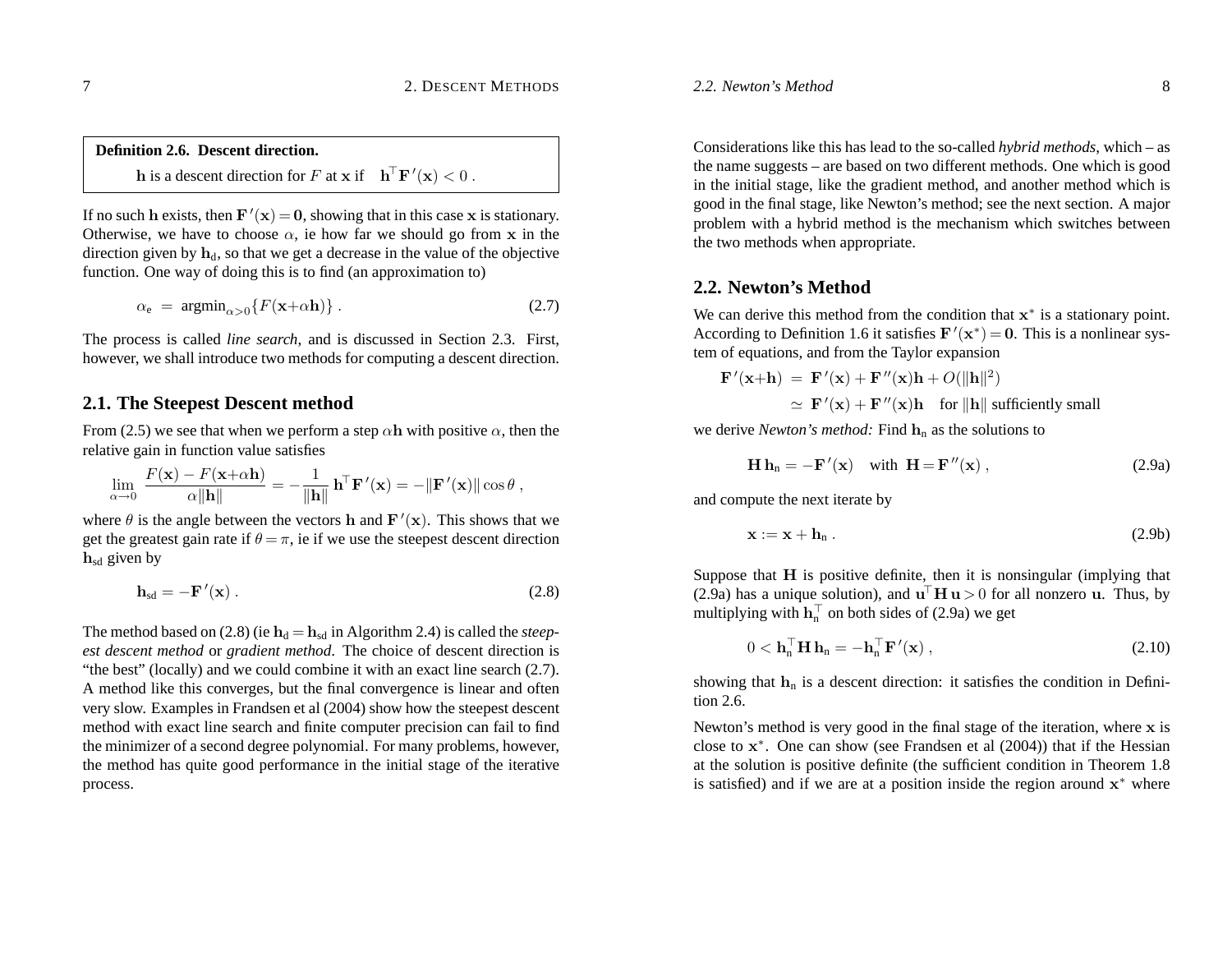$\mathbf{F}^{\prime\prime}(\mathbf{x})$  is positive definite, then we get quadratic convergence (defined in (2.3)). On the other hand, if **x** is in a region where  $\mathbf{F}''(\mathbf{x})$  is negative definite everywhere, and where there is <sup>a</sup> stationary point, the basic Newton method (2.9) would converge (quadratically) towards this stationary point, which is <sup>a</sup> maximizer. We can avoid this by requiring that all steps taken are in descent directions.

We can build <sup>a</sup> hybrid method, based on Newton's method and the steepest descent method. According to (2.10) the Newton step is guaranteed to be downhill if  $\mathbf{F}''(\mathbf{x})$  is positive definite, so a sketch of the central section of this hybrid algorithm could be

**if** 
$$
F''(x)
$$
 is positive definite

\n $\mathbf{h} := \mathbf{h}_n$ 

\n**else**

\n $\mathbf{h} := \mathbf{h}_{sd}$ 

\n $\mathbf{x} := \mathbf{x} + \alpha \mathbf{h}$ 

\n(2.11)

Here,  $\mathbf{h}_{sd}$  is the steepest descent direction and  $\alpha$  is found by line search; see Section 2.3. A good tool for checking <sup>a</sup> matrix for positive definiteness is Cholesky's method (see Appendix A) which, when successful, is also used for solving the linear system in question. Thus, the check for definiteness is almost for free.

In Section 2.4 we introduce some methods, where the computation of the search direction  $h_d$  and step length  $\alpha$  is done simultaneously, and give a version of (2.11) without line search. Such hybrid methods can be very efficient, but they are hardly ever used. The reason is that they need an implementation of  $\mathbf{F}^{\prime\prime}(\mathbf{x})$ , and for complicated application problems this is not available. Instead we can use <sup>a</sup> so-called *Quasi-Newton method,* based on series of matrices which gradually approach  $\mathbf{H}^* = \mathbf{F}''(\mathbf{x}^*)$ . In Section 3.4 we presen<sup>t</sup> such <sup>a</sup> method. Also see Chapter 5 in Frandsen et al (2004).

## **2.3. Line Search**

Given <sup>a</sup> point **<sup>x</sup>** and <sup>a</sup> descent direction **h**. The next iteration step is <sup>a</sup> move from **<sup>x</sup>** in direction **h**. To find out, how far to move, we study the variation of the given function along the half line from **<sup>x</sup>** in the direction **h**,

*2.3. Line Search*

$$
\varphi(\alpha) = F(\mathbf{x} + \alpha \mathbf{h}), \quad \mathbf{x} \text{ and } \mathbf{h} \text{ fixed}, \ \alpha \ge 0 \,. \tag{2.12}
$$

An example of the behaviour of  $\varphi(\alpha)$  is shown in Figure 2.1.





Our **h** being <sup>a</sup> descent direction ensures that

 $\varphi'(0) = \mathbf{h}^{\top} \mathbf{F}'(\mathbf{x}) < 0$ ,

indicating that if  $\alpha$  is sufficiently small, we satisfy the descending condition (2.1), which is equivalent to

 $\varphi(\alpha) < \varphi(0)$ .

Often, we are given an initial guess on  $\alpha$ , eg  $\alpha = 1$  with Newton's method. Figure 2.1 illustrates that three different situations can arise

- $1° \alpha$  is so small that the gain in value of the objective function is very small.  $\alpha$  should be increased.
- 2<sup>°</sup> *α* is too large:  $\varphi(\alpha) \ge \varphi(0)$ . Decrease  $\alpha$  in order to satisfy the descent condition (2.1).
- $3° \alpha$  is close to the minimizer<sup>1)</sup> of  $\varphi(\alpha)$ . Accept this *α*-value.

<sup>&</sup>lt;sup>1)</sup> More precisely: the smallest local minimizer of  $\varphi$ . If we increase  $\alpha$  beyond the interval shown in Figure 2.1, it may well happen that we ge<sup>t</sup> close to another local minimum for *F*.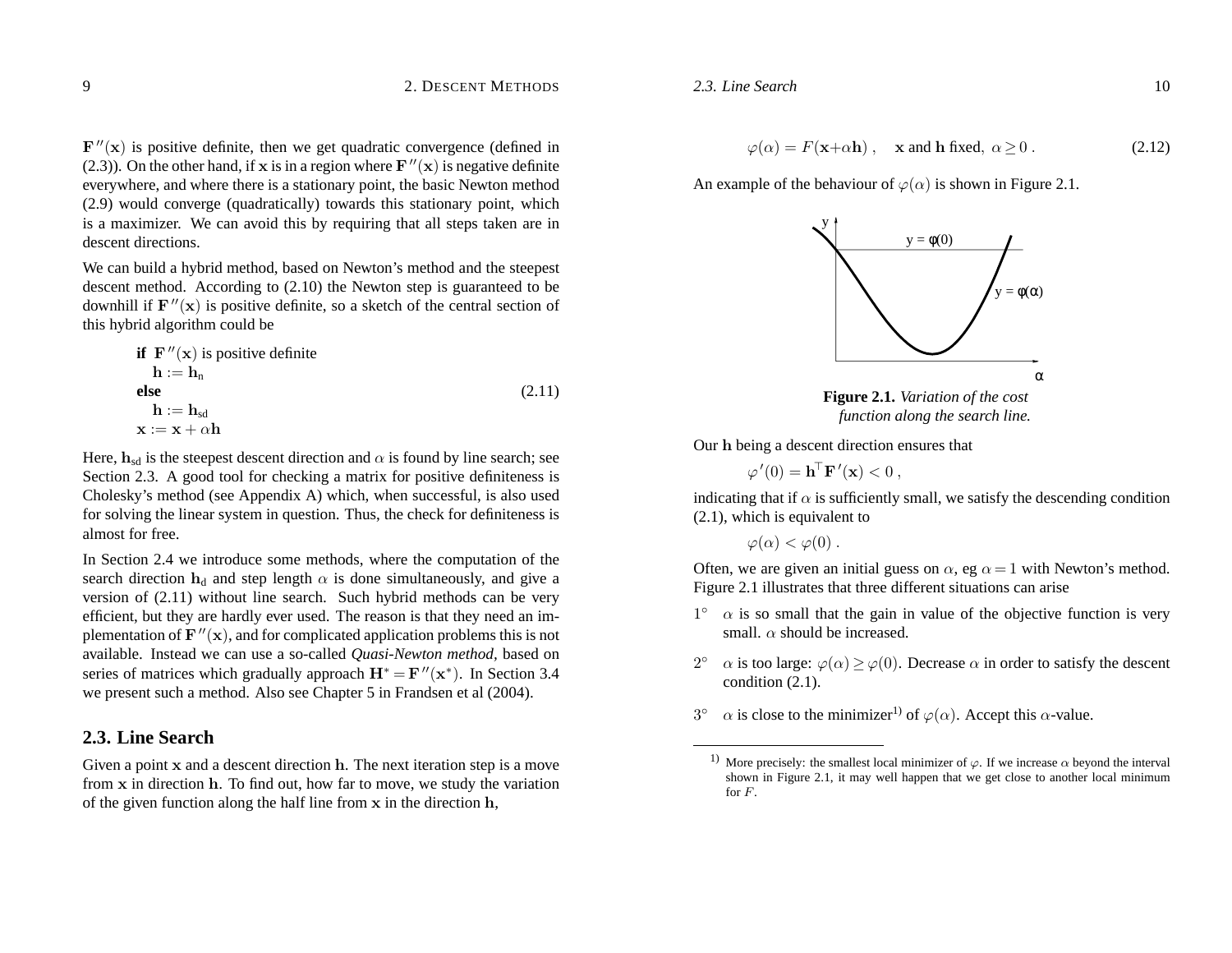An *exact line search* is an iterative process producing a series  $\alpha_1, \alpha_2, \ldots$ . The aim is to find the true minimizer  $\alpha_e$  defined in (2.7), and the algorithm stops when the iterate  $\alpha_{\rm s}$  satisfies

 $|\varphi'(\alpha_{s})| \leq \tau |\varphi'(0)|$ ,

where  $\tau$  is a small, positive number. In the iteration we can use approximations to the variation of  $\varphi(\alpha)$  based on the computed values of

 $\varphi(\alpha_k) = F(\mathbf{x} + \alpha_k \mathbf{h})$  and  $\varphi'(\alpha_k) = \mathbf{h}^\top \mathbf{F}'(\mathbf{x} + \alpha_k \mathbf{h})$ .

See Sections  $2.5 - 2.6$  in Frandsen et al  $(2004)$  for details.

Exact line search can waste much computing time: When **<sup>x</sup>** is far from **<sup>x</sup>**<sup>∗</sup> the search direction **h** may be far from the direction **<sup>x</sup>**<sup>∗</sup>−**x**, and there is no need to find the true minimum of *ϕ* very accurately. This is the background for the so-called *soft line search,* where we accep<sup>t</sup> an *<sup>α</sup>*-value if it does not fall in the categories  $1°$  or  $2°$  listed above. We use a stricter version of the descending condition (2.1), viz

$$
\varphi(\alpha_s) \le \varphi(0) + \gamma_1 \cdot \varphi'(0) \cdot \alpha \quad \text{with } 0 < \gamma_1 < 1. \tag{2.13a}
$$

This ensures that we are not in case  $2^\circ$ . Case  $1^\circ$  corresponds to the point  $(\alpha, \varphi(\alpha))$  being too close to the starting tangent, and we supplement with the condition

$$
\varphi'(\alpha_s) \ge \gamma_2 \cdot \varphi'(0) \quad \text{with } \gamma_1 < \gamma_2 < 1. \tag{2.13b}
$$

If the starting guess on  $\alpha$  satisfies both these criteria, then we accept it as  $\alpha_s$ . Otherwise, we have to iterate as sketched for exact line search. Details can be seen in Section 2.5 of Frandsen et al (2004).

## **2.4. Trust Region and Damped Methods**

Assume that we have <sup>a</sup> *model L* of the behaviour of *F* in the neighbourhood of the current iterate **x**,

$$
F(\mathbf{x} + \mathbf{h}) \simeq L(\mathbf{h}) \equiv F(\mathbf{x}) + \mathbf{h}^{\mathsf{T}} \mathbf{c} + \frac{1}{2} \mathbf{h}^{\mathsf{T}} \mathbf{B} \mathbf{h} \,, \tag{2.14}
$$

where  $\mathbf{c} \in \mathbb{R}^n$  and the matrix  $\mathbf{B} \in \mathbb{R}^{n \times n}$  is symmetric. The basic ideas of this section may be generalized to other forms of the model, but in this booklet we only need the form of *L* given in (2.14). Typically, the model is <sup>a</sup> second order Taylor expansion of *F* around **<sup>x</sup>**, like the first three terms in the righthand side of (1.4a), or  $L(h)$  may be an approximation to this expansion. It is generally true that such <sup>a</sup> model is good only when **h** is sufficiently small. We shall introduce two methods that include this aspec<sup>t</sup> in the determination of a step **h**, which is a descent direction and which can be used with  $\alpha = 1$ in Algorithm 2.4.

In <sup>a</sup> *trust region method* we assume that we know <sup>a</sup> positive number ∆ such that the model is sufficiently accurate inside a ball with radius  $\Delta$ , centered at **<sup>x</sup>**, and determine the step as

$$
\mathbf{h} = \mathbf{h}_{tr} \equiv \operatorname{argmin}_{\|\mathbf{h}\| \le \Delta} \{ L(\mathbf{h}) \}. \tag{2.15}
$$

In <sup>a</sup> *damped method* the step is determined as

$$
\mathbf{h} = \mathbf{h}_{dm} \equiv \operatorname{argmin}_{\mathbf{h}} \{ L(\mathbf{h}) + \frac{1}{2} \mu \, \mathbf{h}^{\top} \mathbf{h} \},\tag{2.16}
$$

where the *damping parameter*  $\mu \geq 0$ . The term  $\frac{1}{2} \mu \mathbf{h}^{\top} \mathbf{h} = \frac{1}{2} \mu \|\mathbf{h}\|^2$  is seen to penalize large steps.

The central par<sup>t</sup> of Algorithm 2.4 based on one of these methods has the form

Compute h by (2.15) or (2.16)  
\nif 
$$
F(\mathbf{x}+\mathbf{h}) < F(\mathbf{x})
$$
  
\n $\mathbf{x} := \mathbf{x} + \mathbf{h}$   
\nUpdate  $\Delta$  or  $\mu$  (2.17)

This corresponds to  $\alpha = 1$  if the step **h** satisfies the descending condition (2.1). Otherwise,  $\alpha = 0$ , ie we do not move.<sup>2)</sup> However, we are not stuck

<sup>2)</sup> There are versions of these methods that include <sup>a</sup> proper line search to find <sup>a</sup> point  $\mathbf{x}+\alpha \mathbf{h}$  with smaller *F*-value, and information gathered during the line search is used in the updating of  $\Delta$  or  $\mu$ . For many problems such versions use fewer iteration steps but a larger accumulated number of function values.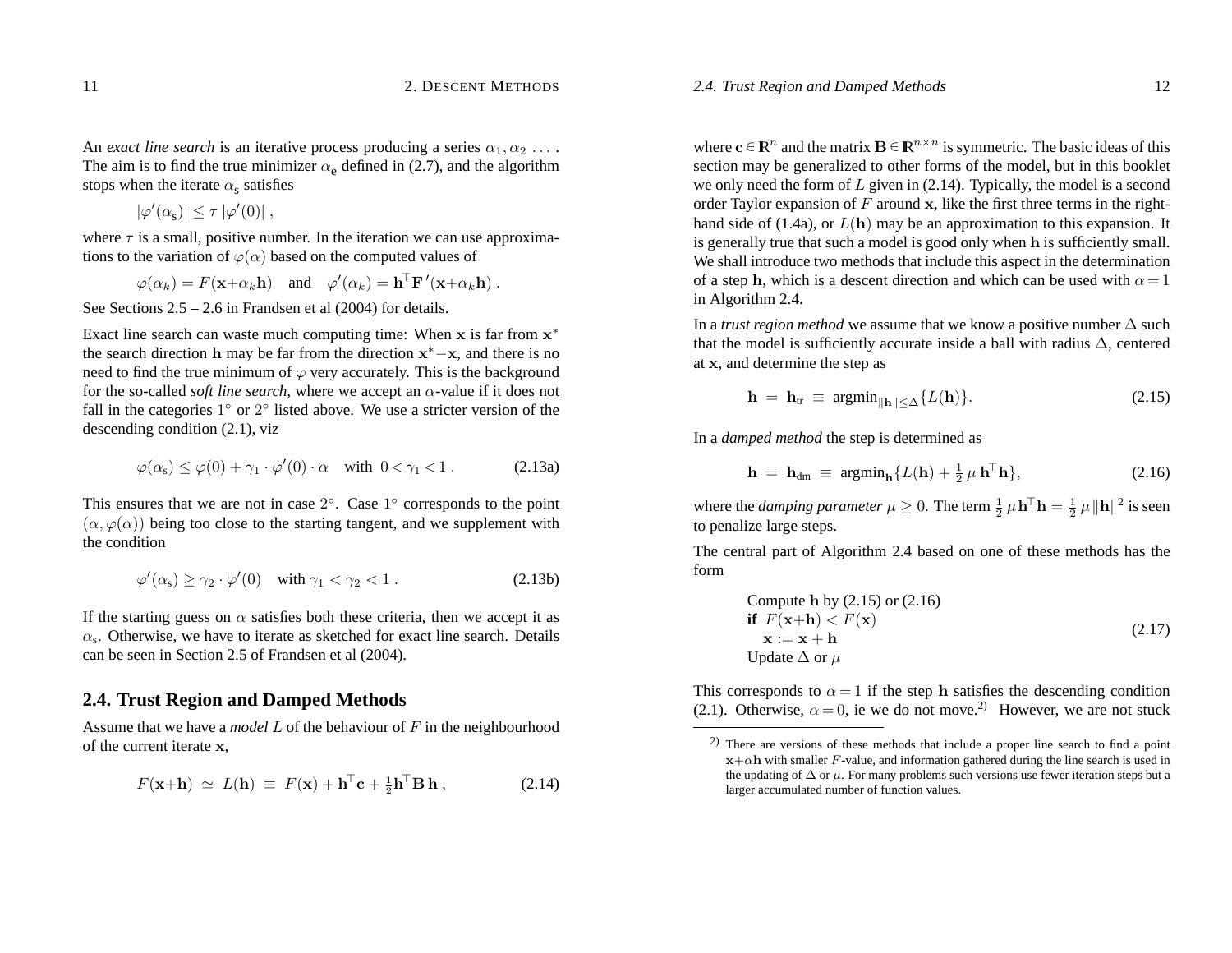#### *2.4. Trust Region and Damped Methods* 14

at **x** (unless **x** = **x**<sup>\*</sup>): by a proper modification of  $\Delta$  or  $\mu$  we aim at having better luck in the next iteration step.

Since  $L(h)$  is assumed to be a good approximation to  $F(\mathbf{x+h})$  for h sufficiently small, the reason why the step failed is that **h** was too large, and should be reduced. Further, if the step is accepted, it may be possible to use <sup>a</sup> larger step from the new iterate and thereby reduce the number of steps needed before we reach**<sup>x</sup>**<sup>∗</sup>.

The quality of the model with the computed step can be evaluated by the so-called *gain ratio*

$$
\varrho = \frac{F(\mathbf{x}) - F(\mathbf{x} + \mathbf{h})}{L(\mathbf{0}) - L(\mathbf{h})},
$$
\n(2.18)

ie the ratio between the actual and predicted decrease in function value. By construction the denominator is positive, and the numerator is negative if the step was not downhill – it was too large and should be reduced.

With <sup>a</sup> trust region method we monitor the step length by the size of the radius ∆. The following updating strategy is widely used,

$$
\begin{aligned}\n\text{if } \varrho < 0.25 \\
\Delta &:= \Delta/2 \\
\text{elseif } \varrho > 0.75 \\
\Delta &:= \max\{\Delta, 3 * \|h\|\}\n\end{aligned} \tag{2.19}
$$

Thus, if  $\rho < \frac{1}{4}$ , we decide to use smaller steps, while  $\rho > \frac{3}{4}$  indicates that it may be possible to use larger steps. A trust region algorithm is not sensitive to minor changes in the thresholds  $0.25$  and  $0.75$ , the divisor  $p_1 = 2$  or the factor  $p_2 = 3$ , but it is important that the numbers  $p_1$  and  $p_2$  are chosen so that the  $\Delta$ -values cannot oscillate.

In a damped method a small value of  $\rho$  indicates that we should increase the damping factor and thereby increase the penalty on large steps. A large value of  $\varrho$  indicates that  $L(\mathbf{h})$  is a good approximation to  $F(\mathbf{x}+\mathbf{h})$  for the computed **h**, and the damping may be reduced. A widely used strategy is the following, which is similar to (2.19), and was was originally proposed by Marquardt (1963),

**if** 
$$
\rho < 0.25
$$
  
\n $\mu := \mu * 2$   
\n**elseif**  $\rho > 0.75$   
\n $\mu := \mu/3$  (2.20)

Again, the method is not sensitive to minor changes in the thresholds 0*.*25 and 0.75 or the numbers  $p_1 = 2$  and  $p_2 = 3$ , but it is important that the numbers  $p_1$  and  $p_2$  are chosen so that the  $\mu$ -values cannot oscillate. Experience shows that the discontinuous changes across the thresholds 0*.*25 and 0*.*75 can give rise to <sup>a</sup> "flutter" (illustrated in Example 3.7 on page 27) that can slow down convergence, and we demonstrated in Nielsen (1999) that the following strategy in general outperforms (2.20),

**if** 
$$
\rho > 0
$$
  
\n $\mu := \mu * \max{\frac{1}{3}, 1 - (2\rho - 1)^3}; \quad \nu := 2$   
\n**else**  
\n $\mu := \mu * \nu; \quad \nu := 2 * \nu$  (2.21)

The factor  $\nu$  is initialized to  $\nu = 2$ . Notice that a series of consecutive failures results in rapidly increasing *µ*-values. The two updating formulas are illustrated below.



**Figure 2.2.** *Updating of*  $\mu$  *by (2.21)* with  $\nu = 2$  (full line) *Marquardt's strategy* (2.20) *(dasheded line).*

**2.4.1. Computation of the step.** In <sup>a</sup> damped method the step is computed as <sup>a</sup> stationary point for the function

$$
\psi_{\mu}(\mathbf{h}) = L(\mathbf{h}) + \frac{1}{2} \mu \, \mathbf{h}^{\top} \mathbf{h} \,,
$$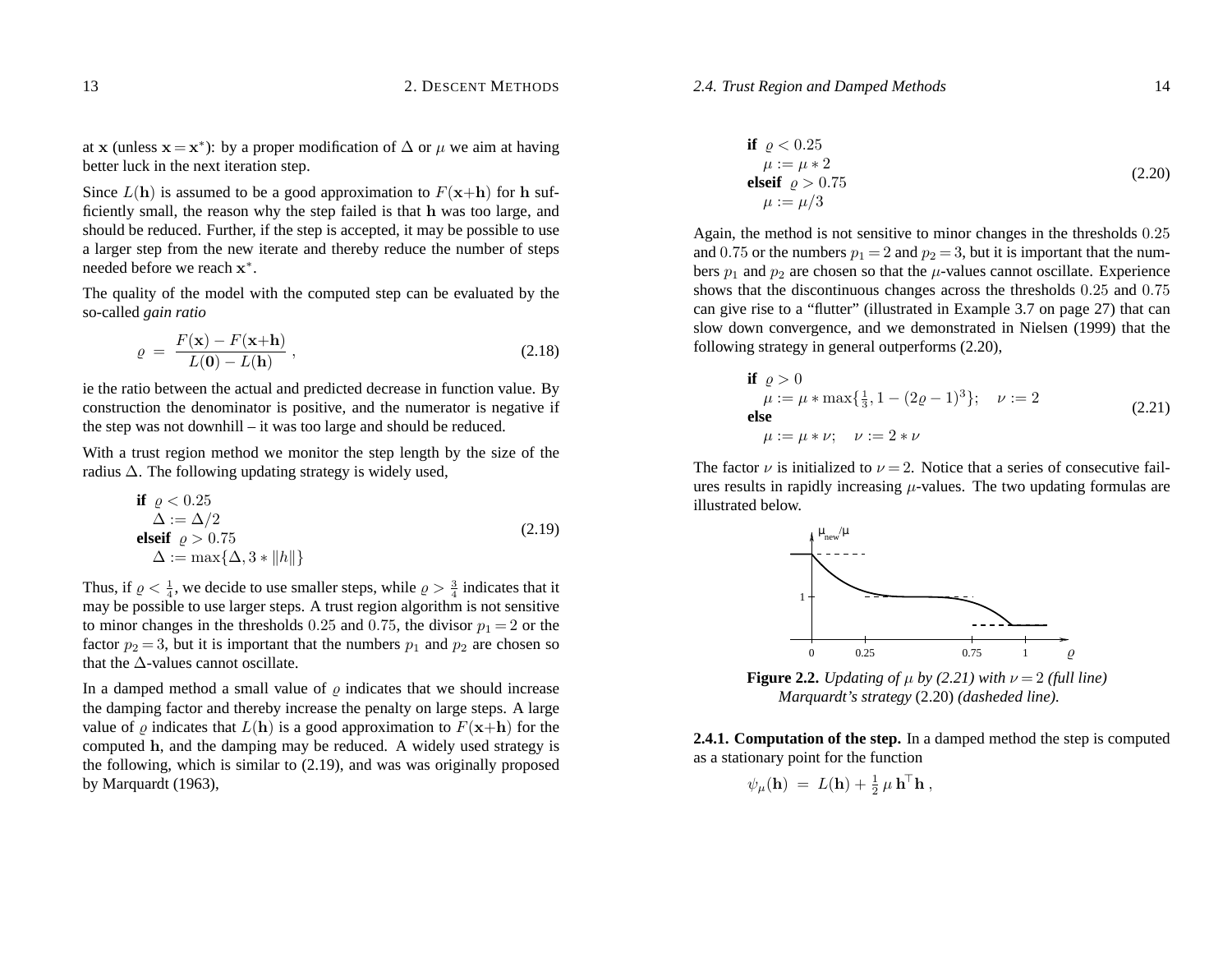This means that  $h_{dm}$  is a solution to

$$
\psi'_{\mu}({\bf h})\ =\ {\bf L}'({\bf h}) + \mu {\bf h}\ =\ {\bf 0}\ ,
$$

and from the definition of  $L(h)$  in (2.14) we see that this is equivalent to

$$
(\mathbf{B} + \mu \mathbf{I})\mathbf{h}_{dm} = -\mathbf{c} \tag{2.22}
$$

where **I** is the identity matrix. If  $\mu$  is sufficiently large, the symmetric matrix  $B+\mu I$  is positive definite (shown in Appendix A), and then it follows from Theorem 1.8 that  $\mathbf{h}_{dm}$  is a minimizer for *L*.

- **Example 2.1.** In a *damped Newton method* the model  $L(h)$  is given by  $c = F'(x)$ and  $\mathbf{B} = \mathbf{F}^{"}(\mathbf{x})$ , and (2.22) takes the form
	- $(\mathbf{F}^{\prime\prime}(\mathbf{x}) + \mu \mathbf{I})\mathbf{h}_{\text{dn}} = -\mathbf{F}^{\prime}(\mathbf{x})$ .

 $h_{dn}$  is the so-called *damped Newton step.* If  $\mu$  is very large, then

$$
\mathbf{h}_{dn} \; \simeq \; -\frac{1}{\mu} \, \mathbf{F}'(\mathbf{x}) \; ,
$$

ie <sup>a</sup> short step in <sup>a</sup> direction close to the steepest descent direction. On the other hand, if  $\mu$  is very small, then  $\mathbf{h}_{dn}$  is close to the Newton step  $\mathbf{h}_n$ . Thus, we can think of the damped Newton method as <sup>a</sup> hybrid between the steepest descent method and the Newton method.

We return to damped methods in Section 3.2.

In a trust region method the step  $h_{tr}$  is the solution to a *constrained optimization problem,*

minimize 
$$
L(\mathbf{h})
$$
  
subject to  $\mathbf{h}^{\top} \mathbf{h} \leq \Delta^2$ . (2.23)

It is outside the scope of this booklet to discuss this problem in any detail (see Madsen et al (2004) or Section 4.1 in Nocedal and Wright (1999). We just want to mention <sup>a</sup> few properties.

If the matrix **B** in (2.14) is positive definite, then the unconstrained minimizer of *L* is the solution to

 $\mathbf{B}\mathbf{h} \ =\ -\mathbf{c} \ ,$ 

and if this is sufficiently small (if it satisfies  $h^{\dagger}h < \Delta^2$ ), then this is the desired step,  $h_{tr}$ . Otherwise, the constraint is active, and the problem is more complicated. With <sup>a</sup> similar argumen<sup>t</sup> as we used on page 11, we can see that we do not have to compute the true solution to (2.23), and in Sections 3.3 and 3.4 we presen<sup>t</sup> two ways of computing an approximation to  $h_{tr}$ .

Finally, we presen<sup>t</sup> two similarities between <sup>a</sup> damped method and <sup>a</sup> trust region method in the case where **B** is positive definite: In case the unconstrained minimizer is outside the trust region, it can be shown (Theorem 2.11 in Madsen et al (2004)) that there exists a  $\lambda > 0$  such that

$$
\mathbf{B}\mathbf{h}_{tr} + \mathbf{c} = -\lambda \mathbf{h}_{tr} \,. \tag{2.24a}
$$

By reordering this equation and comparing it with  $(2.22)$  we see that  $h_{tr}$  is identical with the damped step  $h_{dm}$  computed with the damping parameter  $\mu = \lambda$ . On the other hand, one can also show (Theorem 5.11 in Frandsen et al (2004)) that if we compute  $h_{dm}$  for a given  $\mu \geq 0$ , then

$$
\mathbf{h}_{dm} = \operatorname{argmin}_{\|h\| \le \|\mathbf{h}_{dm}\|} \{L(\mathbf{h})\},\tag{2.24b}
$$

ie  $\bf{h}_{dm}$  is equal to  $\bf{h}_{tr}$  corresponding to the trust region radius  $\Delta = \|\bf{h}_{dm}\|.$ Thus, the two classes of methods are closely related, but there is not <sup>a</sup> simple formula for the connection between the ∆- and *µ*-values that give the same step.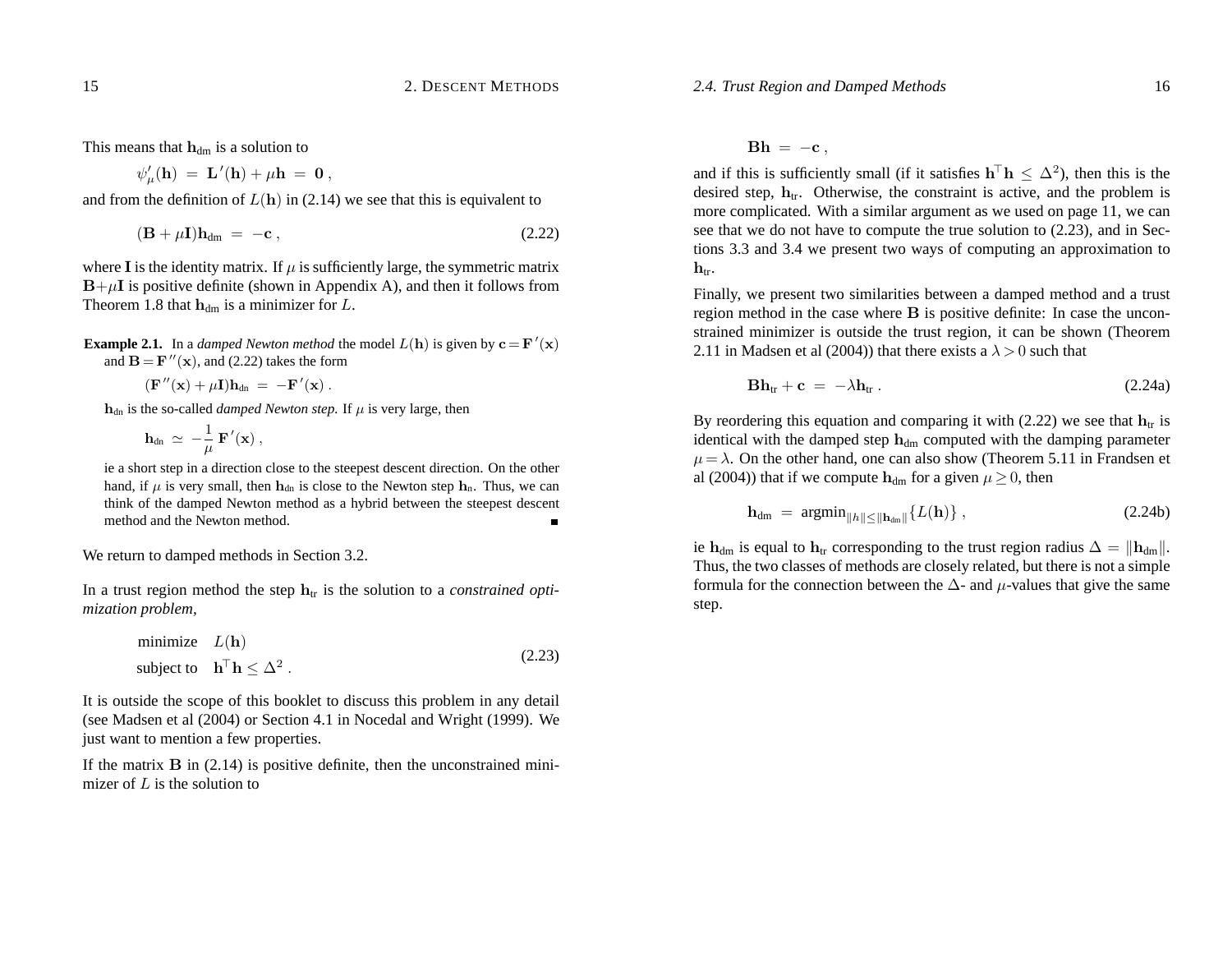# 3. NON-LINEAR LEAST SQUARES PROBLEMS

In the remainder of this lecture note we shall discuss methods for nonlinearleast squares problems. Given a vector function  $f: \mathbb{R}^n \mapsto \mathbb{R}^m$  with  $m \geq n$ . We want to minimize  $\|\mathbf{f}(\mathbf{x})\|$ , or equivalently to find

$$
\mathbf{x}^* = \operatorname{argmin}_{\mathbf{x}} \{ F(\mathbf{x}) \},\tag{3.1a}
$$

where

$$
F(\mathbf{x}) = \frac{1}{2} \sum_{i=1}^{m} (f_i(\mathbf{x}))^2 = \frac{1}{2} ||\mathbf{f}(\mathbf{x})||^2 = \frac{1}{2} \mathbf{f}(\mathbf{x})^\top \mathbf{f}(\mathbf{x}). \tag{3.1b}
$$

Least squares problems can be solved by general optimization methods, but we shall presen<sup>t</sup> special methods that are more efficient. In many cases they achieve better than linear convergence, sometimes even quadratic convergence, even though they do not need implementation of second derivatives.

In the description of the methods in this chapter we shall need formulas for derivatives of *F*: Provided that **f** has continuous second partial derivatives, we can write its *Taylor expansion* as

$$
\mathbf{f}(\mathbf{x}+\mathbf{h}) = \mathbf{f}(\mathbf{x}) + \mathbf{J}(\mathbf{x})\mathbf{h} + O(||\mathbf{h}||^2) , \qquad (3.2a)
$$

where  $J \in \mathbb{R}^{m \times n}$  is the *Jacobian*. This is a matrix containing the first partial derivatives of the function components,

$$
\left(\mathbf{J}(\mathbf{x})\right)_{ij} = \frac{\partial f_i}{\partial x_j}(\mathbf{x})\,. \tag{3.2b}
$$

As regards  $F : \mathbb{R}^n \mapsto \mathbb{R}$ , it follows from the first formulation in (3.1b),

 $that<sup>1</sup>$ 

$$
\frac{\partial F}{\partial x_j}(\mathbf{x}) = \sum_{i=1}^m f_i(\mathbf{x}) \frac{\partial f_i}{\partial x_j}(\mathbf{x}).
$$
\n(3.3)

Thus, the gradient (1.4b) is

$$
\mathbf{F}'(\mathbf{x}) = \mathbf{J}(\mathbf{x})^{\top} \mathbf{f}(\mathbf{x}). \tag{3.4a}
$$

We shall also need the Hessian of *F*. From (3.3) we see that the element in position  $(j, k)$  is

$$
\frac{\partial^2 F}{\partial x_j \partial x_k}(\mathbf{x}) = \sum_{i=1}^m \left( \frac{\partial f_i}{\partial x_j}(\mathbf{x}) \frac{\partial f_i}{\partial x_k}(\mathbf{x}) + f_i(\mathbf{x}) \frac{\partial^2 f_i}{\partial x_j \partial x_k}(\mathbf{x}) \right) ,
$$

showing that

$$
\mathbf{F}''(\mathbf{x}) = \mathbf{J}(\mathbf{x})^{\top} \mathbf{J}(\mathbf{x}) + \sum_{i=1}^{m} f_i(x) \mathbf{f}_i''(\mathbf{x}). \qquad (3.4b)
$$

**Example 3.1.** The simplest case of (3.1) is when  $f(x)$  has the form

 $f(x) = b - Ax$ 

where the vector  $\mathbf{b} \in \mathbb{R}^m$  and matrix  $\mathbf{A} \in \mathbb{R}^{m \times n}$  are given. We say that this is a *linear least squares problem.* In this case  $J(x) = -A$  for all **x**, and from (3.4a) we see that

$$
\mathbf{F}'(\mathbf{x}) = -\mathbf{A}^\top(\mathbf{b} - \mathbf{A}\mathbf{x})\,.
$$

This is zero for **<sup>x</sup>**<sup>∗</sup> determined as the solution to the so-called *normal equations*,

$$
(\mathbf{A}^{\top}\mathbf{A})\mathbf{x}^* = \mathbf{A}^{\top}\mathbf{b} \,. \tag{3.5}
$$

The problem can be written in the form

 $\mathbf{A}\mathbf{x}^* \simeq \mathbf{b}$  ,

and alternatively we can solve it via *orthogonal transformation*: Find an orthogonal matrix **Q** such that

<sup>&</sup>lt;sup>1)</sup> If we had not used the factor  $\frac{1}{2}$  in the definition (3.1b), we would have got an annoying factor of 2 in <sup>a</sup> lot of expressions.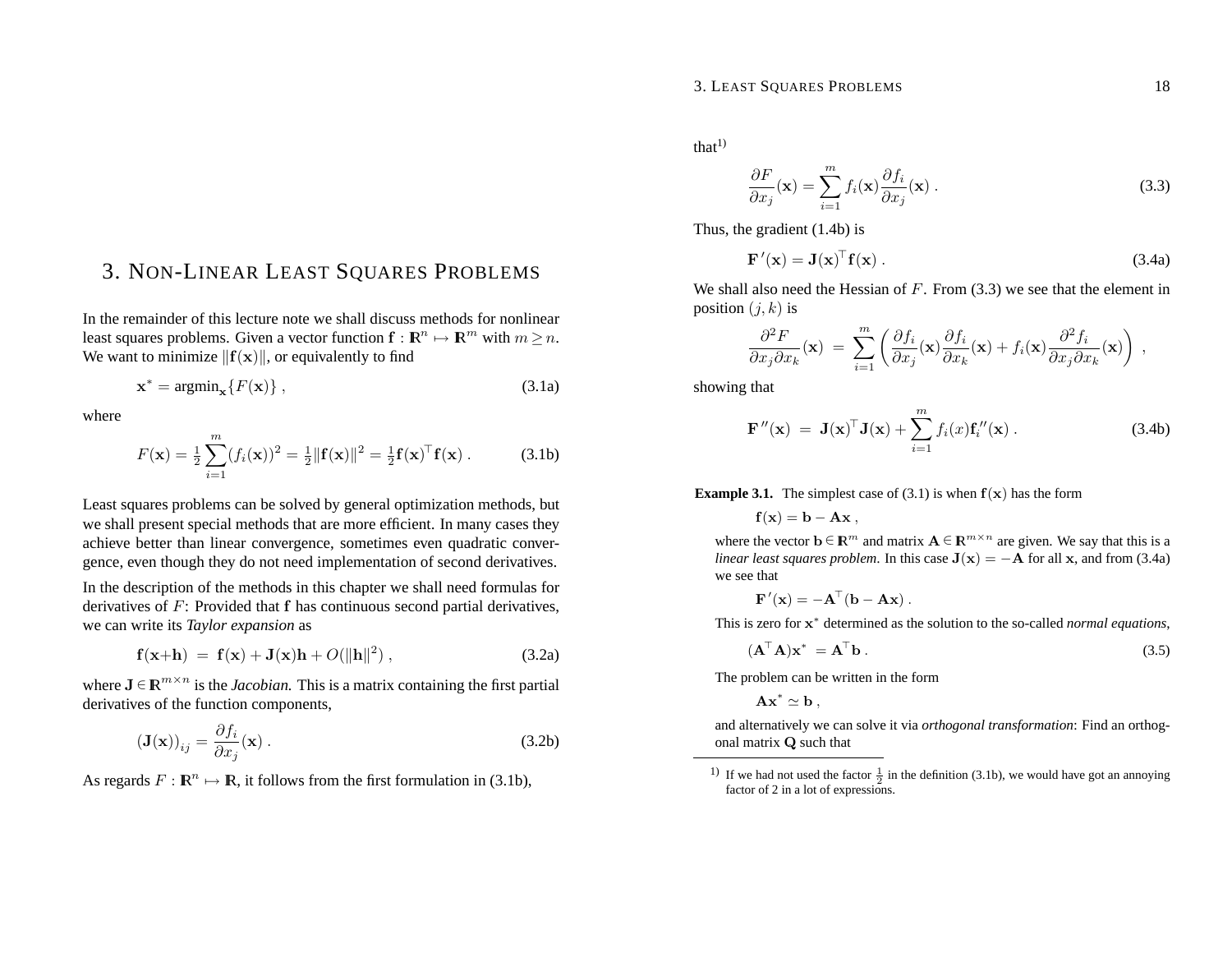$$
\mathbf{Q}^{\!\top}\mathbf{A} = \left[ \begin{array}{c} \mathbf{R} \\ \mathbf{0} \end{array} \right] \;,
$$

where  $\mathbf{R} \in \mathbb{R}^{n \times n}$  is upper triangular. The solution is found by back substitution in the system $^{2)}$ 

 $\mathbf{R}\mathbf{x}^* = (\mathbf{Q}^\top \mathbf{b})_1 \colon_n$  .

This method is more accurate than the solution via the normal equations.

In MATLAB suppose that the arrays A and b hold the matrix **A** and vector **b**, respectively. Then the command <sup>A</sup>*\*<sup>b</sup> returns the least squares solution computed via orthogonal transformation.

As the title of the booklet suggests, we assume that **f** is nonlinear, and shall not discuss linear problems in detail. We refer to Chapter 2 in Madsen and Nielsen (2002) or Section 5.2 in Golub and Van Loan (1996). П

**Example 3.2.** In Example 1.1 we saw a nonlinear least squares problem arising from data fitting. Another application is in the solution of nonlinear systems of equations,

$$
\mathbf{f}(\mathbf{x}^*) = \mathbf{0}, \quad \text{where} \quad \mathbf{f} : \mathbb{R}^n \mapsto \mathbb{R}^n \ .
$$

We can use *Newton-Raphson's method*: From an initial guess  $x_0$  we compute **<sup>x</sup>**1*,* **<sup>x</sup>**2*,...* by the following algorithm, which is based on seeking **h** so that  $f(x+h) = 0$  and ignoring the term  $O(||h||^2)$  in (3.2a),

Solve 
$$
\mathbf{J}(\mathbf{x}_k)\mathbf{h}_k = -\mathbf{f}(\mathbf{x}_k)
$$
 for  $\mathbf{h}_k$   
 $\mathbf{x}_{k+1} = \mathbf{x}_k + \mathbf{h}_k$ . (3.6)

Here, the Jacobian **J** is given by  $(3.2b)$ . If  $J(x^*)$  is nonsingular, then the method has quadratic final convergence, ie if  $d_k = ||\mathbf{x}_k - \mathbf{x}^*||$  is small, then  $\|\mathbf{x}_{k+1} - \mathbf{x}^*\| = O(d_k^2)$ . However, if  $\mathbf{x}_k$  is far from  $\mathbf{x}^*$ , then we risk to get even further away.

We can reformulate the problem in <sup>a</sup> way that enables us to use all the "tools" that we are going to presen<sup>t</sup> in this chapter: A solution of (3.6) is <sup>a</sup> global minimizer of the function *F* defined by (3.1),

$$
F(\mathbf{x}) = \frac{1}{2} \|\mathbf{f}(\mathbf{x})\|^2,
$$

since  $F(\mathbf{x}^*) = 0$  and  $F(\mathbf{x}) > 0$  if  $f(\mathbf{x}) \neq \mathbf{0}$ . We may eg replace the updating of the approximate solution in (3.6) by

 $\mathbf{x}_{k+1} = \mathbf{x}_k + \alpha_k \mathbf{h}_k$ ,

where  $\alpha_k$  is found by line search applied to the function  $\varphi(\alpha) = F(\mathbf{x}_k + \alpha \mathbf{h}_k)$ .

As <sup>a</sup> specific example we shall consider the following problem, taken from Powell (1970),

$$
\mathbf{f}(\mathbf{x}) = \begin{bmatrix} x_1 \\ \frac{10x_1}{x_1 + 0.1} + 2x_2^2 \end{bmatrix},
$$

with**<sup>x</sup>**<sup>∗</sup> <sup>=</sup>**0** as the only solution. The Jacobian is

$$
\mathbf{J}(\mathbf{x}) = \begin{bmatrix} 1 & 0 \\ (x_1 + 0.1)^{-2} & 4x_2 \end{bmatrix},
$$

which is singular at the solution.

If we take  $\mathbf{x}_0 = \begin{bmatrix} 3 \\ 1 \end{bmatrix}^T$  and use the above algorithm with exact line search, then the iterates converge to  $\mathbf{x}_c \simeq [1.8016, 0]^\top$ , which is **not** a solution. On the other hand, it is easily seen that the iterates given by Algorithm (3.6) are  $\mathbf{x}_k = [0, y_k]^\top$  with  $y_{k+1} = \frac{1}{2} y_k$ , ie we have linear convergence to the solution. In <sup>a</sup> number of examples we shall return to this problem to see how different methods handle it.

### **3.1. The Gauss–Newton Method**

This method is the basis of the very efficient methods we will describe in the next sections. It is based on implemented first derivatives of the components of the vector function. In special cases it can give quadratic convergence as the Newton-method does for general optimization, see Frandsen et al (2004).

The Gauss–Newton method is based on <sup>a</sup> linear approximation to the components of **f** (a *linear model* of **f**) in the neighbourhood of  $\mathbf{x}$ : For small  $\|\mathbf{h}\|$ we see from the Taylor expansion (3.2) that

$$
\mathbf{f}(\mathbf{x} + \mathbf{h}) \simeq \ell(\mathbf{h}) \equiv \mathbf{f}(\mathbf{x}) + \mathbf{J}(\mathbf{x})\mathbf{h} \,. \tag{3.7a}
$$

Inserting this in the definition (3.1) of *F* we see that

<sup>&</sup>lt;sup>2)</sup> An expression like  $\mathbf{u}_p:q$  is used to denote the subvector with elements  $u_i, i = p, \dots, q$ . The *i*th row and *j*th column of a matrix **A** is denoted  $\mathbf{A}_i$ , : and  $\mathbf{A}$ : *j*, respectively.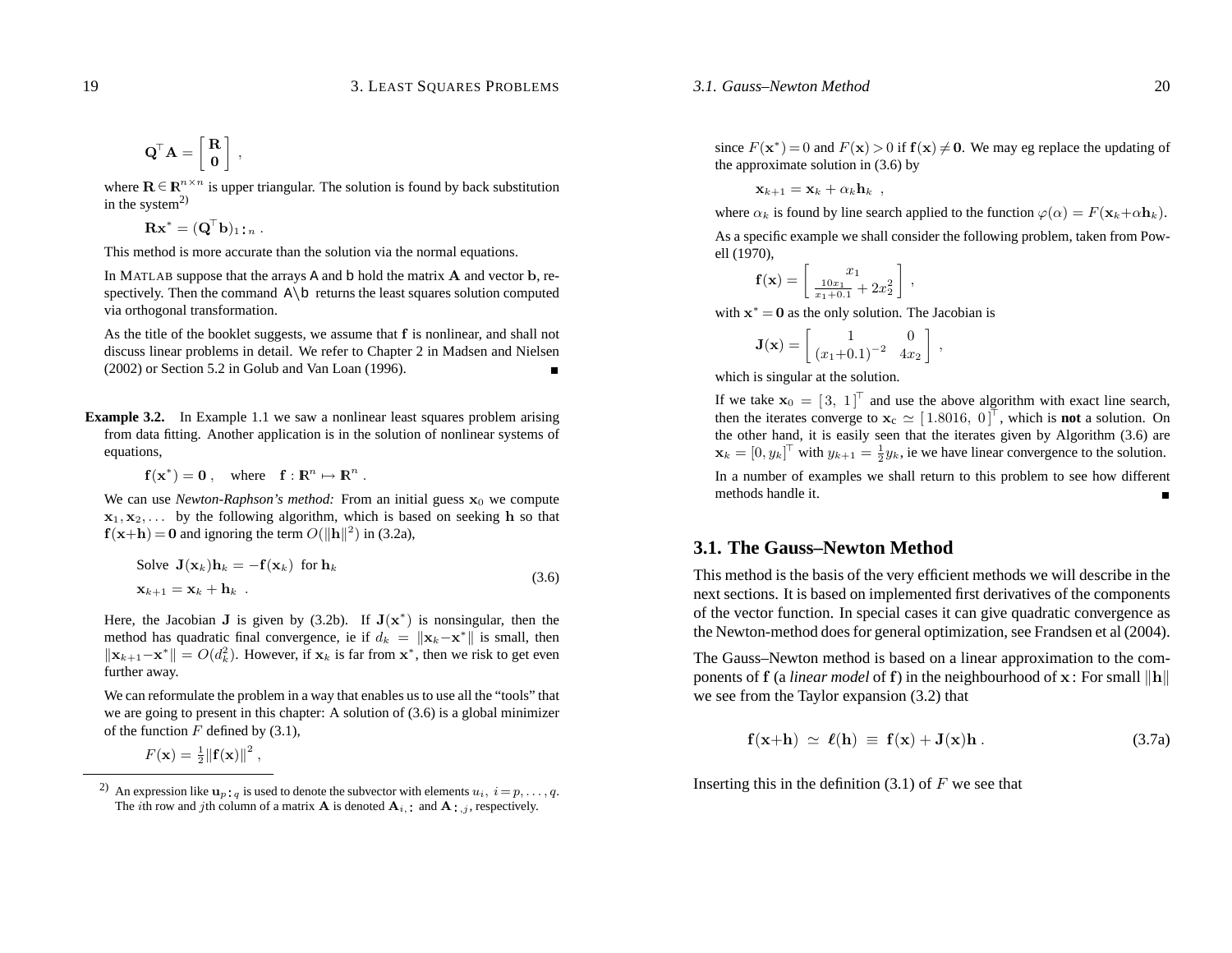#### *3.1. Gauss–Newton Method*

$$
F(\mathbf{x} + \mathbf{h}) \simeq L(\mathbf{h}) \equiv \frac{1}{2} \boldsymbol{\ell}(\mathbf{h})^{\top} \boldsymbol{\ell}(\mathbf{h})
$$
  
\n
$$
= \frac{1}{2} \mathbf{f}^{\top} \mathbf{f} + \mathbf{h}^{\top} \mathbf{J}^{\top} \mathbf{f} + \frac{1}{2} \mathbf{h}^{\top} \mathbf{J}^{\top} \mathbf{J} \mathbf{h}
$$
  
\n
$$
= F(\mathbf{x}) + \mathbf{h}^{\top} \mathbf{J}^{\top} \mathbf{f} + \frac{1}{2} \mathbf{h}^{\top} \mathbf{J}^{\top} \mathbf{J} \mathbf{h}
$$
 (3.7b)

(with  $\mathbf{f} = \mathbf{f}(\mathbf{x})$  and  $\mathbf{J} = \mathbf{J}(\mathbf{x})$ ). The *Gauss–Newton step*  $\mathbf{h}_{\text{on}}$  minimizes  $L(\mathbf{h})$ ,

$$
\mathbf{h}_{gn} = \operatorname{argmin}_{\mathbf{h}} \{ L(\mathbf{h}) \} .
$$

It is easily seen that the gradient and the Hessian of *L* are

$$
\mathbf{L}'(\mathbf{h}) = \mathbf{J}^{\top} \mathbf{f} + \mathbf{J}^{\top} \mathbf{J} \mathbf{h}, \qquad \mathbf{L}''(\mathbf{h}) = \mathbf{J}^{\top} \mathbf{J} . \tag{3.8}
$$

Comparison with (3.4a) shows that  $\mathbf{L}'(0) = \mathbf{F}'(\mathbf{x})$ . Further, we see that the matrix **<sup>L</sup>**<sup>00</sup>(**h**) is independent of **<sup>h</sup>**. It is symmetric and if **<sup>J</sup>** has *full rank,* ie if the columns are linearly independent, then  $\mathbf{L}''(\mathbf{h})$  is also positive definite, cf Appendix A. This implies that  $L(h)$  has a unique minimizer, which can be found by solving

$$
(\mathbf{J}^{\top}\mathbf{J})\mathbf{h}_{gn} = -\mathbf{J}^{\top}\mathbf{f}.
$$
 (3.9)

This is <sup>a</sup> descent direction for *F* since

$$
\mathbf{h}_{gn}^\top \mathbf{F}'(\mathbf{x}) = \mathbf{h}_{gn}^\top (\mathbf{J}^\top \mathbf{f}) = -\mathbf{h}_{gn}^\top (\mathbf{J}^\top \mathbf{J}) \mathbf{h}_{gn} < 0. \quad (3.10)
$$

Thus, we can use  $h_{gn}$  for  $h_d$  in Algorithm 2.4. The typical step is

Solve 
$$
(\mathbf{J}^{\top}\mathbf{J})\mathbf{h}_{gn} = -\mathbf{J}^{\top}\mathbf{f}
$$
  
 $\mathbf{x} := \mathbf{x} + \alpha \mathbf{h}_{gn}$  (3.11)

where  $\alpha$  is found by line search. The classical Gauss-Newton method uses  $\alpha = 1$  in all steps. The method with line search can be shown to have guaranteed convergence, provided that

a) 
$$
\{ \mathbf{x} \mid F(\mathbf{x}) \leq F(\mathbf{x}_0) \}
$$
 is bounded, and

b) the Jacobian  $J(x)$  has full rank in all steps.

In chapter 2 we saw that Newton's method for optimization has quadratic convergence. This is normally not the case with the Gauss-Newton method.

To see this, we compare the search directions used in the two methods,

$$
\mathbf{F}''(\mathbf{x})\mathbf{h}_n = -\mathbf{F}'(\mathbf{x})
$$
 and  $\mathbf{L}''(\mathbf{h})\mathbf{h}_{gn} = -\mathbf{L}'(\mathbf{0})$ .

We already remarked at  $(3.8)$  that the two right-hand sides are identical, but from (3.4b) and (3.8) we see that the coefficient matrices differ:

$$
\mathbf{F}''(\mathbf{x}) = \mathbf{L}''(\mathbf{h}) + \sum_{i=1}^{m} f_i(x) \mathbf{f}'_i(\mathbf{x}). \qquad (3.12)
$$

Therefore, if  $f(x^*) = 0$ , then  $L''(h) \simeq F''(x)$  for x close to  $x^*$ , and we get quadratic convergence also with the Gauss-Newton method. We can expec<sup>t</sup> superlinear convergence if the functions  ${f_i}$  have small curvatures or if the  $\{|f_i(\mathbf{x}^*)|\}$  are small, but in general we must expect linear convergence. It is remarkable that the value of  $F(\mathbf{x}^*)$  controls the convergence speed.

**Example 3.3.** Consider the simple problem with  $n = 1$ ,  $m = 2$  given by

$$
\mathbf{f}(x) = \begin{bmatrix} x+1 \\ \lambda x^2 + x - 1 \end{bmatrix} . \quad F(x) = \frac{1}{2}(x+1)^2 + \frac{1}{2}(\lambda x^2 + x - 1)^2 .
$$

It follows that

$$
F'(x) = 2\lambda^2 x^3 + 3\lambda x^2 - 2(\lambda - 1)x,
$$

so  $x = 0$  is a stationary point for *F*. Now,

$$
F''(x) = 6\lambda^2 x^2 + 6\lambda x - 2(\lambda - 1) \ .
$$

This shows that if  $\lambda < 1$ , then  $\mathbf{F}''(0) > 0$ , so  $x = 0$  is a local minimizer – actually, it is the global minimizer.

The Jacobian is

$$
\mathbf{J}(x) = \left[ \begin{array}{c} 1 \\ 2\lambda x + 1 \end{array} \right] ,
$$

and the classical Gauss-Newton method from *xk* gives

$$
x_{k+1} = x_k - \frac{2\lambda^2 x_k^3 + 3\lambda x_k^2 - 2(\lambda - 1)x_k}{2 + 4\lambda x_k + 4\lambda^2 x_k^2}.
$$

Now, if  $\lambda \neq 0$  and  $x_k$  is close to zero, then

$$
x_{k+1} = x_k + (\lambda - 1)x_k + O(x_k^2) = \lambda x_k + O(x_k^2).
$$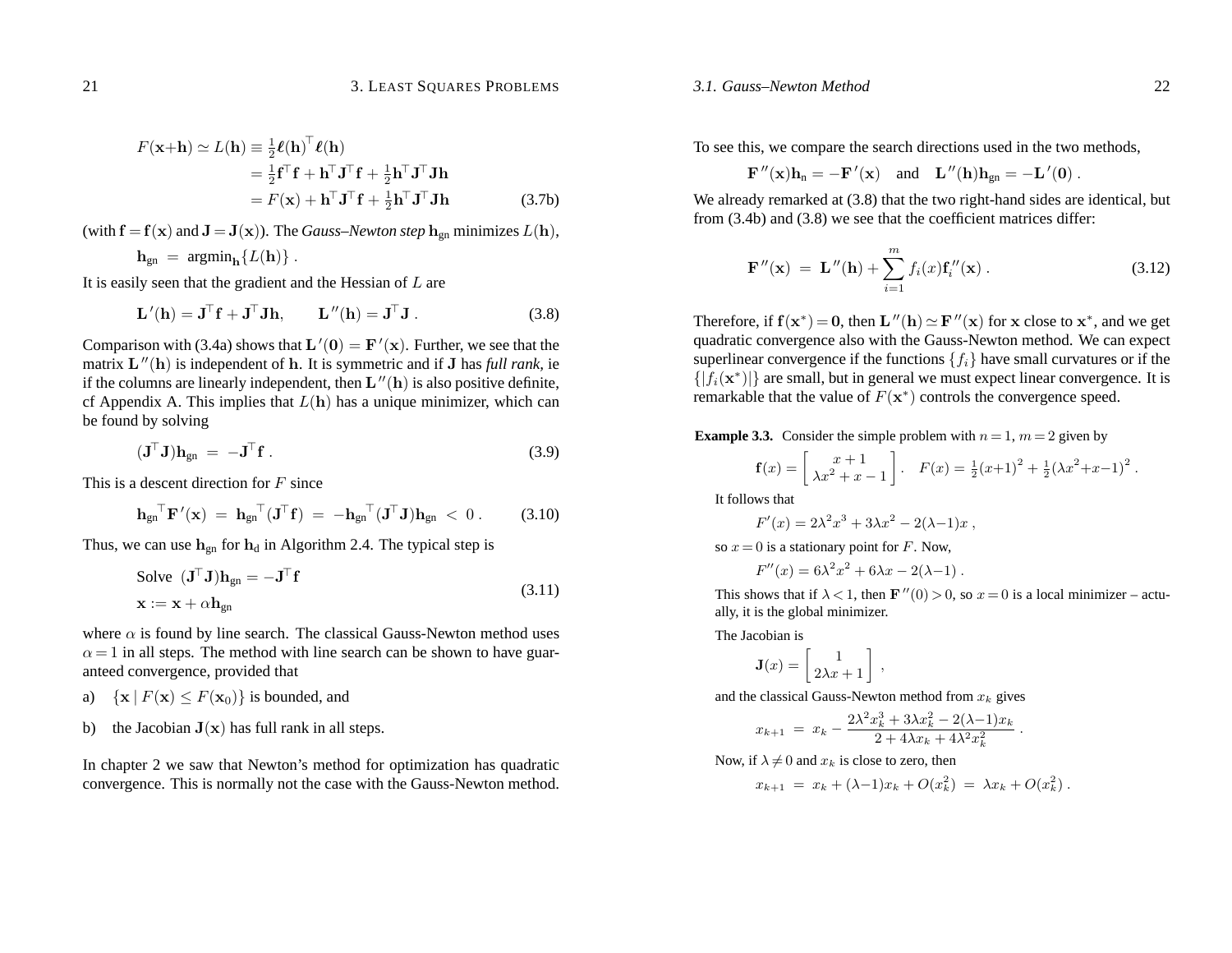$\blacksquare$ 

Thus, if  $|\lambda|$  < 1, we have linear convergence. If  $\lambda$  <  $-1$ , then the classical Gauss-Newton method cannot find the minimizer. Eg with  $\lambda = -2$  and  $x_0 = 0.1$  we ge<sup>t</sup> <sup>a</sup> seemingly chaotic behaviour of the iterates,

| k   | $x_k$   |
|-----|---------|
| 0   | 0.1000  |
| 1   | -0.3029 |
| 2   | 0.1368  |
| 3   | -0.4680 |
| ... | ...     |

Finally, if  $\lambda = 0$ , then

$$
x_{k+1}=x_k-x_k=0,
$$

ie we find the solution in one step. The reason is that in this case **f** is <sup>a</sup> linear function.

**Example 3.4.** For the data fitting problem from Example 1.1 the *i*th row of the Jacobian matrix is

 $\mathbf{J}(\mathbf{x})_i := \begin{bmatrix} -x_3 t_i e^{x_1 t_i} & -x_4 t_i e^{x_2 t_i} & -e^{x_1 t_i} & -e^{x_2 t_i} \end{bmatrix}.$ 

If the problem is *consistent* (ie  $f(x^*) = 0$ ), then the Gauss-Newton method with line search will have quadratic final convergence, provided that  $x_1^*$  is significantly different from  $x_2^*$ . If  $x_1^* = x_2^*$ , then  $rank(\mathbf{J}(\mathbf{x}^*)) \leq 2$ , and the Gauss-Newton method fails.

If one or more measurement errors are large, then  $f(x^*)$  has some large components, and this may slow down the convergence.

In MATLAB we can give <sup>a</sup> very compac<sup>t</sup> function for computing **f** and **J**: Suppose that x holds the current iterate and that the  $m \times 2$  array ty holds the coordinates of the data points. The following function returns f and J containing  $f(x)$ and **<sup>J</sup>**(**x**), respectively.

```
function [f, J] = fitexp(x, ty)t = ty(:,1); y = ty(:,2);E = exp(t * [x(1), x(2)]);f = y - E^* [x(3); x(4)];
 J = -[x(3)*t.*E(:,1), x(4)*t.*E(:,2), E];
```
**Example 3.5.** Consider the problem from Example 3.2,  $f(x^*) = 0$  with  $f: \mathbb{R}^n \mapsto$  $\mathbb{R}^n$ . If we use Newton-Raphson's method to solve this problem, the typical iteration step is

Solve  $J(x)h_{nr} = -f(x);$   $x := x + h_{nr}$ .

The Gauss-Newton method applied to the minimization of  $F(\mathbf{x}) = \frac{1}{2} \mathbf{f}(\mathbf{x})^\top \mathbf{f}(\mathbf{x})$ has the typical step

Solve 
$$
(\mathbf{J}(\mathbf{x})^{\top} \mathbf{J}(\mathbf{x})) \mathbf{h}_{gn} = -\mathbf{J}(\mathbf{x})^{\top} \mathbf{f}(\mathbf{x}); \quad \mathbf{x} := \mathbf{x} + \mathbf{h}_{gn}
$$
.

Note, that  $J(x)$  is a square matrix, and we assume that it is nonsingular. Then  $({\bf J}({\bf x})^{\top})^{-1}$  exists, and it follows that  ${\bf h}_{\text{gn}}={\bf h}_{\text{nr}}$ . Therefore, when applied to Powell's problem from Example 3.2, the Gauss-Newton method will have the same troubles as discussed for Newton-Raphson's method in that example.  $\Box$ 

These examples show that the Gauss-Newton method may fail, both with and without <sup>a</sup> line search. Still, in many applications it gives quite good performance, though it normally only has linear convergence as opposed to the quadratic convergence from Newton's method with implemented second derivatives.

In Sections 3.2 and 3.3 we give two methods with superior global performance, and in Section 3.4 we give modifications to the first method so that we achieve superlinear final convergence.

## **3.2. The Levenberg–Marquardt Method**

Levenberg (1944) and later Marquardt (1963) suggested to use <sup>a</sup> *damped Gauss-Newton method,* cf Section 2.4. The step  $h_{lm}$  is defined by the following modification to (3.9),

$$
(\mathbf{J}^{\top}\mathbf{J} + \mu \mathbf{I})\mathbf{h}_{\text{lm}} = -\mathbf{g} \quad \text{with } \mathbf{g} = \mathbf{J}^{\top}\mathbf{f} \text{ and } \mu \ge 0. \tag{3.13}
$$

Here,  $\mathbf{J} = \mathbf{J}(\mathbf{x})$  and  $\mathbf{f} = \mathbf{f}(\mathbf{x})$ . The damping parameter  $\mu$  has several effects:

a) For all  $\mu > 0$  the coefficient matrix is positive definite, and this ensures that  $\mathbf{h}_{\text{lm}}$  is a descent direction, cf (3.10).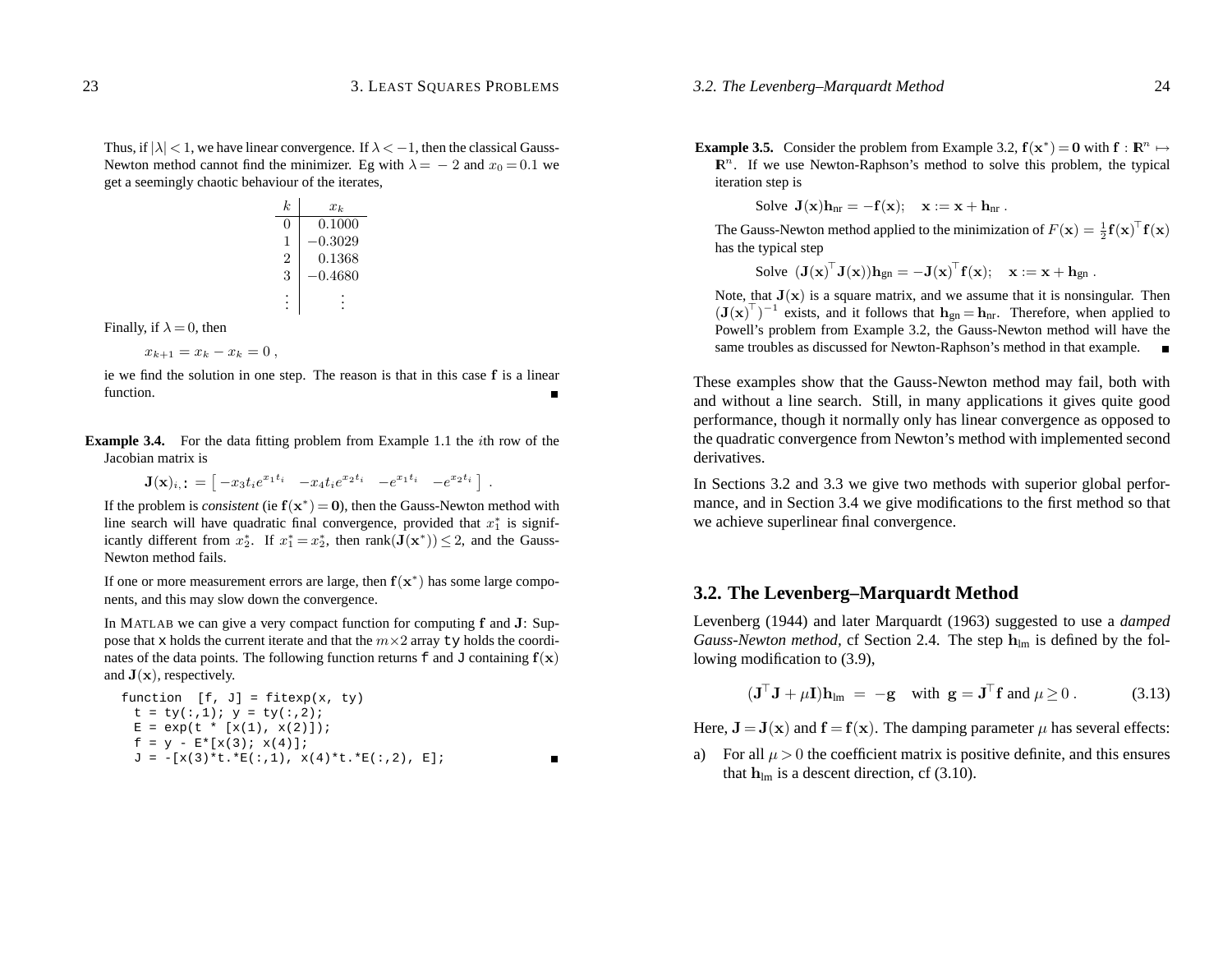b) For large values of  $\mu$  we get

$$
{\bf h}_{\rm lm}\;\simeq\; -\frac{1}{\mu}\;{\bf g}\;=\;-\frac{1}{\mu}\;{\bf F}\,'({\bf x})\;,
$$

ie <sup>a</sup> short step in the steepest descent direction. This is good if the current iterate is far from the solution.

c) If  $\mu$  is very small, then  $\mathbf{h}_{lm} \simeq \mathbf{h}_{gn}$ , which is a good step in the final stages of the iteration, when **x** is close to **x**<sup>\*</sup>. If  $F(\mathbf{x}^*)=0$  (or very small), then we can get (almost) quadratic final convergence.

Thus, the damping parameter influences both the direction and the size of the step, and this leads us to make <sup>a</sup> method **without** <sup>a</sup> specific line search. The choice of initial  $\mu$ -value should be related to the size of the elements in  $\mathbf{A}_0 = \mathbf{J}(\mathbf{x_0})^\top \mathbf{J}(\mathbf{x_0})$ , eg by letting

$$
\mu_0 = \tau \cdot \max_i \{ a_{ii}^{(0)} \}, \tag{3.14}
$$

where  $\tau$  is chosen by the user.<sup>3)</sup> During iteration the size of  $\mu$  can be updated as described in Section 2.4. The updating is controlled by the *gain ratio*

$$
\varrho\ =\ \frac{F(\mathbf{x})-F(\mathbf{x}+\mathbf{h}_\text{Im})}{L(\mathbf{0})-L(\mathbf{h}_\text{Im})}\ ,
$$

where the denominator is the gain predicted by the linear model (3.7b),

$$
L(\mathbf{0}) - L(\mathbf{h}_{lm}) = -\mathbf{h}_{lm} \mathbf{I} \mathbf{J} \mathbf{J} \mathbf{f} - \frac{1}{2} \mathbf{h}_{lm} \mathbf{I} \mathbf{J} \mathbf{J} \mathbf{h}_{lm}
$$
  
=  $-\frac{1}{2} \mathbf{h}_{lm} \mathbf{I} (\mathbf{2} \mathbf{g} + (\mathbf{J} \mathbf{J} + \mu \mathbf{I} - \mu \mathbf{I}) \mathbf{h}_{lm})$   
=  $\frac{1}{2} \mathbf{h}_{lm} \mathbf{I} (\mu \mathbf{h}_{lm} - \mathbf{g})$ .

Note that both  $\mathbf{h}_{\text{lm}}^{\top} \mathbf{h}_{\text{lm}}$  and  $-\mathbf{h}_{\text{lm}}^{\top} \mathbf{g}$  are positive, so  $L(\mathbf{0}) - L(\mathbf{h}_{\text{lm}})$  is guaranteed to be positive.

A large value of  $\varrho$  indicates that  $L(\mathbf{h}_{lm})$  is a good approximation to  $F(\mathbf{x}+\mathbf{h}_{lm})$ , and we can decrease  $\mu$  so that the next Levenberg-Marquardt

step is closer to the Gauss-Newton step. If  $\rho$  is small (maybe even negative), then  $L(\mathbf{h}_{lm})$  is a poor approximation, and we should increase  $\mu$  with the twofold aim of getting closer to the steepest descent direction **and** reducing the step length. These goals can be met in different ways, see page 14 and Example 3.7 below.

The *stopping criteria* for the algorithm should reflect that at <sup>a</sup> global minimizer we have  $\mathbf{F}'(\mathbf{x}^*) = \mathbf{g}(\mathbf{x}^*) = \mathbf{0}$ , so we can use

$$
\|\mathbf{g}\|_{\infty} \leq \varepsilon_1 \,,\tag{3.15a}
$$

where  $\varepsilon_1$  is a small, positive number, chosen by the user. Another relevant criterion is to stop if the change in **x** is small,

$$
\|\mathbf{x}_{\text{new}} - \mathbf{x}\| \le \varepsilon_2 (\|\mathbf{x}\| + \varepsilon_2). \tag{3.15b}
$$

This expression gives a gradual change from relative step size  $\varepsilon_2$  when  $\|\mathbf{x}\|$ is large to absolute step size  $\varepsilon_2^2$  if **x** is close to 0. Finally, as in all iterative processes we need <sup>a</sup> safeguard against an infinite loop,

$$
k \ge k_{\text{max}} \tag{3.15c}
$$

Also  $\varepsilon_2$  and  $k_{\rm max}$  are chosen by the user.

The last two criteria come into effect eg if  $\varepsilon_1$  is chosen so small that effects of rounding errors have large influence. This will typically reveal itself in <sup>a</sup> poor accordance between the actual gain in *F* and the gain predicted by the linear model (3.7b), and will result in  $\mu$  being augmented in every step. The strategy (2.21) for augmenting  $\mu$  implies that in this case  $\mu$  grows fast, resulting in small  $\|\mathbf{h}_{lm}\|$ , and the process will be stopped by (3.15b).

The algorithm is summarized below.

**Example 3.6.** By comparing (3.9) and the normal equations (3.5) we see that  $h_{gn}$ is simply the least squares solution to the linear problem

$$
\mathbf{f}(\mathbf{x}) + \mathbf{J}(\mathbf{x})\mathbf{h} \,\simeq\, \mathbf{0} \, .
$$

Similarly, the L-M equations (3.13) are the normal equations for the linear problem

<sup>&</sup>lt;sup>3)</sup> The algorithm is not very sensitive to the choice of  $\tau$ , but as a rule of thumb, one should use a small value, eg  $\tau = 10^{-6}$  if  $\mathbf{x}_0$  is believed to be a good approximation to  $\mathbf{x}^*$ . Otherwise, use  $\tau = 10^{-3}$  or even  $\tau = 1$ .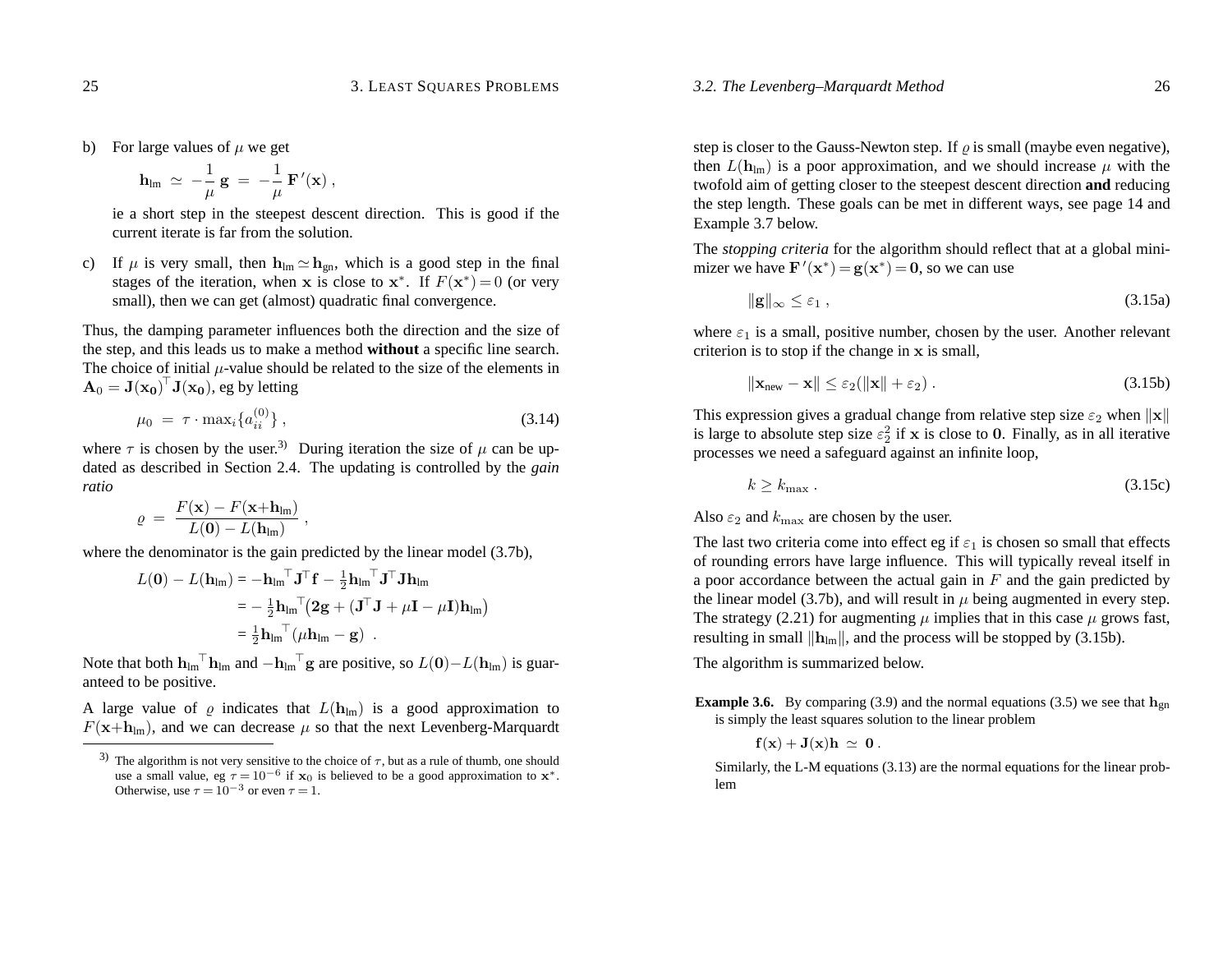#### *3.2. The Levenberg–Marquardt Method* 28

**Algorithm 3.16. Levenberg–Marquardt method begin**  $k := 0; \quad \nu := 2; \quad \mathbf{x} := \mathbf{x}_0$  $\mathbf{A} := \mathbf{J}(\mathbf{x})^\top \mathbf{J}(\mathbf{x}); \quad \mathbf{g} := \mathbf{J}(\mathbf{x})^\top \mathbf{f}(\mathbf{x})$  $found := (\|\mathbf{g}\|_{\infty} \leq \varepsilon_1); \quad \mu := \tau * \max\{a_{ii}\}\$ **while** (**not** *found*) **and** ( $k < k_{\text{max}}$ )  $k := k+1$ ; Solve  $(\mathbf{A} + \mu \mathbf{I})\mathbf{h}_{lm} = -\mathbf{g}$  $\textbf{if} \hspace{0.2cm} \|\textbf{h}_{\text{lm}}\| \leq \varepsilon_2(\|\textbf{x}\| + \varepsilon_2)$  $found := true$ **else** $\mathbf{x}_{\rm new} := \mathbf{x} + \mathbf{h}_{\rm lm}$  $\varrho := (F(\mathbf{x}) - F(\mathbf{x}_{\text{new}}))/(L(\mathbf{0}) - L(\mathbf{h}_{\text{lm}}))$ **if**  $\rho > 0$  $\{$  step acceptable  $\}$  $\mathbf{x} := \mathbf{x}_{\text{new}}$  $\mathbf{A} := \mathbf{J}(\mathbf{x})^\top \mathbf{J}(\mathbf{x}); \quad \mathbf{g} := \mathbf{J}(\mathbf{x})^\top \mathbf{f}(\mathbf{x})$ *found* :=  $(\|\mathbf{g}\|_{\infty} \leq \varepsilon_1)$  $\mu := \mu * \max\{\frac{1}{3}, 1 - (2\varrho - 1)^3\}; \quad \nu := 2$ **else** $\mu := \mu * \nu; \quad \nu := 2 * \nu$ **end**

$$
\left[\!\begin{array}{c}f(x)\\0\end{array}\!\right]+\left[\!\begin{array}{c}J(x)\\\sqrt{\mu}I\end{array}\!\right]h\,\simeq\,0\,.
$$

As mentioned in Example 3.1, the most accurate solution is found via orthogonal transformation. However, the solution **h**lm is just <sup>a</sup> step in an iterative process, and needs not be computed very accurately, and since the solution via the normal equations is "cheaper", this method is normally employed. п

**Example 3.7.** We have used Algorithm 3.16 on the data fitting problem from Examples 1.1 and 3.4. Figure 1.1 indicates that both  $x_1$  and  $x_2$  are negative and that  $M(\mathbf{x}^*,0) \simeq 0$ . These conditions are satisfied by  $\mathbf{x}_0 = [-1, -2, 1, -1]^\top$ . Further, we used  $\tau = 10^{-3}$  in the expression (3.14) for  $\mu_0$  and the stopping criteria

given by (3.15) with  $\varepsilon_1 = \varepsilon_2 = 10^{-8}$ ,  $k_{\text{max}} = 200$ . The algorithm stopped after 62 iteration steps with  $\mathbf{x} \simeq [-4, -5, 4, -4]^\top$ . The performance is illustrated below; note the logarithmic ordinate axis.

This problem is not consistent, so we could expec<sup>t</sup> linear final convergence. The last 7 iteration steps indicate <sup>a</sup> much better (superlinear) convergence. The explanation is, that the  $f''_i(\mathbf{x})$  are slowly varying functions of  $t_i$ , and the  $f_i(\mathbf{x}^*)$ have "random" sign, so that the contributions to the "forgotten term" in  $(3.12)$ almost cancel out. Such <sup>a</sup> situation occurs in many data fitting applications.



**Figure 3.2a.** *The L-M method applied to the fitting problem from Example 1.1.*

For comparison, Figure 3.2b shows the performance with the updating strategy (2.20). From step 5 to step 68 we see that each decrease in  $\mu$  is immediately followed by an increase, and the norm of the gradient has <sup>a</sup> rugged behaviour. This slows down the convergence, but the final stage is as in Figure 3.2a.



**Figure 3.2b.** *Performance with updating strategy (2.20).*

- 
- **Example 3.8.** Figure 3.3 illustrates the performance of Algorithm 3.16 applied to Powell's problem from Examples 3.2 and 3.5. The starting point is  $\mathbf{x}_0 = [3, 1]^\top$ ,  $\mu_0$  given by  $\tau = 1$  in (3.14), and we use  $\varepsilon_1 = \varepsilon_2 = 10^{-15}$ ,  $k_{\text{max}} = 100$  in the stopping criteria (3.15).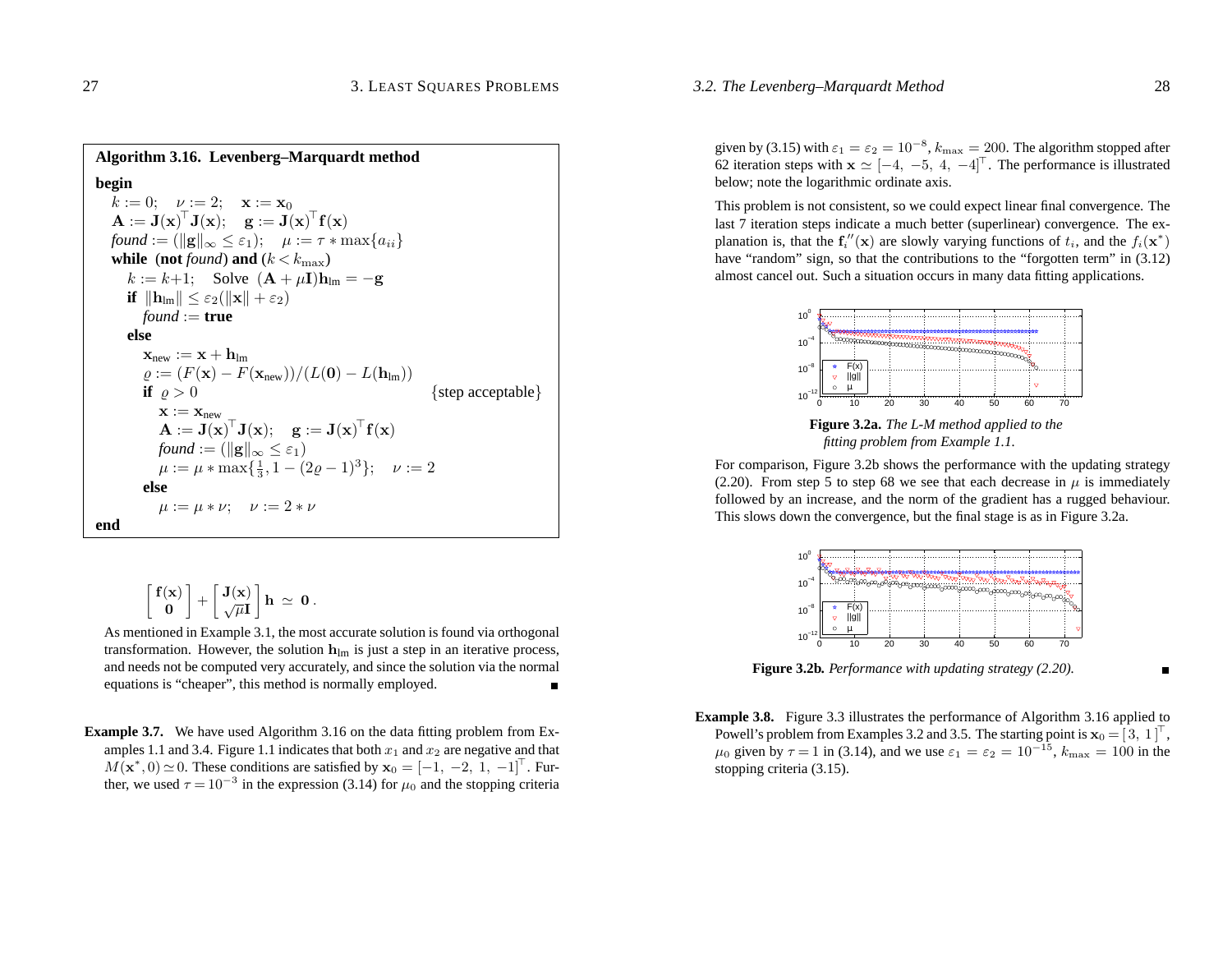#### *3.3. Powell's Dog Leg Method* 30

#### 29 3. LEAST SQUARES PROBLEMS



**Figure 3.3.** *The L-M method applied to Powell's problem.*

The iteration seems to stall between steps 22 and 30. This as an effect of the (almost) singular Jacobian matrix. After that there seems to be linear convergence. The iteration is stopped by the "safeguard" at the point  $x =$  $[-3.82e-08, -1.38e-03]^\top$ . This is a better approximation to  $x^* = 0$  than we found in Example 3.2, but we want to be able to do even better; see Examples 3.10 and 3.17.

## **3.3. Powell's Dog Leg Method**

As the Levenberg–Marquardt method, this method works with combinations of the Gauss–Newton and the steepest descent directions. Now, however controlled explicitly via the radius of <sup>a</sup> *trust region*, cf Section 2.4. Powell's name is connected to the algorithm because he proposed how to find an approximation to  $h_{tr}$ , defined by (2.23).

Given  $\mathbf{f} : \mathbf{R}^n \mapsto \mathbf{R}^m$ . At the current iterate  $\mathbf{x}$  the Gauss–Newton step  $\mathbf{h}_{\text{gn}}$  is the least squares solution to the linear system

$$
\mathbf{J}(\mathbf{x})\mathbf{h} \simeq -\mathbf{f}(\mathbf{x})\,. \tag{3.17}
$$

It can be computed by solving the normal equations

$$
\left(\mathbf{J}(\mathbf{x})^{\top}\mathbf{J}(\mathbf{x})\right)\mathbf{h}_{gn} = -\mathbf{J}(\mathbf{x})^{\top}\mathbf{f}(\mathbf{x}). \qquad (3.18a)
$$

The steepest descent direction is given by

$$
\mathbf{h}_{sd} = -\mathbf{g} = -\mathbf{J}(\mathbf{x})^{\top} \mathbf{f}(\mathbf{x}). \tag{3.18b}
$$

This is <sup>a</sup> direction, **not** <sup>a</sup> step, and to see how far we should go, we look at the linear model

$$
\mathbf{f}(\mathbf{x}+\alpha \mathbf{h}_{sd}) \simeq \mathbf{f}(\mathbf{x}) + \alpha \mathbf{J}(\mathbf{x}) \mathbf{h}_{sd}
$$
\n
$$
\Downarrow
$$
\n
$$
F(\mathbf{x}+\alpha \mathbf{h}_{sd}) \simeq \frac{1}{2} ||\mathbf{f}(\mathbf{x}) + \alpha \mathbf{J}(\mathbf{x}) \mathbf{h}_{sd}||^2
$$
\n
$$
= F(\mathbf{x}) + \alpha \mathbf{h}_{sd} \mathbf{J}(\mathbf{x})^{\top} \mathbf{f}(\mathbf{x}) + \frac{1}{2} \alpha^2 ||\mathbf{J}(\mathbf{x}) \mathbf{h}_{sd}||^2.
$$

This function of *α* is minimal for

$$
\alpha = -\frac{\mathbf{h}_{sd}^\top \mathbf{J}(\mathbf{x})^\top \mathbf{f}(\mathbf{x})}{\|\mathbf{J}(\mathbf{x})\mathbf{h}_{sd}\|^2} = \frac{\|\mathbf{g}\|^2}{\|\mathbf{J}(\mathbf{x})\mathbf{g}\|^2} \,. \tag{3.19}
$$

Now we have two candidates for the step to take from the current point **<sup>x</sup>**:  $\mathbf{a} = \alpha \mathbf{h}_{sd}$  and  $\mathbf{b} = \mathbf{h}_{gn}$ . Powell suggested to use the following strategy for choosing the step, when the trust region has radius  $\Delta$ . The last case in the strategy is illustrated in Figure 3.4.

**if** 
$$
\|\mathbf{h}_{gn}\| \leq \Delta
$$

\n $\mathbf{h}_{dl} := \mathbf{h}_{gn}$ 

\n**else**

\n $\mathbf{h}_{dl} := (\Delta / \|\mathbf{h}_{sd}\|) \mathbf{h}_{sd}$ 

\n**else**

\n $\mathbf{h}_{dl} := \alpha \mathbf{h}_{sd} + \beta (\mathbf{h}_{gn} - \alpha \mathbf{h}_{sd})$ 

\nwith  $\beta$  chosen so that  $\|\mathbf{h}_{dl}\| = \Delta$ .

\n $\mathbf{h}_{dl}$ 

\n $\mathbf{h}_{dl}$ 

\n $\mathbf{h}_{dl}$ 

\n $\mathbf{h}_{dl}$ 

\n $\mathbf{h}_{dl}$ 

\n $\mathbf{h}_{dl}$ 

\n $\mathbf{h}_{dl}$ 

\n $\mathbf{h}_{dl}$ 

\n $\mathbf{h}_{dl}$ 

\n $\mathbf{h}_{dl}$ 

\n $\mathbf{h}_{dl}$ 

\n $\mathbf{h}_{dl}$ 

\n $\mathbf{h}_{dl}$ 

\n $\mathbf{h}_{dl}$ 

\n $\mathbf{h}_{dl}$ 

\n $\mathbf{h}_{dl}$ 

\n $\mathbf{h}_{dl}$ 

\n $\mathbf{h}_{dl}$ 

\n $\mathbf{h}_{dl}$ 

\n $\mathbf{h}_{dl}$ 

**Figure 3.4.** *Trust region and Dog Leg step.*4)

<sup>&</sup>lt;sup>4)</sup> The name *Dog Leg* is taken from golf: The fairway at a "dog leg hole" has a shape as the line from  $\bf{x}$  (the tee point) via the end point of  $\bf{a}$  to the end point of  $\bf{h}_{dl}$  (the hole). Powell is <sup>a</sup> keen golfer!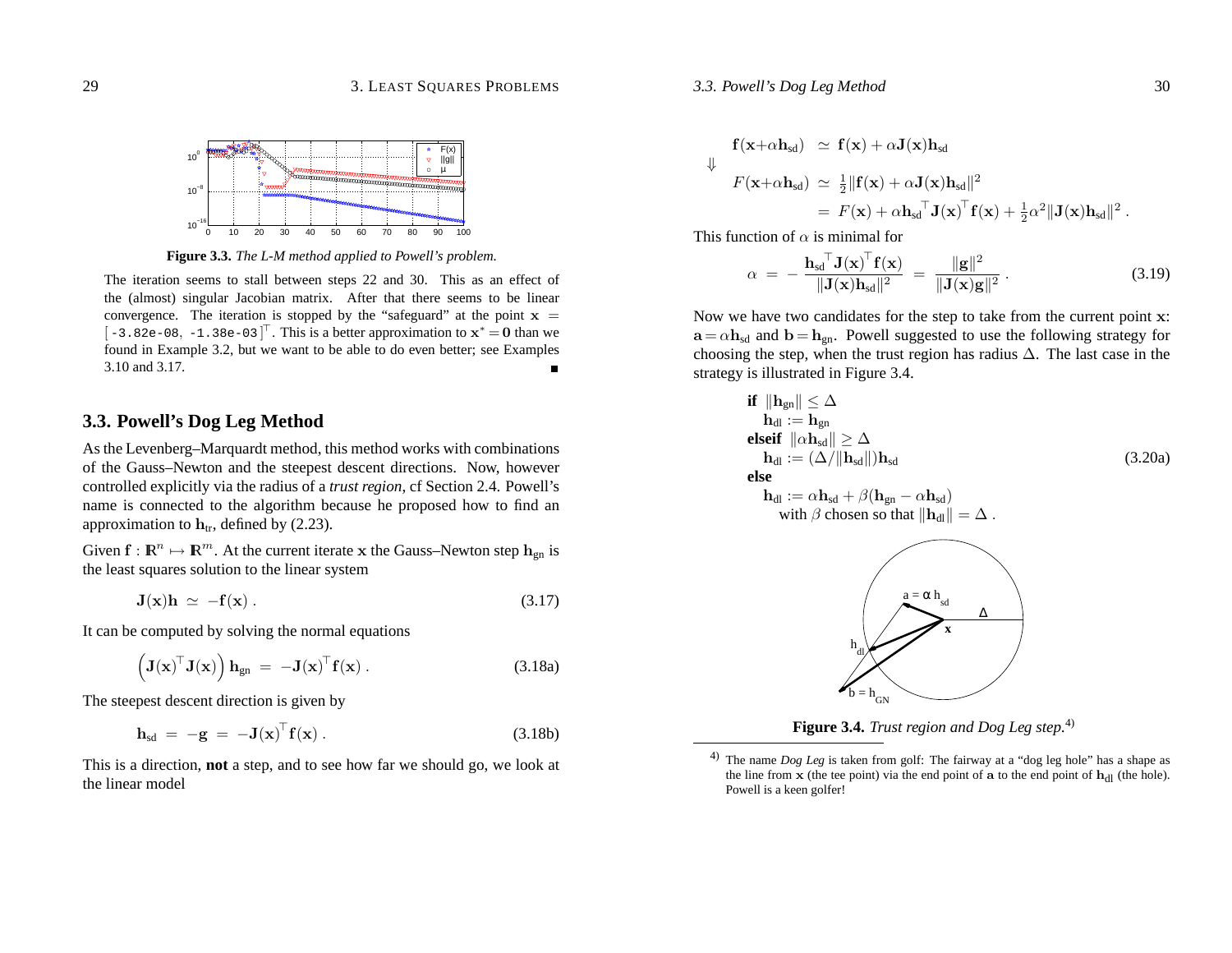With **a** and **b** as defined above, and  $c = \mathbf{a}^{\top}(\mathbf{b}-\mathbf{a})$  we can write

$$
\psi(\beta) \; \equiv \; \|\mathbf{a} + \beta(\mathbf{b} - \mathbf{a})\|^2 - \Delta^2 \; = \; \|\mathbf{b} - \mathbf{a}\|^2 \beta^2 + 2c\beta + \|\mathbf{a}\|^2 - \Delta^2 \; .
$$

We seek a root for this second degree polynomial, and note that  $\psi \rightarrow +\infty$ for  $\beta \to -\infty$ ;  $\psi(0) = ||a||^2 - \Delta^2 < 0$ ;  $\psi(1) = ||\mathbf{h}_{gn}||^2 - \Delta^2 > 0$ . Thus,  $\psi$ has one negative root and one root in  $]0,1[$ . We seek the latter, and the most accurate computation of it is given by

\n
$$
\text{if } c \leq 0
$$
\n $\beta = \left( -c + \sqrt{c^2 + \|\mathbf{b} - \mathbf{a}\|^2 (\Delta^2 - \|\mathbf{a}\|^2)} \right) / \|\mathbf{b} - \mathbf{a}\|^2$ \n

\n\n else\n  $\beta = \left( \Delta^2 - \|\mathbf{a}\|^2 \right) / \left( c + \sqrt{c^2 + \|\mathbf{b} - \mathbf{a}\|^2 (\Delta^2 - \|\mathbf{a}\|^2)} \right)$ \n

\n\n (3.20b)\n

As in the L-M method we can use the gain ratio

 $\varrho = \left( F(\mathbf{x}) - F(\mathbf{x} + \mathbf{h}_{\mathrm{dl}}) \right) \big/ (L(\mathbf{0}) - L(\mathbf{h}_{\mathrm{dl}}))$ 

to monitor the iteration. Again, *L* is the linear model

$$
L(\mathbf{h}) = \frac{1}{2} \|\mathbf{f}(\mathbf{x}) + \mathbf{J}(\mathbf{x})\mathbf{h}\|^2.
$$

In the L-M method we used  $\varrho$  to control the size of the damping parameter. Here, we use it to control the radius  $\Delta$  of the trust region. A large value of  $\varrho$  indicates that the linear model is good. We can increase  $\Delta$  and thereby take longer steps, and they will be closer to the Gauss-Newton direction. If  $\varrho$  is small (maybe even negative) then we reduce  $\Delta$ , implying smaller steps, closer to the steepest descent direction. Below we summarize the algorithm.

We have the following remarks.

- 1<sup>°</sup> Initialization.  $x_0$  and  $\Delta_0$  should be supplied by the user.
- $2°$  We use the stopping criteria (3.15) supplemented with  $\|f(\mathbf{x})\|_{\infty} \leq \varepsilon_3$ , reflecting that  $f(\mathbf{x}^*) = \mathbf{0}$  in case of  $m = n$ , ie a nonlinear system of equations.
- $3°$  If  $m = n$ , then " $\simeq$ " is replaced by "=", cf (3.6), and we do not use the detour around the normal equations (3.18a); see Example 3.9.

**Algorithm 3.21. Dog Leg Method begin**  $\overline{k} := 0; \quad \mathbf{x} := \mathbf{x}_0; \quad \Delta := \Delta_0; \quad \mathbf{g} := \mathbf{J}(\mathbf{x})^\top \mathbf{f}(\mathbf{x}) \qquad \qquad \{1^\circ\}$ *found* := ( $\|\mathbf{f}(\mathbf{x})\|_{\infty} \leq \varepsilon_3$ ) **or** ( $\|\mathbf{g}\|_{\infty} \leq \varepsilon_1$ ) {2°} **while** (**not** *found*) **and** ( $k < k_{\text{max}}$ )  $k := k+1$ ; Compute  $\alpha$  by (3.19)  $h_{sd} := -\alpha \mathbf{g}$ ; Solve  $\mathbf{J}(\mathbf{x})h_{gn} \simeq -\mathbf{f}(\mathbf{x})$  {3°} Compute  $\mathbf{h}_{\text{dl}}$  by (3.20)  $\textbf{if} \ \left\| \textbf{h}_{\rm dl} \right\| \leq \varepsilon_2(\left\| \textbf{x} \right\| + \varepsilon_2)$  $found := true$ **else** $\mathbf{x}_{\rm new} := \mathbf{x} + \mathbf{h}_{\rm dl}$  $\omega := (F(\mathbf{x}) - F(\mathbf{x}_{\text{new}}))/(L(\mathbf{0}) - L(\mathbf{h}_{\text{dl}}))$  {4°} **if**  $\varrho > 0$  $\mathbf{x} := \mathbf{x}_{\text{new}}; \quad \mathbf{g} := \mathbf{J}(\mathbf{x})^{\top} \mathbf{f}(\mathbf{x})$  $f\!ound := (\lVert \mathbf{f}(\mathbf{x}) \rVert_\infty \leq \varepsilon_3)$  or  $(\lVert \mathbf{g} \rVert_\infty \leq \varepsilon_1)$ **if**  $\varrho > 0.75$  {5°}  $\Delta := \max\{\Delta, 3* \|\mathbf{h}_{\text{dl}}\|\}$ **elseif**  $\varrho < 0.25$  $\Delta := \Delta/2;$  *found* :=  $(\Delta \leq \varepsilon_2(\Vert \mathbf{x} \Vert + \varepsilon_2))$  {6°} **end**

 $4°$  Corresponding to the three cases in (3.20a) we can show that

$$
L(\mathbf{0}) - L(\mathbf{h}_{dl}) = \begin{cases} F(\mathbf{x}) & \text{if } \mathbf{h}_{dl} = \mathbf{h}_{gn} \\ \frac{\Delta(2||\alpha \mathbf{g}|| - \Delta)}{2\alpha} & \text{if } \mathbf{h}_{dl} = \frac{-\Delta}{||\mathbf{g}||} \mathbf{g} \\ \frac{1}{2}\alpha(1-\beta)^2 ||\mathbf{g}||^2 + \beta(2-\beta)F(\mathbf{x}) & \text{otherwise} \end{cases}
$$

- 5◦ Strategy (2.19) is used to update the trust region radius.
- 6<sup>°</sup> Extra stopping criterion. If  $\Delta \leq \varepsilon_2(\|\mathbf{x}\| + \varepsilon_2)$ , then (3.15b) will surely be satisfied in the next step.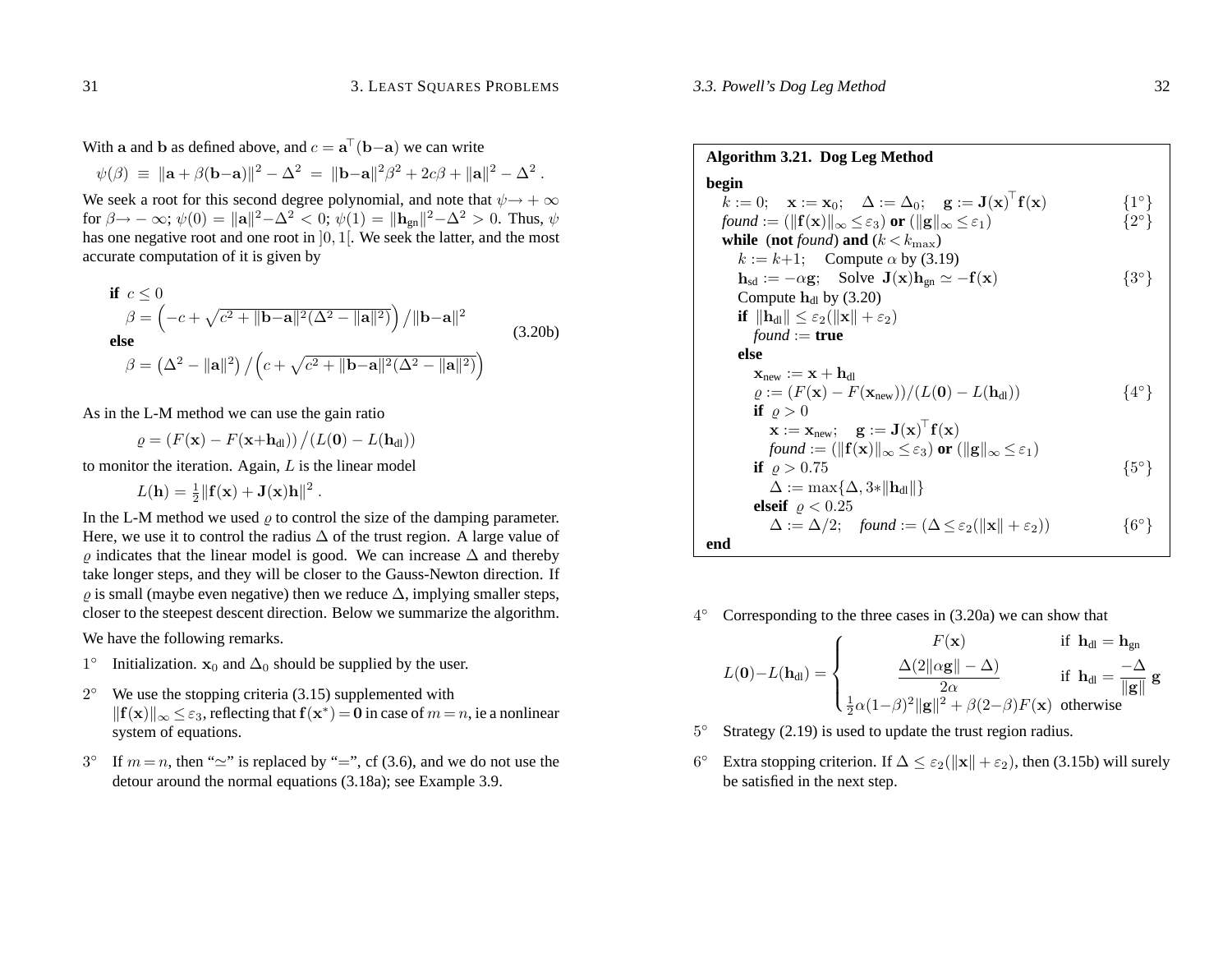#### *3.4. Hybrid: L–M and Quasi–Newton* 34

**Example 3.9.** In Example 3.6 we briefly discussed the computation of the step **h**lm and argued that we might as well compute it via the normal equations formulation (3.13). Provided that  $\mu$  is not very small, the matrix is reasonably well conditioned, and there will be no excessive effects of rounding errors.

The Dog Leg method is intended perform well also on nonlinear systems of equations, ie where (3.17) is <sup>a</sup> square system of linear equations

$$
\mathbf{J}(\mathbf{x})\mathbf{h} = -\mathbf{f}(\mathbf{x})\,,
$$

with the solution  $h = h_{nr}$ , the Newton-Raphson step, cf Example 3.2. The Jacobian **J** may be ill-conditioned (even singular), in which case rounding errors tend to dominate the solution. This problem is worsened if we use (3.18a) to compute  $h_{gn}$ .

In the implementation dogleg in immoptibox the solution to  $(3.17)$  is computed with respect to these problems. If the columns of  $J(x)$  are not significantly linearly independent, then the least squares solution **h** is not unique, and  $\mathbf{h}_{\text{on}}$  is computed as the **h** with minimum norm. Some details of this computation are given in Appendix B.  $\blacksquare$ 

**Example 3.10.** Figure 3.5 illustrates the performance of the Dog Leg method applied to Powell's problem from Examples 3.2 and 3.8 with starting point  $\mathbf{x}_0 = \begin{bmatrix} 3 \\ 1 \end{bmatrix}^T$ ,  $\Delta_0 = 1$  and the stopping criteria given by  $\varepsilon_1 = \varepsilon_2 = 10^{-15}$ ,  $\varepsilon_3 = 10^{-20}$ ,  $k_{\text{max}} = 100$ .



**Figure 3.5.** *Dog Leg method applied to Powell's problem.*

The iteration stopped after 37 steps because of a small gradient, and returned  $\mathbf{x} =$  $[-2.41 \cdot 10^{-35}, 1.26 \cdot 10^{-9}]^\top$ , which is quite a good approximation to  $x^* = 0$ . As in Figure 3.3 we see that the ultimate convergence is linear (caused by the singular  $J(x^*)$ ), but considerably faster than with the Marquardt method.  $\blacksquare$ 

**Example 3.11.** We have used Algorithm 3.21 on the data fitting problem from Examples 1.1, 3.4 and 3.7. As in Example 3.7 we use the starting point  $\mathbf{x}_0 = [-1, -2, 1, -1]^\top$ , and take  $\Delta_0 = 1$  and the stopping criteria given by  $\varepsilon_1 = \varepsilon_2 = \varepsilon_3 = 10^{-8}$ ,  $k_{\text{max}} = 200$ . The algorithm stopped after 30 iteration steps with  $\mathbf{x} \simeq [-4, -5, 4, -4]^\top$ . The performance is illustrated below. As in Figure 3.3 we note <sup>a</sup> very fast ultimate rate of convergence.



*fitting problem from Example 1.1.*

The last two examples seem to indicate that the Dog Leg method is considerably better than the Levenberg-Marquardt method. This is true when the least squares problem arises from <sup>a</sup> system of nonlinear equations. The Dog Leg method is presently considered as the best method for solving systems of nonlinear equations.

For general least squares problems the Dog Leg method has the same disadvantages as the L-M method: the final convergence can be expected to be linear (and slow) if  $F(\mathbf{x}^*) \neq 0$ . For a given problem and given starting guess **x**0 it is not possible to say beforehand which of the two methods will be the faster.

## **3.4. A Hybrid Method: L–M and Quasi–Newton**

In 1988 Madsen presented <sup>a</sup> hybrid method which combines the L–M method (quadratic convergence if  $F(\mathbf{x}^*)=0$ , linear convergence otherwise) with a Quasi<sup>5)</sup>–Newton method, which gives superlinear convergence, even

<sup>5)</sup> From Latin: "quasi" = "almost". See Chapter 5 in Frandsen et al  $(2004)$  for a general introduction to Quasi–Newton methods.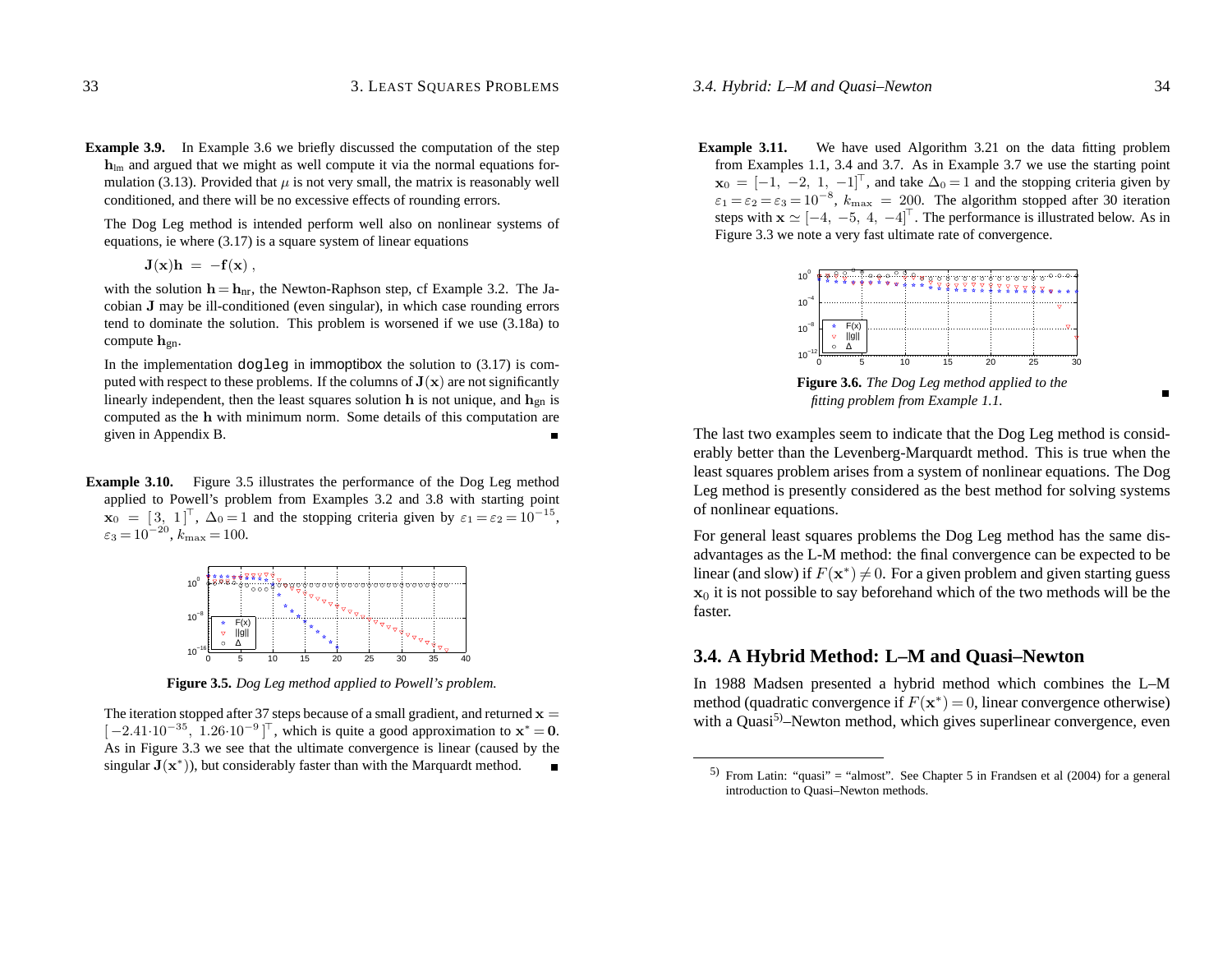#### *3.4. Hybrid: L–M and Quasi–Newton* 36

if  $F(\mathbf{x}^*) \neq 0.$  The iteration starts with a series of steps with the L-M method. If the performance indicates that  $F(\mathbf{x}^*)$  is significantly nonzero, then we switch to the Quasi–Newton method for better performance. It may happen that we ge<sup>t</sup> an indication that it is better to switch back to the L–M method, so there is also <sup>a</sup> mechanism for that.

The switch to the Quasi–Newton method is made if the condition

$$
\|\mathbf{F}'(\mathbf{x})\|_{\infty} < 0.02 \cdot F(\mathbf{x}) \tag{3.22}
$$

is satisfied in three consecutive, successful iteration steps. This is interpreted as an indication that we are approaching an  $\mathbf{x}^*$  with  $\mathbf{F}'(\mathbf{x}^*) = \mathbf{0}$  and  $F(\mathbf{x}^*)$ significantly nonzero. As discussed in connection with (3.12), this can lead to slow, linear convergence.

The Quasi–Newton method is based on having an approximation **B** to the Hessian  $\mathbf{F}''(\mathbf{x})$  at the current iterate **x**, and the step  $\mathbf{h}_{qn}$  is found by solving

$$
\mathbf{B}\mathbf{h}_{\mathrm{qn}} = -\mathbf{F}'(\mathbf{x})\,. \tag{3.23}
$$

This is an approximation to the Newton equation (2.9a).

The approximation **B** is updated by the BFGS strategy, cf Section 5.10 in Frandsen et al (2004): Every **B** in the series of approximation matrices is symmetric (as any  $\mathbf{F}''(\mathbf{x})$ ) and positive definite. This ensures that  $\mathbf{h}_{\text{on}}$  is "downhill", cf (2.10). We start with the symmetric, positive definite matrix  $B_0 = I$ , and the BFGS update consists of a rank 2 matrix to be added to the current **B**. Madsen (1988) uses the following version, advocated by Al-Baali and Fletcher (1985),

$$
\mathbf{h} := \mathbf{x}_{\text{new}} - \mathbf{x}; \quad \mathbf{y} := \mathbf{J}_{\text{new}}^\top \mathbf{J}_{\text{new}} \mathbf{h} + (\mathbf{J}_{\text{new}} - \mathbf{J})^\top \mathbf{f}(\mathbf{x}_{\text{new}})
$$
  
\n**if**  $\mathbf{h}^\top \mathbf{y} > 0$   
\n $\mathbf{v} := \mathbf{B} \mathbf{h}; \quad \mathbf{B} := \mathbf{B} + \left(\frac{1}{\mathbf{h}^\top \mathbf{y}} \mathbf{y}\right) \mathbf{y}^\top - \left(\frac{1}{\mathbf{h}^\top \mathbf{v}} \mathbf{v}\right) \mathbf{v}^\top$ \n(3.24)

with  $J = J(x)$ ,  $J_{new} = J(x_{new})$ . As mentioned, the current **B** is positive definite, and it is changed only, if  $h<sup>+</sup> y > 0$ . In this case it can be shown that also the new **B** is positive definite.

The Quasi–Newton method is not robust in the global stage of the iteration; it is not guaranteed to be descenting. At the solution  $x^*$  we have  $\mathbf{F}'(\mathbf{x}^*) = \mathbf{0}$ , and good final convergence is indicated by rapidly decreasing values of  $\|\mathbf{F}'(\mathbf{x})\|$ . If these norm values do not decrease rapidly enough, then we switch back to the L–M method.

The algorithm is summarized below. It calls the auxiliary functions *LMstep* and *QNstep*, implementing the two methods.

| Algorithm 3.25. A Hybrid Method                                                                                                                  |               |
|--------------------------------------------------------------------------------------------------------------------------------------------------|---------------|
| begin                                                                                                                                            |               |
| $k := 0;$ $\mathbf{x} := \mathbf{x}_0;$ $\mu := \mu_0;$ $\mathbf{B} := \mathbf{I}$                                                               | $\{1^\circ\}$ |
| found := $(  \mathbf{F}'(\mathbf{x})  _{\infty} \leq \varepsilon_1$ ; method := L-M                                                              |               |
| while (not found) and $(k < k_{\text{max}})$                                                                                                     |               |
| $k := k+1$                                                                                                                                       |               |
| case <i>method</i> of                                                                                                                            |               |
| $L-M:$                                                                                                                                           |               |
| $[\mathbf{x}_{\text{new}},$ found, better, method, ] := LMstep( $\mathbf{x}, \ldots$ )                                                           | $\{2^\circ\}$ |
| $O-N:$                                                                                                                                           |               |
| $[\mathbf{x}_{\text{new}}, \text{found}, \text{better}, \text{method}, \ldots] := QN \text{step}(\mathbf{x}, \mathbf{B}, \ldots) \{2^{\circ}\}\$ |               |
| Update $B$ by $(3.24)$                                                                                                                           | $\{3^\circ\}$ |
| <b>if</b> better                                                                                                                                 |               |
| $X := X_{new}$                                                                                                                                   |               |
| end                                                                                                                                              |               |

We have the following remarks:

- 1<sup>°</sup> Initialization.  $\mu_0$  can be found by (3.14). The stopping criteria are given by  $(3.15)$ .
- 2◦ The dots indicate that we also transfer current values of **f** and **J** etc, so that we do not have to recompute them for the same **<sup>x</sup>**.
- 3◦ Notice that both L-M and Quasi-Newton steps contribute information for the approximation of the Hessian matrix.

The two auxiliary functions are given below,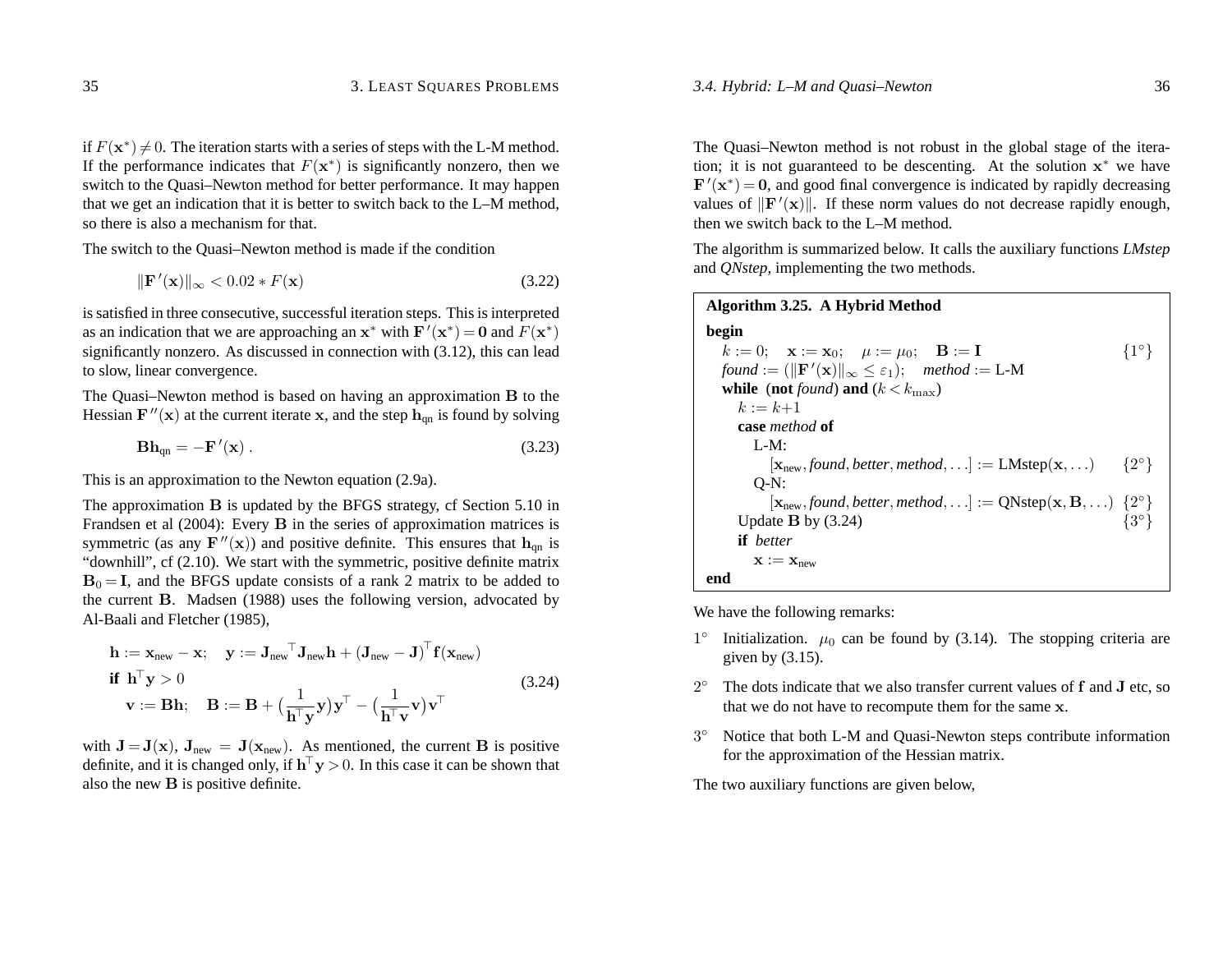| <b>Function 3.26. Levenberg–Marquardt step</b>                                                                              |               |
|-----------------------------------------------------------------------------------------------------------------------------|---------------|
| $[\mathbf{x}_{\text{new}}, \text{found}, \text{better}, \text{method}, \ldots] := \text{LMstep}(\mathbf{x}, \ldots)$        |               |
| begin                                                                                                                       |               |
| $\mathbf{x}_{\text{new}} := \mathbf{x}; \quad \text{method} := \text{L-M}$                                                  |               |
| Solve $(\mathbf{J}(\mathbf{x})^T \mathbf{J}(\mathbf{x}) + \mu \mathbf{I})\mathbf{h}_{\text{lm}} = -\mathbf{F}'(\mathbf{x})$ |               |
| if $\ \mathbf{h}_{\text{lm}}\  \leq \varepsilon_2(\ \mathbf{x}\  + \varepsilon_2)$                                          |               |
| $found := true$                                                                                                             |               |
| else                                                                                                                        |               |
| $\mathbf{x}_{\text{new}} := \mathbf{x} + \mathbf{h}_{\text{lm}}$                                                            |               |
| $\rho := (F(\mathbf{x}) - F(\mathbf{x}_{new})) / (L(\mathbf{0}) - L(\mathbf{h}_{lm}))$                                      | $\{4^\circ\}$ |
| if $\rho > 0$                                                                                                               |               |
| <i>better</i> := <b>true</b> ; <i>found</i> := $(\ \mathbf{F}'(\mathbf{x}_{new})\ _{\infty} \leq \varepsilon_1)$            |               |
| if $\ \mathbf{F}'(\mathbf{x}_{\text{new}})\ _{\infty} < 0.02 * F(\mathbf{x}_{\text{new}})$                                  | $\{5^\circ\}$ |
| $count := count + 1$                                                                                                        |               |
| <b>if</b> count $=$ 3                                                                                                       | ${6^{\circ}}$ |
| $method := Q-N$                                                                                                             |               |
| else                                                                                                                        |               |
| $count := 0$                                                                                                                |               |
| else                                                                                                                        |               |
| <i>count</i> := 0; <i>better</i> := <b>false</b>                                                                            |               |
| end                                                                                                                         |               |

We have the following remarks on the functions *LMstep* and *QNstep*:

- $4^\circ$  The gain ratio  $\varrho$  is also used to update  $\mu$  as in Algorithm 3.16.
- 5◦ Indication that it might be time to switch method. The parameter *count* is initialized to zero at the start of Algorithm 3.25.
- $6°$  (3.22) was satisfied in three consecutive iteration steps, all of which had  $\rho > 0$ , ie x was changed in each of these steps.

### **Function 3.27. Quasi–Newton step**  $[\mathbf{x}_{\text{new}}, \text{found}, \text{better}, \text{method}, \ldots] := \text{QNstep}(\mathbf{x}, \mathbf{B} \ldots)$ **begin**  $\mathbf{x}_{\text{new}} := \mathbf{x}; \quad \text{method} := \mathbf{Q}\text{-}\mathbf{N}; \quad \text{better} := \mathbf{false}$ Solve  $\mathbf{B}\mathbf{h}_{qn} = -\mathbf{F}'(\mathbf{x})$  $\textbf{if} \ \|\textbf{h}_{\text{qn}}\| \leq \varepsilon_2(\|\textbf{x}\| + \varepsilon_2)$  $found := true$ **else** $\textbf{if} \hspace{0.2cm} \|\textbf{h}_{\text{qn}}\| > \Delta$  $\Delta$  {7°}  $\mathbf{h}_{\text{on}} := (\Delta / ||\mathbf{h}_{\text{on}}||) * \mathbf{h}_{\text{on}}$  $\mathbf{x}_{\rm new} := \mathbf{x} + \mathbf{h}_{\rm qn};$  $\textbf{if} \ \|\textbf{F}'(\textbf{x}_{\rm new})\|_\infty \leq \varepsilon_1$  *found* := **true** {8◦} **else** ${e}$  {9°}  $b$ etter :=  $(F(\mathbf{x}_{\text{new}}) < F(\mathbf{x}))$  or  $(F(\mathbf{x}_{\text{new}}) \leq (1+\delta)F(\mathbf{x}))$  $\mathbf{and} \ \|\mathbf{F}'(\mathbf{x}_{\text{new}})\|_{\infty} < \|\mathbf{F}'(\mathbf{x})\|_{\infty}$  $\textbf{if} \ \ \|\textbf{F}'(\textbf{x}_{\rm new})\|_\infty \geq \|\textbf{F}'(\textbf{x})\|_\infty$  $\{10^\circ\}$ *method* := L-M**end**

- 7◦ We combine the Quasi–Newton method with <sup>a</sup> trust region approach, with <sup>a</sup> simple treatment of the case where the bound is active, cf page 15f. At the switch from the L–M method  $\Delta$  is initialized to  $\max\{1.5\varepsilon_2(\|\mathbf{x}\| + \varepsilon_2), \frac{1}{5}\|\mathbf{h}_\text{lm}\|\}.$
- 8 $^{\circ}$  Not shown:  $\Delta$  is updated by means of (2.19).
- 9<sup>°</sup> In this part of the algorithm we focus on getting **F**<sup>*'*</sup> closer to zero, so we accept a slight increase in the value of F, eg  $\delta = \sqrt{\varepsilon_M}$ , where  $\varepsilon_M$ is the computer's unit roundoff.
- 10◦ The gradients do not decrease fast enough.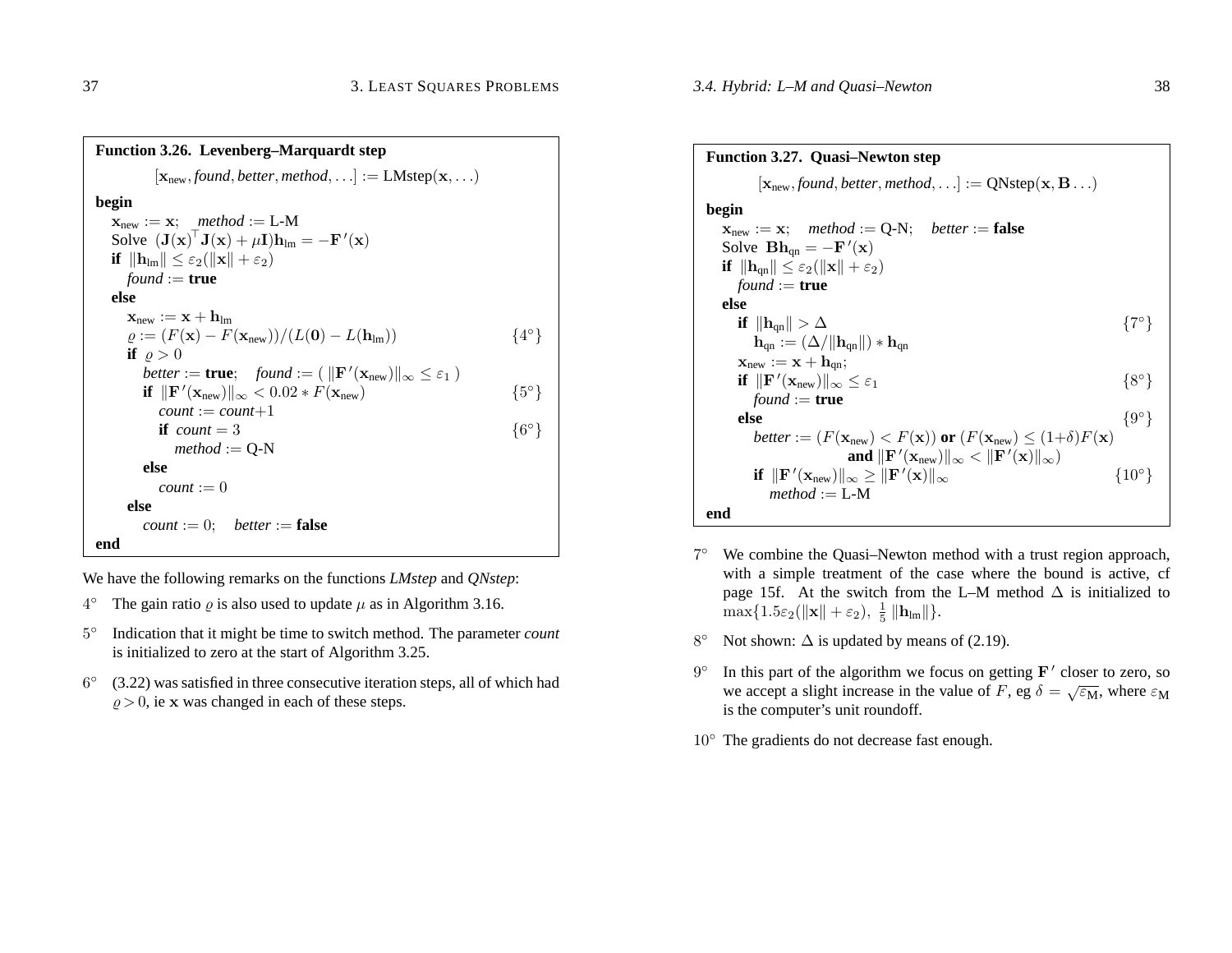**y** involves the product  $J(x)$ <sup>T</sup>  $f(x_{new})$ . This implies that we have to store the previous Jacobian matrix. Instead, we could use

 ${\bf y} = {\bf F}'({\bf x}_{\rm new}) - {\bf F}'({\bf x}) = {\bf g}_{\rm new} - {\bf g}$ 

in the updating formula, but Madsen (1988) found that (3.24) performs better.

The trust region approach in the Q–N step was not included in Madsen (1988), but during the development of the immoptibox function nlshybrid this idea was found to improve the performance. It reduced the number of times that <sup>a</sup> Q–N step was tried in vain, ie the condition at 10◦ immediately returned to the L–M method.

**Example 3.13.** This hybrid method will not outperform Algorithm 3.16 on the problems discussed in Examples 3.7 and 3.8. In the latter case (see Figure 3.3)  $F(\mathbf{x})\rightarrow 0$ , and the switching condition at remark 5° will never be satisfied. In the former case, *<sup>F</sup>*(**x**<sup>∗</sup>) is significantly nonzero, but – as discussed in Example 3.7 – the simple L–M method has the desired superlinear final convergence.

To demonstrate the efficiency of Algorithm 3.25 we consider the modified *Rosenbrock problem,* cf Example 5.5 in Frandsen et al (1999), given by  $f: \mathbb{R}^2 \mapsto \mathbb{R}^3$ ,

$$
\mathbf{f}(\mathbf{x}) = \begin{bmatrix} 10(x_2 - x_1^2) \\ 1 - x_1 \\ \lambda \end{bmatrix},
$$

where the parameter  $\lambda$  can be chosen. The minimizer of  $F(\mathbf{x}) = \frac{1}{2} \mathbf{f}(\mathbf{x})^{\top} \mathbf{f}(\mathbf{x})$ is  $\mathbf{x}^* = [1, 1]^T$  with  $F(\mathbf{x}^*) = \frac{1}{2}\lambda^2$ .

Below we give results for Algorithms 3.16 and 3.25 for some values of *λ*. In all cases we use  $\mathbf{x}_0 = \begin{bmatrix} -1.2 \\ 1 \end{bmatrix}$ , the initial damping parameter  $\mu_0$  defined by  $\tau = 10^{-3}$  in (3.14), and  $(\epsilon_1, \epsilon_2, k_{\text{max}}) = (10^{-10}, 10^{-14}, 200)$  in the stopping criteria (3.15).

In the first two cases*λ* is too small to really influence the iterations, but for the larger *λ*-values we see that the hybrid method is much better than the simple Levenberg–Marquardt algorithm – especially as regards the accuracy obtained.

In Figure 3.7 we illustrate the performance of the two algorithms in the case  $\lambda = 10^4$ .

|                 |     | Algorithm 3.16                  | Algorithm 3.25 |                               |
|-----------------|-----|---------------------------------|----------------|-------------------------------|
|                 | its | $\ \mathbf{x} - \mathbf{x}^*\ $ | its            | $\ \mathbf{x}-\mathbf{x}^*\ $ |
|                 | 17  | $2.78e-12$                      | 17             | $2.78e-12$                    |
| $10^{-5}$       | 17  | $2.78e-12$                      | 17             | $2.78e-12$                    |
|                 | 24  | $1.69e-09$                      | 19             | $2.23e-14$                    |
| $10^{2}$        | 23  | 5.87e-07                        | 22             | $3.16e-12$                    |
| 10 <sup>4</sup> | 23  | $2.37e-04$                      | 22.2           | $3.16e-12$                    |



**Figure 3.7.** *Levenberg–Marquardt's method (left) and the hybrid method (right)*

With the L–M method all steps after no. 15 fail to improve the objective function;  $\mu$  increases rapidly, and the stopping criterion (3.15b) is satisfied at step no. 23.

With the hybrid method there are several attempts to use the Quasi–Newton method, starting at step nos. 5, 11 and 17. The last attempt is successful, and after 22 steps the iteration is stopped by (3.15a).

## **3.5. A Secant Version of the L–M Method**

The methods discussed in this booklet assume that the vector function **f** is differentiable, ie the Jacobian

$$
\mathbf{J}(\mathbf{x}) = \left[ \frac{\partial f_i}{\partial x_j} \right]
$$

exists. In many practical optimization problems it happens that we cannot give formulae for the elements in **J**, eg because **f** is given by <sup>a</sup> "black box". The secant version of the L–M method is intended for problems of this type.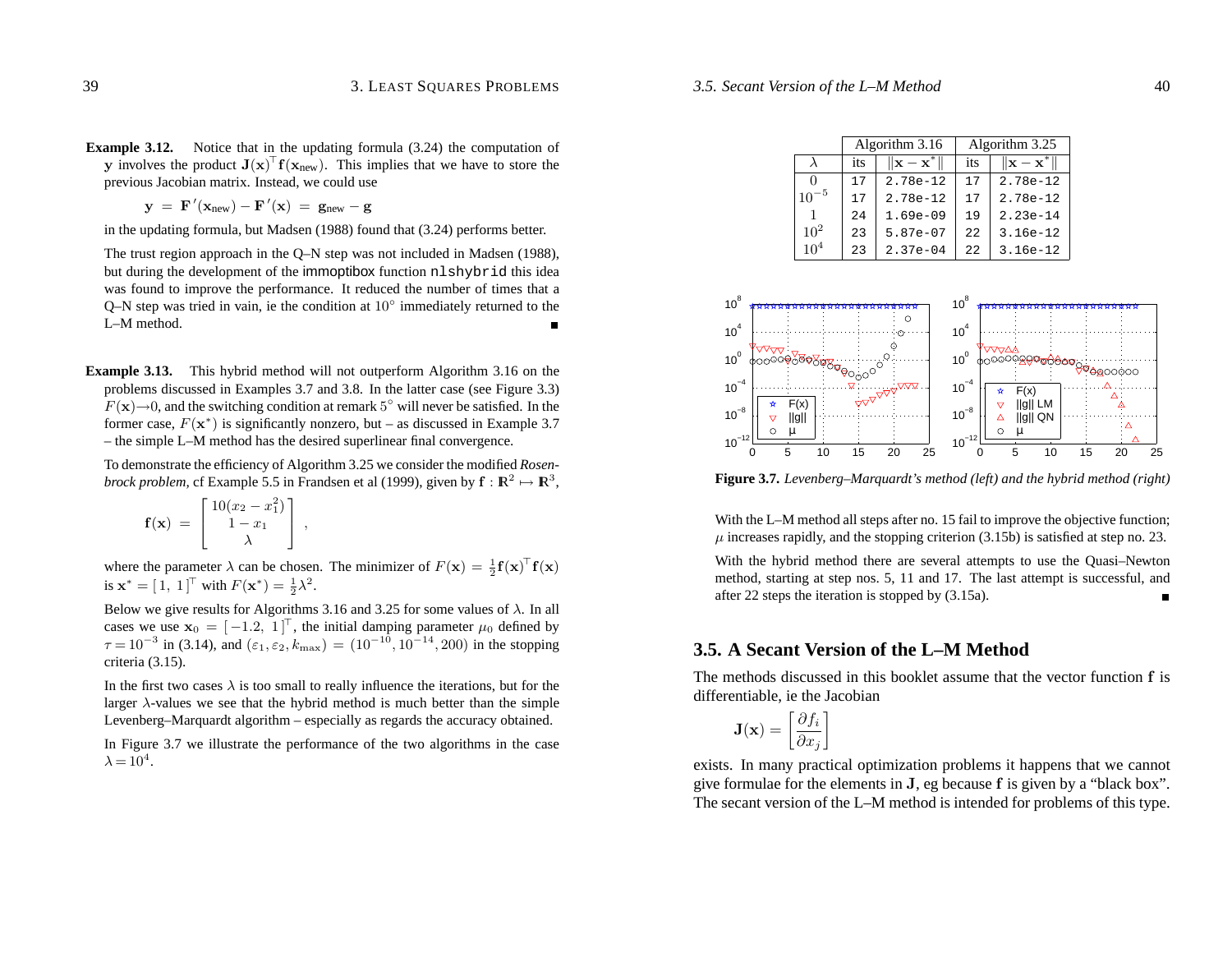The simplest remedy is to replace  $J(x)$  by a matrix **B** obtained by *numerical differentiation*: The  $(i, j)$ <sup>th</sup> element is approximated by the finite difference approximation

$$
\frac{\partial f_i}{\partial x_j}(\mathbf{x}) \simeq \frac{f_i(\mathbf{x} + \delta \mathbf{e}_j) - f_i(\mathbf{x})}{\delta} \equiv b_{ij} , \qquad (3.28)
$$

where  $e_j$  is the unit vector in the *j*th coordinate direction and  $\delta$  is an appropriately small real number. With this strategy each iterate **x** needs  $n+1$ evaluations of **f**, and since *δ* is probably much smaller than the distance  $\|\mathbf{x} - \mathbf{x}^*\|$ , we do not get much more information on the **global** behavior of **f** than we would ge<sup>t</sup> from just evaluating **f**(**x**). We want better efficiency.

**Example 3.14.** Let  $m = n = 1$  and consider one nonlinear equation

 $f: \mathbb{R} \mapsto \mathbb{R}$ . Find  $\hat{x}$  such that  $f(\hat{x})=0$ .

For this problem we can write the Newton–Raphson algorithm (3.6) in the form

$$
f(x+h) \simeq \ell(h) \equiv f(x) + f'(x)h
$$
  
solve the linear problem  $\ell(h) = 0$  (3.29)  
 $x_{\text{new}} := x + h$ 

If we cannot implement  $f'(x)$ , then we can approximate it by

$$
(f(x+\delta) - f(x))/\delta
$$

with *δ* chosen appropriately small. More generally, we can replace (3.29) by

$$
f(x+h) \simeq \lambda(h) \equiv f(x) + bh \quad \text{with} \quad b \simeq f'(x)
$$
  
solve the linear problem  $\lambda(h) = 0$  (3.30a)  
 $x_{\text{new}} := x + h$ 

Suppose that we already know  $x_{prev}$  and  $f(x_{prev})$ . Then we can fix the factor *b* (the approximation to  $f'(x)$ ) by requiring that

$$
f(x_{\text{prev}}) = \lambda(x_{\text{prev}} - x) \,. \tag{3.30b}
$$

This gives  $b = (f(x) - f(x_{prev})) / (x - x_{prev})$ , and with this choice of *b* we recognize (3.30) as the *secant method*, see eg pp 70f in Eldén et al (2004).

The main advantage of the secant method over an alternative finite difference approximation to Newton–Raphson's method is that we only need one function evaluation per iteration step instead of two.

Now, consider the linear model (3.7a) for  $f : \mathbb{R}^n \mapsto \mathbb{R}^m$ ,

$$
\mathbf{f}(\mathbf{x}+\mathbf{h}) \; \simeq \; \boldsymbol{\ell}(\mathbf{h}) \; \equiv \; \mathbf{f}(\mathbf{x}) + \mathbf{J}(\mathbf{x})\mathbf{h} \; .
$$

We will replace it by

$$
\mathbf{f}(\mathbf{x}+\mathbf{h}) \; \simeq \; \boldsymbol{\lambda}(\mathbf{h}) \; \equiv \; \mathbf{f}(\mathbf{x}) + \mathbf{B}\mathbf{h} \; ,
$$

where  $\bf{B}$  is the current approximation to  $\bf{J}(\bf{x})$ . In the next iteration step we need  $\mathbf{B}_{\text{new}}$  so that

$$
f(x_{new}+h) \ \simeq \ f(x_{new}) + B_{new}h \ .
$$

Especially, we want this model to hold with equality for  $h = x - x_{\text{new}}$ , ie

$$
\mathbf{f}(\mathbf{x}) = \mathbf{f}(\mathbf{x}_{new}) + \mathbf{B}_{new}(\mathbf{x} - \mathbf{x}_{new}). \qquad (3.31a)
$$

This gives us *m* equations in the  $m \cdot n$  unknown elements of  $B_{\text{new}}$ , so we need more conditions. Broyden (1965) suggested to supplement (3.31a) with

$$
\mathbf{B}_{\text{new}}\mathbf{v} = \mathbf{B}\mathbf{v} \quad \text{for all} \quad \mathbf{v} \perp (\mathbf{x} - \mathbf{x}_{\text{new}}) \,. \tag{3.31b}
$$

It is easy to verify that the conditions (3.31a–b) are satisfied by

**Definition 3.32. Broyden's Rank One Update**  
\n
$$
\mathbf{B}_{new} = \mathbf{B} + \mathbf{u}\mathbf{h}^{\top}
$$
\nwhere  
\n
$$
\mathbf{h} = \mathbf{x}_{new} - \mathbf{x}, \quad \mathbf{u} = \frac{1}{\mathbf{h}^{\top} \mathbf{h}} \left( \mathbf{f}(\mathbf{x}_{new}) - \mathbf{f}(\mathbf{x}) - \mathbf{B} \mathbf{h} \right).
$$

Note that condition (3.31a) corresponds to the secant condition (3.30b) in the case *n* <sup>=</sup> 1. We say that this approach is <sup>a</sup> *generalized secant method*.

A brief sketch of the central par<sup>t</sup> of Algorithm 3.16 with this modification has the form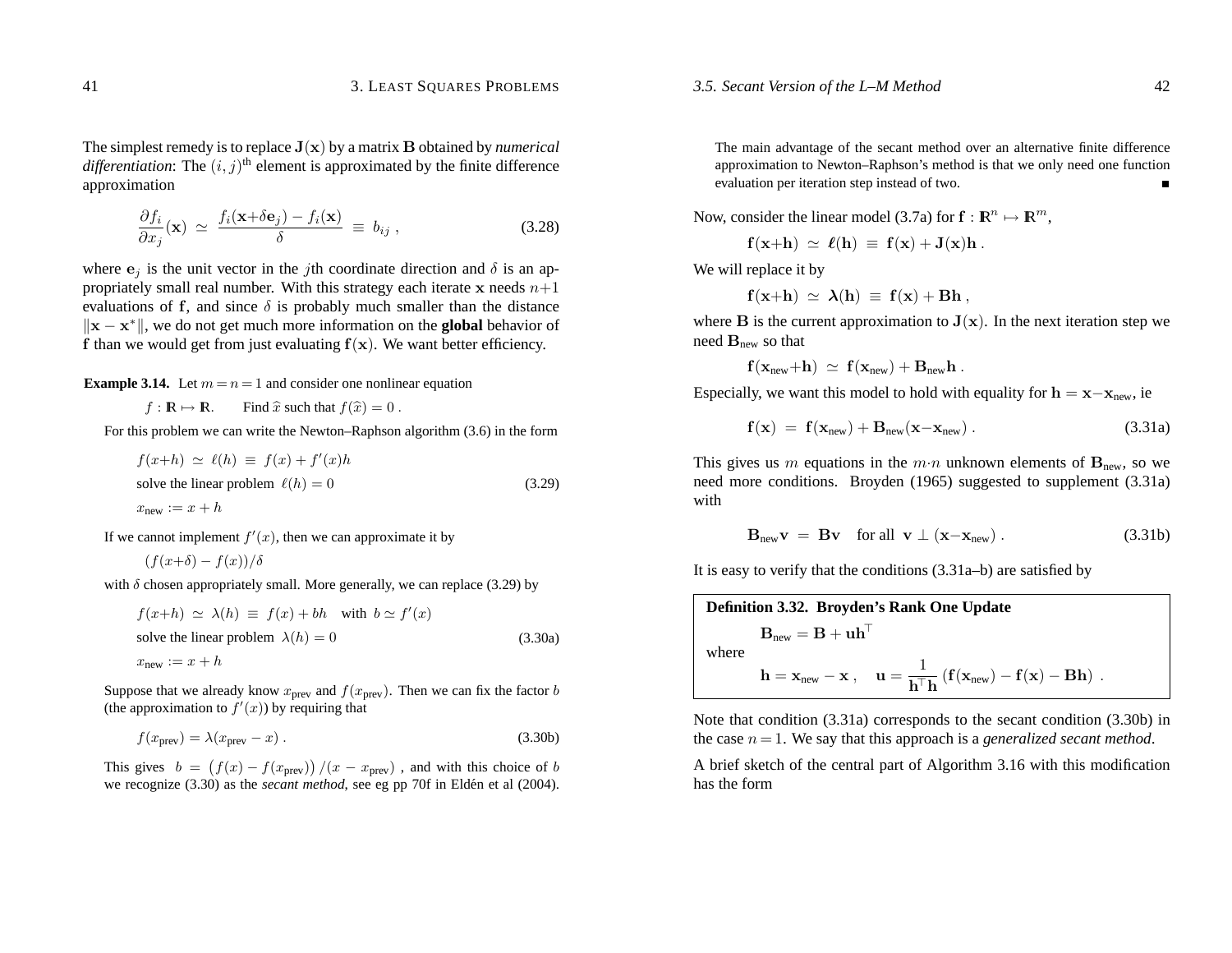## solve  $(\mathbf{B}^{\top}\mathbf{B} + \mu \mathbf{I})\mathbf{h}_{\text{slm}} = -\mathbf{B}^{\top}\mathbf{f}(\mathbf{x})$  $\mathbf{x}_{\rm new} := \mathbf{x} + \mathbf{h}_{\rm slim}$ Update **B** by (3.32) Update  $\mu$  and  $x$  as in Algorithm 3.16

Powell has shown that if the set of vectors  $x_0, x_1, x_2, \ldots$  converges to **x**<sup>\*</sup> and if the set of steps  $\{h_k \equiv x_k - x_{k-1}\}$  satisfy the condition that  ${\bf h}_{k-n+1}, \ldots, {\bf h}_k$  are linearly independent (they span the whole of  ${\bf R}^n$ ) for each  $k \geq n$ , then the set of approximations  ${B_k}$  converges to  $J(x^*)$ , irrespective of the choice of  $\mathbf{B}_0$ .

In practice, however, it often happens that the previous *n* steps do **not** span the whole of  $\mathbb{R}^n$ , and there is a risk that after some iteration steps the current **B** is such a poor approximation to the true Jacobian matrix, that  $-\mathbf{B}^{\top}\mathbf{f}(\mathbf{x})$ is not even <sup>a</sup> downhill direction. In that case **x** will stay unchanged and  $\mu$  is increased. The approximation **B** is changed, but may still be a poor approximation, leading to a further increase in  $\mu$ , etc. Eventually the process is stopped by **h**slm being so small that (3.15b) is satisfied, although **x** may be far from**<sup>x</sup>**<sup>∗</sup>.

A number of strategies have been proposed to overcome this problem, eg to make occasional to recomputations of **B** by finite differences. In Algorithm 3.34 below we supplement the updatings determined by the course of the iteration with <sup>a</sup> cyclic, coordinate-wise series of updatings: Let **h** denote the current step, and let *j* be the current coordinate number. If the angle  $\theta$  between **h** and  $e_j$  is "large", then we compute a finite difference approximation to the  $j<sup>th</sup>$  column of **J**. More specific, this is done if

$$
\cos \theta = \frac{|\mathbf{h}^{\top} \mathbf{e}_j|}{\|\mathbf{h}\| \cdot \|\mathbf{e}_j\|} < \gamma \quad \Leftrightarrow \quad |h_j| < \gamma \|\mathbf{h}\| \,. \tag{3.33}
$$

Experiments indicated that the (rather pessimistic) choice *γ* <sup>=</sup> 0*.*8 gave good performance. With this choice we can expec<sup>t</sup> that each iteration step needs (almost) two evaluations of the vector function **f**.

Now we are ready to presen<sup>t</sup> the algorithm. The monitoring of the damping parameter  $\mu$  is as in Algorithm 3.16, and for the sake of clarity we omit it in the presentation.

| Algorithm 3.34. Secant Version of the L-M Method                                                                             |               |  |  |  |
|------------------------------------------------------------------------------------------------------------------------------|---------------|--|--|--|
| begin                                                                                                                        |               |  |  |  |
| $k := 0$ ; $\mathbf{x} := \mathbf{x}_0$ ; $\mathbf{B} := \mathbf{B}_0$ ; $i := 0$                                            | $\{1^\circ\}$ |  |  |  |
| $\mathbf{g} := \mathbf{B}^\dagger \mathbf{f}(\mathbf{x}); \quad \text{found} = (\ \mathbf{g}\ _{\infty} \leq \varepsilon_1)$ |               |  |  |  |
| while (not found) and $(k < k_{\text{max}})$                                                                                 |               |  |  |  |
| $k := k+1$ ; Solve $(\mathbf{B}^{\top} \mathbf{B} + \mu \mathbf{I})\mathbf{h} = -\mathbf{g}$                                 |               |  |  |  |
| if $\ \mathbf{h}\  \leq \varepsilon_2(\ x\  + \varepsilon_2)$                                                                |               |  |  |  |
| <i>found</i> := <b>true</b>                                                                                                  |               |  |  |  |
| else                                                                                                                         |               |  |  |  |
| $j := \text{mod}(j, n) + 1;$ if $ h_j  < 0.8   h  $                                                                          | $\{2^\circ\}$ |  |  |  |
| Update B by (3.32), using $\mathbf{x}_{new} = \mathbf{x} + \eta \mathbf{e}_i$                                                | $\{3^\circ\}$ |  |  |  |
| $\mathbf{x}_{\text{new}} := \mathbf{x} + \mathbf{h}$ ; Update B by (3.32)                                                    |               |  |  |  |
| if $F(\mathbf{x}_{new}) < F(\mathbf{x})$                                                                                     |               |  |  |  |
| $X := X_{new}$                                                                                                               |               |  |  |  |
| $\mathbf{g} := \mathbf{B}^{\top} \mathbf{f}(\mathbf{x}); \quad \text{found} := (\ \mathbf{g}\ _{\infty} \leq \varepsilon_1)$ | 44° }         |  |  |  |
| end                                                                                                                          |               |  |  |  |

We have the following remarks:

- 1<sup>°</sup> Initialization.  $x_0$  is input and  $B_0$  is either input or it is computed by (3.28). Also the parameters in the stopping criteria (3.15) and the step  $\delta$  to use in (3.28) are input values.
- 2° Cf (3.33). mod $(j, n)$  is the remainder after division by *n*.
- 3<sup>°</sup> The step  $\eta$  is given by **if**  $x_j = 0$  **then**  $\eta := \delta^2$  **else**  $\eta := \delta |x_j|$ .
- 4◦ Whereas the iterate **x** is updated only if the descending condition (2.1) is satisfied, the approximation **B** is updated in every step. Therefore the approximate gradient **<sup>g</sup>** may change also when **f**(**x**) is unchanged.
- **Example 3.15.** We have used Algorithm 3.34 on the modified Rosenbrock problem from Example 3.13 with  $\lambda = 0$ . If we use the same starting point and stopping criteria as in that example, and take  $\delta = 10^{-7}$  in the difference approximation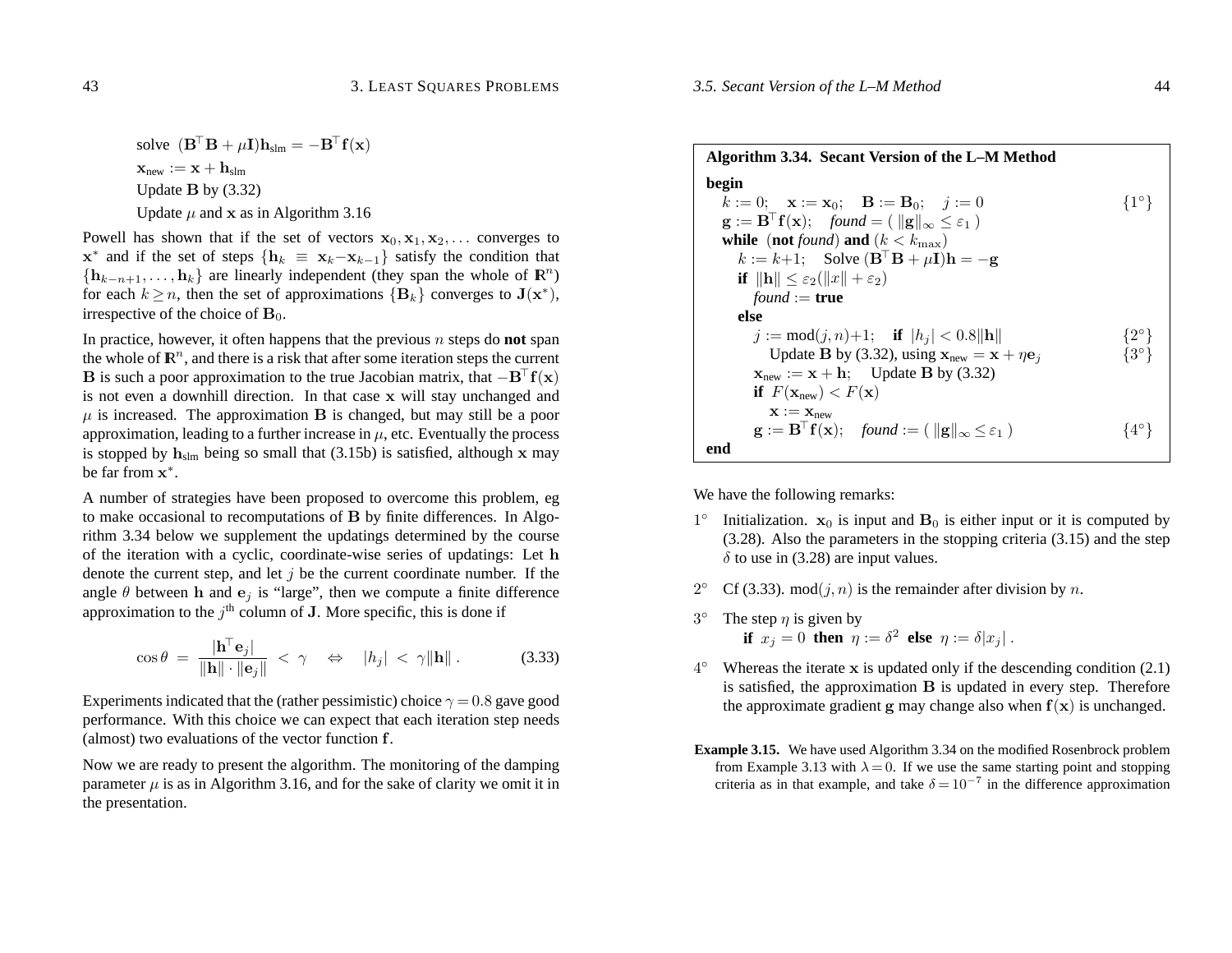#### *3.6. Secant Version of the Dog Leg Method* 46

(3.28), we find the solution after 29 iteration steps, involving <sup>a</sup> total of 53 evaluations of **f** (**x**). For comparison, the "true" L–M algorithm needs only <sup>17</sup> steps, implying <sup>a</sup> total of <sup>18</sup> evaluations of **f** (**x**) **and <sup>J</sup>**(**x**).

We have also used the secant algorithm on the data fitting problem from Examples 1.1, 3.7 and 3.11. With  $\delta = 10^{-7}$  and the same starting point and stopping criteria as in Example 3.7 the iteration was stopped by (3.15a) after 94 steps, involving a total of 192 evaluations of  $f(x)$ . For comparison, Algorithm 3.16 needs 62 iteration steps.

These two problems indicate that Algorithm 3.34 is robust, but they also illustrate <sup>a</sup> general rule of thumb: If gradient information is available, it normally pays to use it.

In many applications the numbers *m* and *n* are large, but each of the functions  $f_i(\mathbf{x})$  depends only on a few of the elements in  $\mathbf{x}$ . In that case most of the  $\frac{\partial f_i}{\partial x_j}(\mathbf{x})$  are zero, and we say that  $\mathbf{J}(\mathbf{x})$  is a *sparse matrix*. There are efficient methods exploiting sparsity in the solution of the Levenberg– Marquardt equation (3.13), see eg Nielsen (1997). In the updating formula (3.32), however, normally all elements in the vectors **h** and **u** are nonzero, so that **B**new will be <sup>a</sup> *dense matrix*. It is outside the scope of this booklet to discuss how to cope with this; we refer to Gill et al (1984) and Toint (1987).

## **3.6. A Secant Version of the Dog Leg Method**

The idea of using <sup>a</sup> secant approximation to the Jacobian can, of course, also be used in connection with the Dog Leg Method from Section 3.3. In this section we shall consider the special case of  $m = n$ , ie in the solution of nonlinear systems of equations. Broyden (1965) not only gave the formula from Definition 3.32,

$$
\mathbf{B}_{\text{new}} = \mathbf{B} + \left(\frac{1}{\mathbf{h}^{\top}\mathbf{h}}(\mathbf{y} - \mathbf{B}\mathbf{h})\right)\mathbf{h}^{\top}
$$
  
where  $\mathbf{h} = \mathbf{x}_{\text{new}} - \mathbf{x}$ ,  $\mathbf{y} = \mathbf{f}(\mathbf{x}_{\text{new}}) - \mathbf{f}(\mathbf{x})$ , (3.35a)

for updating the approximate Jacobian. He also gave <sup>a</sup> formula for updating an approximate inverse of the Jacobian, **D**'**<sup>J</sup>**(**x**)−1. The formula is

$$
\mathbf{D}_{\text{new}} = \mathbf{D} + \left(\frac{1}{\mathbf{h}^{\top} \mathbf{D} \mathbf{y}} (\mathbf{h} - \mathbf{D} \mathbf{y})\right) (\mathbf{h}^{\top} \mathbf{D}), \qquad (3.35b)
$$

where **h** and **y** are defined in (3.35a).

With these matrices the steepest descent direction  $h_{sd}$  and the Gauss– Newton step (which is identical with the Newton step in this case, cf Example 3.5)  $h_{gn}$  (3.18) are approximated by

 $h_{ssd} = -B^{\top}f(x)$  and  $h_{sgn} = -Df(x)$ . (3.36)

Algorithm 3.21 is easily modified to use these approximations. The initial  **can be found by the difference approximation (3.28), and**  $**D**<sub>0</sub>$  **com**puted as  $B_0^{-1}$ . It is easy to show that then the current **B** and **D** satisfy **BD** = **I**. The step parameter  $\alpha$  is found by (3.19) with  $J(x)$  replaced by **B**.

Like the secant version of the L–M method, this method needs extra updates to keep **B** and **D** as good approximations to the current Jacobian and its inverse. We have found that the strategy discussed around (3.33) also works well in this case. It should also be mentioned that the denominator in (3.35b) may be zero or very small. If

$$
|\mathbf{h}^{\!\top} \mathbf{D} \mathbf{y} < \sqrt{\varepsilon_\mathbf{M}} \, \|\mathbf{h}\| \;,
$$

then  $\mathbf{D}$  is not updated, but computed as  $\mathbf{D} = \mathbf{B}^{-1}$ .

Each update with (3.35) "costs"  $10n^2$  flops<sup>6)</sup> and the computation of the two step vectors by (3.36) plus the computation of  $\alpha$  by (3.19) costs  $6n^2$ flops. Thus, each iteration step with the gradient–free version of the Dog Leg method costs about  $16n^2$  flops plus evaluation of  $\mathbf{f}(\mathbf{x}_{\rm new})$ . For comparison, each step with Algorithm 3.21 costs about  $\frac{2}{3}n^3 + 6n^2$  flops plus evaluation of  $f(x_{\text{new}})$  and  $J(x_{\text{new}})$ . Thus, for large values of *n* the gradient-free version is cheaper per step. However, the number of iteration steps is often considerably larger, and if the Jacobian matrix is available, then the gradient version is normally faster.

 $6)$  One "flop" is a simple arithmetic operation between two floating point numbers.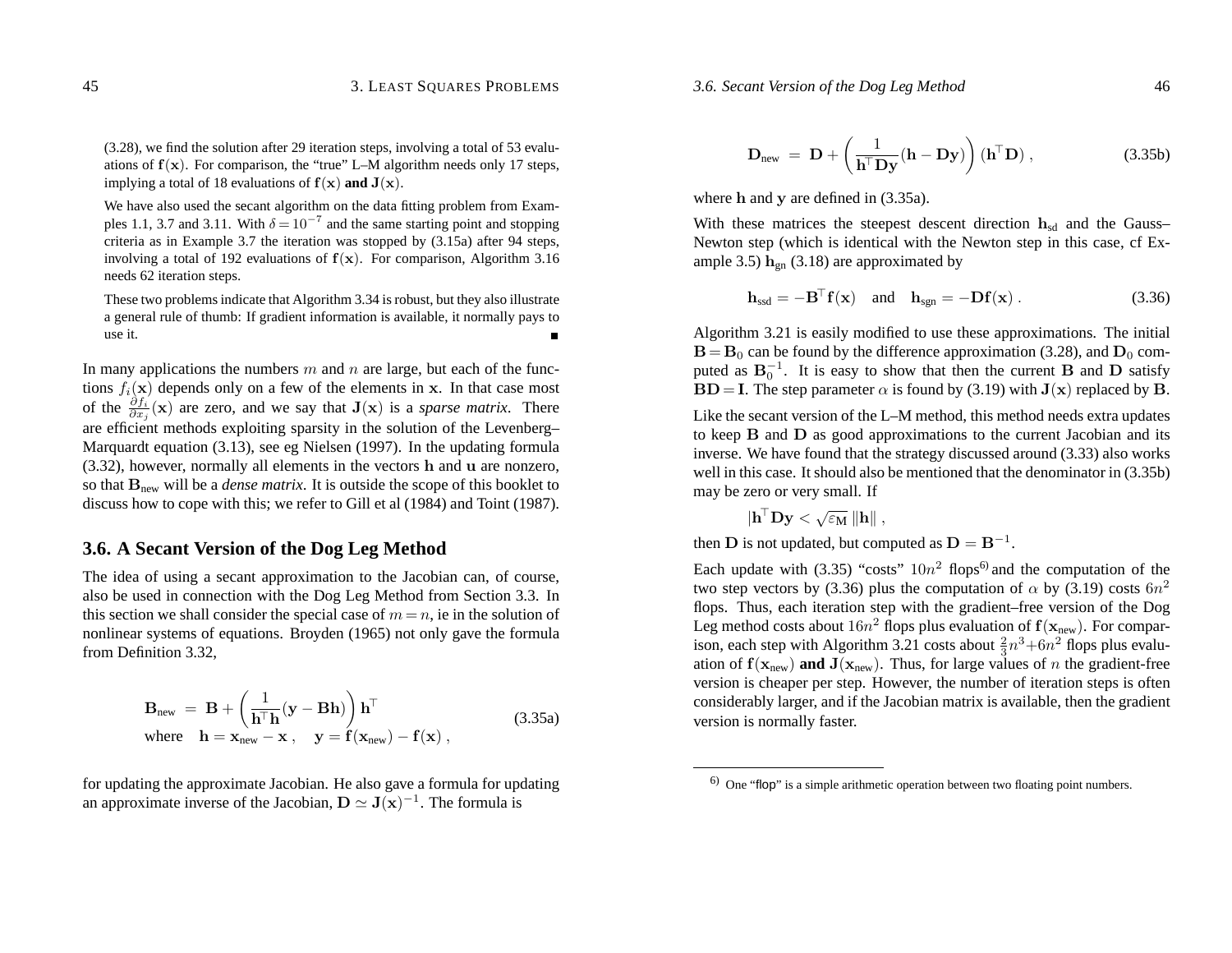**Example 3.16.** We have used Algorithm 3.21 and the gradient–free Dog Leg method on *Rosenbrock's function*  $f : \mathbb{R}^2 \rightarrow \mathbb{R}^2$ , given by

$$
\mathbf{f}(\mathbf{x}) = \begin{bmatrix} 10(x_2 - x_1^2) \\ 1 - x_1 \end{bmatrix},
$$

of Example 3.13. The function has one root,  $\mathbf{x}^* = \begin{bmatrix} 1 \\ 1 \end{bmatrix}^T$ , and with both methods we used the starting point  $\mathbf{x}_0 = \begin{bmatrix} -1.2 \\ 1 \end{bmatrix}^T$  and  $\varepsilon_1 = \varepsilon_2 = 10^{-12}$ ,  $k_{\text{max}} = 100$  in the stopping criteria (3.15), and  $\delta = 10^{-7}$  in (3.28). Algorithm 3.21 stopped at the solution after 17 iteration steps, ie after 18 evaluations of **f** and its Jacobian. The secant version also stopped at the solution; this needed 28 iteration steps and <sup>a</sup> total of 49 evaluations of **f**.

## **3.7. Final Remarks**

We have discussed <sup>a</sup> number of algorithms for solving nonlinear least squares problems. All of them appear in any good program library, and implementations can be found via GAMS (Guide to Available Mathematical Software) at the Internet address

http://gams.nist.gov

The examples in this booklet were computed in MATLAB. The programs are available in the toolbox immoptibox, which can be obtained from

#### http://www.imm.dtu.dk/ <sup>∼</sup>hbn/immoptibox

Finally, it should be mentioned that sometimes <sup>a</sup> reformulation of the problem can make it easier to solve. We shall illustrate this claim by examples, involving ideas that may be applicable also to **your** problem.

**Example 3.17.** In Powell's problem from Examples 3.2, 3.8 and 3.10 the variable  $x_2$  occurs only as  $x_2^2$ . We can introduce new variables  $\mathbf{z} = [x_1, x_2^2]^\top$ , and the problem takes the form: Find  $z^* \in \mathbb{R}^2$  such that  $f(z^*) = 0$ , where

$$
\mathbf{f}(\mathbf{z}) = \begin{bmatrix} z_1 \\ \frac{10z_1}{z_1 + 0.1} + 2z_2 \end{bmatrix} \quad \text{with} \quad \mathbf{J}(\mathbf{z}) = \begin{bmatrix} 1 & 0 \\ (z_1 + 0.1)^{-2} & 2 \end{bmatrix}
$$

This Jacobian is nonsingular for all **<sup>z</sup>**. The L–M algorithm 3.16 with starting point  $\mathbf{z}_0 = [3, 1]^\top$ ,  $\tau = 10^{-16}$  and  $\varepsilon_1 = \varepsilon_2 = 10^{-15}$  in the stopping criteria

(3.15) stops after 3 steps with  $\mathbf{z} \simeq [-1.40e-25, 9.77e-25]^\top$ . This is a good approximation to  $\mathbf{z}^*=\mathbf{0}$ .

**Example 3.18.** The data fitting problem from Examples 1.1, 3.7 and 3.11 can be reformulated to have only two parameters, *x*1 and *<sup>x</sup>*2: We can write the model in the form

$$
M(\mathbf{x},t) = c_1 e^{x_1 t} + c_2 e^{x_2 t},
$$

where, for given **x**, the vector  $\mathbf{c} = \mathbf{c}(\mathbf{x}) \in \mathbb{R}^2$  is found as the least squares solution to the linear problem

 $\mathbf{E} \, \mathbf{c} \, \simeq \, \mathbf{y} \, ,$ 

*3.7. Final Remarks*

with  $\mathbf{E} = \mathbf{E}(\mathbf{x}) \in \mathbb{R}^{m \times 2}$  given by the rows  $(\mathbf{E})_{i,:} = [e^{x_1 t_i} \ e^{x_2 t_i}]$ . As in Example 1.1 the function **f** is defined by  $f_i(\mathbf{x}) = y_i - M(\mathbf{x}, t_i)$ , leading to

$$
\mathbf{f}(\mathbf{x}) = \mathbf{y} - \mathbf{E}(\mathbf{x})\mathbf{c}(\mathbf{x})\ .
$$

It can be shown that the Jacobian is

$$
\mathbf{J} \; = \; -\mathbf{E}\mathbf{G} - \mathbf{H}[\mathbf{c}] \; ,
$$

where, for any vector **u** we define the diagonal matrix  $[\mathbf{u}] = \text{diag}(\mathbf{u})$ , and

 $\mathbf{H} \ = \ [\mathbf{t}]\mathbf{E}, \qquad \mathbf{G} = (\mathbf{E}^\top \mathbf{E})^{-1} \left( [\mathbf{H}^\top \mathbf{f}] - \mathbf{H}^\top \mathbf{E}[\mathbf{c}] \right) \ .$ 

Algorithm 3.16 with the same poor starting guess as in Example 3.7,  $x_0 =$  $[-1, -2]^\top$ ,  $\tau = 10^{-3}$  and  $\varepsilon_1 = \varepsilon_2 = 10^{-8}$  finds the solution  $\mathbf{x} \simeq [-4, -5]^\top$ after 13 iteration steps; about  $\frac{1}{5}$  of the number of steps needed with the 4parameter model.

This approach can be generalized to any model, where some of the parameters occur linearly. It has the name *separable least squares*, and is discussed eg in Nielsen (2000) and Golub and Pereyra (2003).

**Example 3.19.** The final example illustrates <sup>a</sup> frequent difficulty with least squares problems: Normally the algorithms work best when the problem is scaled so that all the (nonzero)  $|x_j^*|$  are of the same order of magnitude.

Consider the so-called *Meyer's problem*

$$
f_i(\mathbf{x}) = y_i - x_1 \exp\left(\frac{x_2}{t_i + x_3}\right), \quad i = 1, ..., 16
$$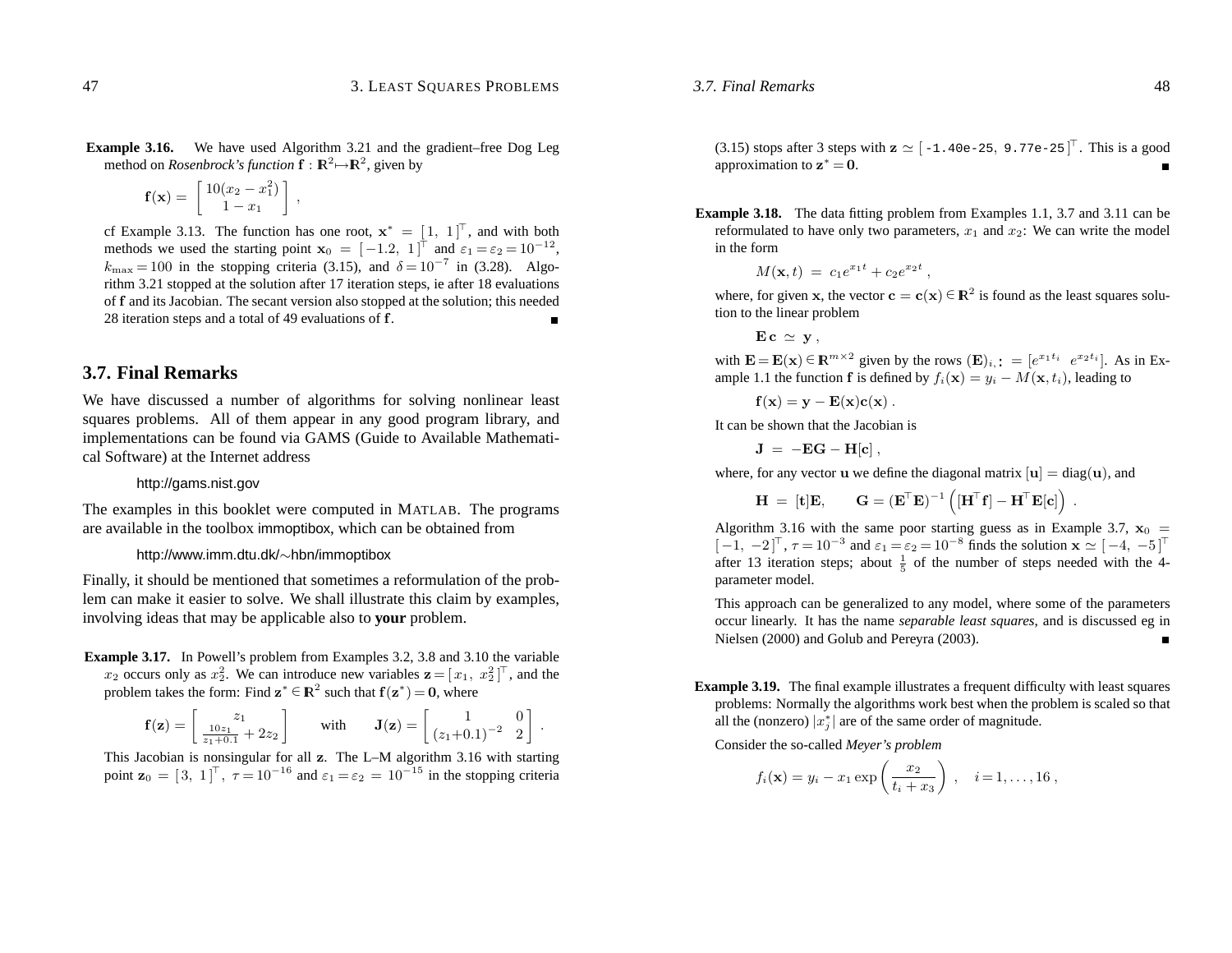with  $t_i = 45+5i$  and

| i              | $y_i$ | i  | $y_i$ | i  | $y_i$ |
|----------------|-------|----|-------|----|-------|
| $\mathbf{1}$   | 34780 | 7  | 11540 | 12 | 5147  |
| $\overline{2}$ | 28610 | 8  | 9744  | 13 | 4427  |
| 3              | 23650 | 9  | 8261  | 14 | 3820  |
| 4              | 19630 | 10 | 7030  | 15 | 3307  |
| 5              | 16370 | 11 | 6005  | 16 | 2872  |
| 6              | 13720 |    |       |    |       |

The minimizer is  $x^* \simeq [5.61 \cdot 10^{-3} \quad 6.18 \cdot 10^3 \quad 3.45 \cdot 10^2]^\top$  with  $F(\mathbf{x}^*) \simeq 43.97.$ 

An alternative formulation is

$$
\phi_i(\mathbf{x}) = 10^{-3} y_i - z_1 \exp\left(\frac{10z_2}{u_i + z_3} - 13\right), \quad i = 1, \dots, 16,
$$

with  $u_i = 0.45 + 0.05i$ . The reformulation corresponds to  $\mathbf{z} = \begin{bmatrix} 10^{-3}e^{13}x_1 & 10^{-3}x_2 & 10^{-2}x_3 \end{bmatrix}^{\top}$ , and the minimizer is  $\mathbf{z}^* \simeq [2.48 \quad 6.18 \quad 3.45]^\top$  with  $\Phi(\mathbf{x}^*) \simeq 4.397 \cdot 10^{-5}$ .

If we use Algorithm 3.16 with  $\tau = 1$ ,  $\varepsilon_1 = 10^{-6}$ ,  $\varepsilon_2 = 10^{-10}$  and the equivalent starting vectors

 $\mathbf{x}_0 = \begin{bmatrix} 2{\cdot}10^{-2} & 4{\cdot}10^3 & 2{.}5{\cdot}10^2 \end{bmatrix}^\top, \qquad \mathbf{z}_0 = \begin{bmatrix} 8{.}85 & 4 & 2{.}5 \end{bmatrix}^\top,$ 

then the iteration is stopped by (3.15b) after 175 iteration steps with the first formulation, and by (3.15a) after 88 steps with the well-scaled reformulation.  $\blacksquare$ 

## APPENDIX

### **A. Symmetric, Positive Definite Matrices**

The matrix  $\mathbf{A} \in \mathbb{R}^{n \times n}$  is symmetric if  $\mathbf{A} = \mathbf{A}^{\top}$ , ie if  $a_{ij} = a_{ji}$  for all *i*, *j*.

| <b>Definition A.1.</b> The symmetric matrix $A \in \mathbb{R}^{n \times n}$ is                                                                            |  |  |  |  |  |
|-----------------------------------------------------------------------------------------------------------------------------------------------------------|--|--|--|--|--|
| <i>positive definite</i> if $\mathbf{x}^{\top} \mathbf{A} \mathbf{x} > 0$ for all $\mathbf{x} \in \mathbb{R}^{n}$ , $\mathbf{x} \neq \mathbf{0}$ ,        |  |  |  |  |  |
| <i>positive semidefinite</i> if $\mathbf{x}^{\top} \mathbf{A} \mathbf{x} \geq 0$ for all $\mathbf{x} \in \mathbb{R}^{n}$ , $\mathbf{x} \neq \mathbf{0}$ . |  |  |  |  |  |

Some useful properties of such matrices are listed in Theorem A.2 below. The proof can be found by combining theorems in almost any textbooks on linear algebra and on numerical linear algebra. At the end of this appendix we give some practical implications of the theorem.

Now, let **J** ∈ **R**<sup>*m*×*n*</sup> be given, and let

 $\mathbf{A} = \mathbf{J}^{\!\top} \mathbf{J}$  .

Then  $A^{\top} = J^{\top} (J^{\top})^{\top} = A$ , ie A is symmetric. Further, for any nonzero  $x \in \mathbb{R}^n$  let  $\mathbf{v} = \mathbf{J}\mathbf{x}$ . Then

$$
\mathbf{x}^\top \mathbf{A} \mathbf{x} = \mathbf{x}^\top \mathbf{J}^\top \mathbf{J} \mathbf{x} = \mathbf{y}^\top \mathbf{y} \ge 0 \;,
$$

showing that **A** is positive semidefinite. If  $m > n$  and the columns in **J** are linearly independent, then  $\mathbf{x} \neq \mathbf{0} \Rightarrow \mathbf{y} \neq \mathbf{0}$  and  $\mathbf{y}^{\top} \mathbf{y} > 0$ . Thus, in this case **A** is positive definite.

From (A.3) below follows immediately that

 $(\mathbf{A} + \mu \mathbf{I})\mathbf{v}_i = (\lambda_i + \mu)\mathbf{v}_i, \quad i = 1, \ldots, n$ 

for any  $\mu \in \mathbb{R}$ . Combining this with  $2^\circ$  in Theorem A.2 we see that if **A** is symmetric and positive semidefinite and  $\mu > 0$ , then the matrix  $\mathbf{A} + \mu \mathbf{I}$  is also symmetric and it is guaranteed to be positive definite.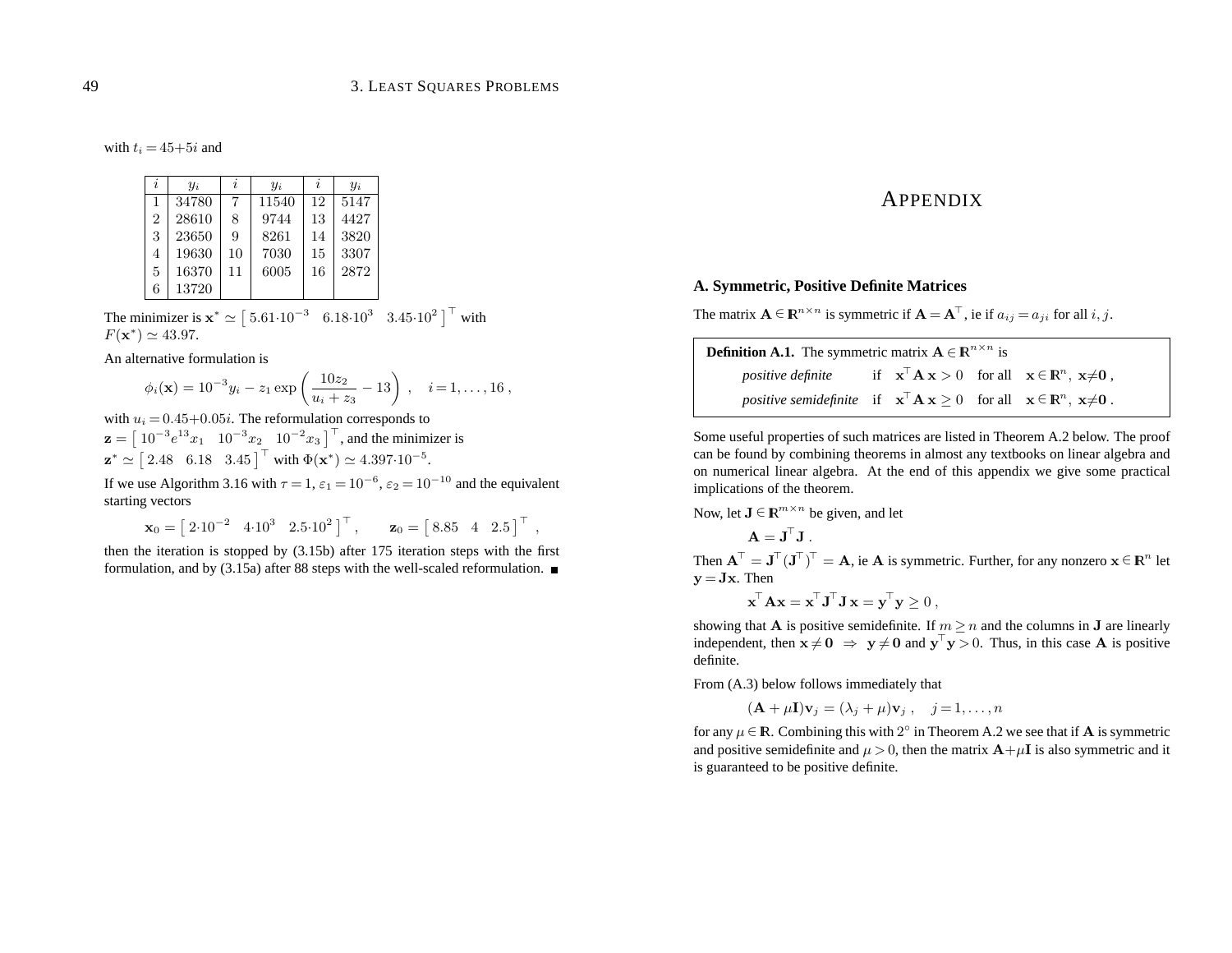**Theorem A.2.** Let 
$$
A \in \mathbb{R}^{n \times n}
$$
 be symmetric and let  $A = LU$ , where   
L is a unit lower triangular matrix and U is an upper triangular matrix.  
Further, let  $\{(\lambda_j, \mathbf{v}_j)\}_{j=1}^n$  denote the eigensolutions of A, ie

$$
\mathbf{A}\mathbf{v}_j = \lambda_j \mathbf{v}_j, \quad j = 1, \dots, n \tag{A.3}
$$

Then

- 1<sup>°</sup> The eigenvalues are real,  $\lambda_i \in \mathbb{R}$ , and the eigenvectors  $\{v_i\}$  form an orthonormal basis of  $\mathbb{R}^n$ .
- 2◦ The following statements are equivalent
	- a) **A** is positive definite (positive semidefinite)
	- b) All  $\lambda_i > 0$  (  $\lambda_i \ge 0$ )
	- c) All  $u_{ii} > 0$  ( $u_{ii} \ge 0$ ).
- If **A** is positive definite, then
- 3◦ The LU-factorization is numerically stable.
- $4^\circ$   $\mathbf{U} = \mathbf{D}\mathbf{L}^\top$  with  $\mathbf{D} = \text{diag}(u_{ii}).$
- $5^{\circ}$  **A** =  $\mathbf{C}^{\top}\mathbf{C}$ , the *Cholesky factorization.*  $\mathbf{C} \in \mathbb{R}^{n \times n}$  is upper triangular.

The *condition number* of <sup>a</sup> symmetric matrix **A** is

$$
\kappa_2(\mathbf{A}) = \max\{|\lambda_j|\}/\min\{|\lambda_j|\}.
$$

If **A** is positive (semi)definite and  $\mu > 0$ , then

$$
\kappa_2(\mathbf{A}+\mu\mathbf{I}) = \frac{\max\{\lambda_j\} + \mu}{\min\{\lambda_j\} + \mu} \leq \frac{\max\{\lambda_j\} + \mu}{\mu} ,
$$

and this is a decreasing function of  $\mu$ .

Finally, some remarks on Theorem A.2 and practical details: A *unit lower triangular matrix* **L** is characterized by  $\ell_{ii} = 1$  and  $\ell_{ij} = 0$  for  $j > i$ . Note, that the LU-factorization  $A = LU$  is made **without** pivoting. Also note that points  $4^{\circ} - 5^{\circ}$ give the following relation between the LU- and the Cholesky-factorization

$$
\mathbf{A} = \mathbf{L}\,\mathbf{U} = \mathbf{L}\,\mathbf{D}\,\mathbf{L}^{\top} = \mathbf{C}^{\top}\mathbf{C} \ ,
$$

showing that

 $C = D^{1/2}L^{T}$ , with  $D^{1/2} = diag(\sqrt{u_{ii}})$ .

The Cholesky factorization can be computed directly (ie without the intermediate results **L** and **U**) by the following algorithm, that includes <sup>a</sup> test for positive definiteness.

| <b>Algorithm A.4. Cholesky Factorization</b>                   |                          |
|----------------------------------------------------------------|--------------------------|
| begin                                                          |                          |
| $k := 0$ ; posdef := true                                      | {Initialisation}         |
| while <i>posdef</i> and $k < n$                                |                          |
| $k := k+1; \quad d := a_{kk} - \sum_{i=1}^{k-1} c_{ik}^2$      |                          |
| if $d > 0$                                                     | {test for pos. def.}     |
| $c_{kk} := \sqrt{d}$                                           | {diagonal element}       |
| <b>for</b> $i := k+1, , n$                                     |                          |
| $c_{kj} := (a_{kj} - \sum_{i=1}^{k-1} c_{ij} c_{ik}) / c_{kk}$ | {superdiagonal elements} |
| else                                                           |                          |
| $posdef := false$                                              |                          |
| end                                                            |                          |

The "cost" of this algorithm is about  $\frac{1}{3}n^3$  flops. Once **C** is computed, the system  $Ax = b$  can be solved by forward and back substitution in

> $\textbf{C}^{\top}\textbf{z} =$ and  $\mathbf{C} \mathbf{x} = \mathbf{z}$ .

respectively. Each of these steps costs about  $n^2$  flops.

### **B. Minimum Norm Least Squares Solution**

Consider the least squares problem: Given  $A \in \mathbb{R}^{m \times n}$  with  $m > n$  and  $b \in \mathbb{R}^m$ , find  $h \in \mathbb{R}^n$  such that

$$
\|\mathbf{b} - \mathbf{A}\,\mathbf{h}\|
$$

is minimized. To analyze this, we shall use the *singular value decomposition* (SVD) of **A**,

$$
\mathbf{A} = \mathbf{U} \Sigma \mathbf{V}^{\top}, \tag{B.1}
$$

where the matrices  $U \in \mathbb{R}^{m \times m}$  and  $V \in \mathbb{R}^{n \times n}$  are orthogonal, and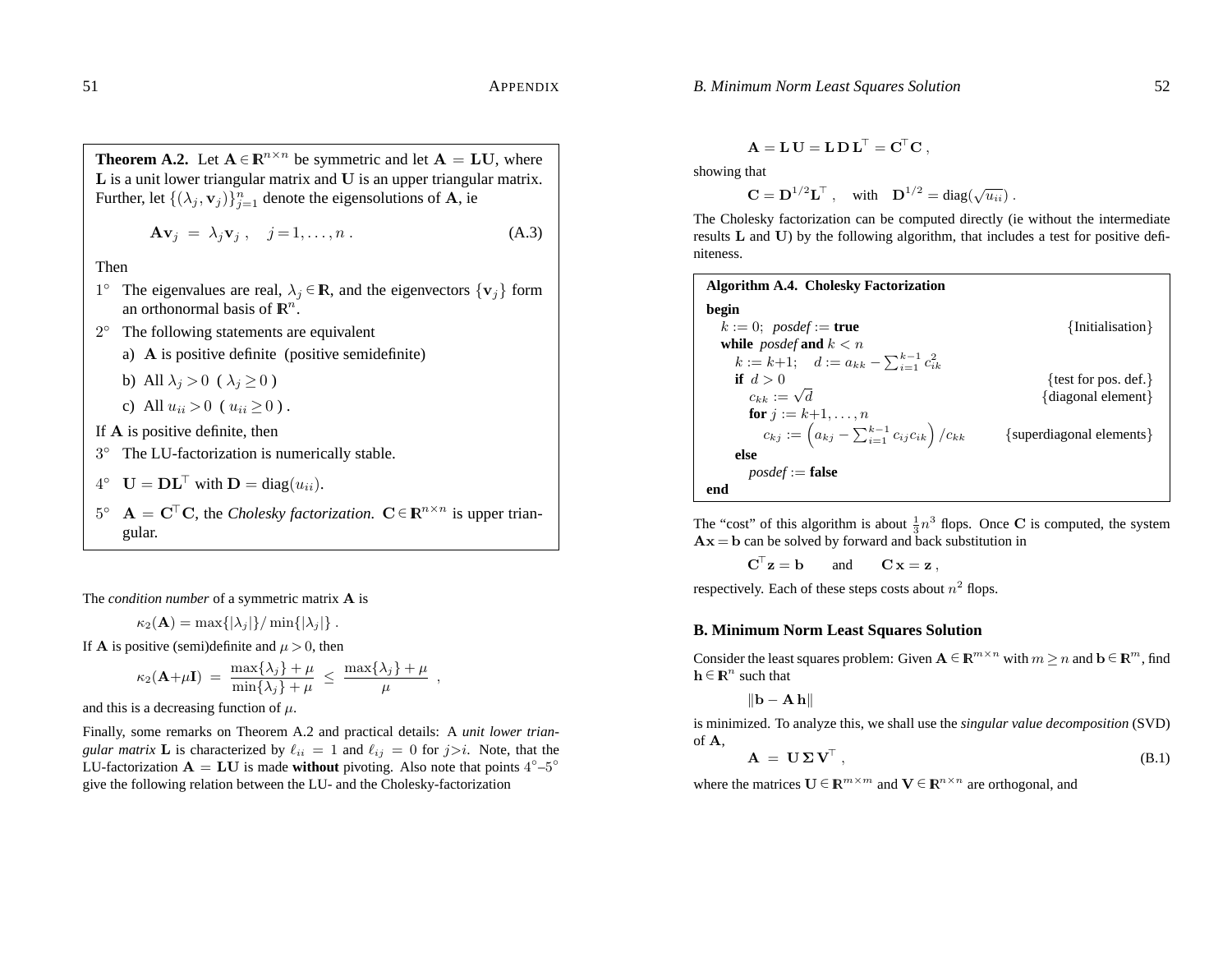53 APPENDIX

$$
\mathbf{\Sigma} = \begin{bmatrix} \sigma_1 & & \\ & \ddots & \\ & & \sigma_n \\ & & 0 \end{bmatrix} \quad \text{with} \ \sigma_1 \geq \cdots \geq \sigma_p > 0, \ \sigma_{p+1} = \cdots = \sigma_n = 0 \, .
$$

The *<sup>σ</sup><sup>j</sup>* are the *singular values*. The number *<sup>p</sup>* is the *rank* of **A**, equal to the dimension of the subspace  $\mathcal{R}(\mathbf{A})\subseteq \mathbb{R}^m$  (the so-called *range* of **A**) that contains every possible linear combination of the columns of **A**.

Let  ${\bf u}_j\}_{j=1}^m$  and  ${\bf v}_j\}_{j=1}^n$  denote the columns in **U** and **V**, respectively. Since the matrices are orthogonal, the vectors form two orthonormal sets, ie

$$
\mathbf{u}_i^{\top} \mathbf{u}_j = \mathbf{v}_i^{\top} \mathbf{v}_j = \begin{cases} 1, & i = j, \\ 0, & \text{otherwise.} \end{cases}
$$
 (B.2)

From (B.1) and (B.2) it follows that

*σ*1

 $\mathbb{R}$ 

$$
\mathbf{A} = \sum_{j=1}^{p} \sigma_j \mathbf{u}_j \mathbf{v}_j \quad \text{and} \quad \mathbf{A} \mathbf{v}_k = \sigma_k \mathbf{u}_k, \ k = 1, \dots, n \ . \tag{B.3}
$$

The  $\{u_j\}$  and  $\{v_j\}$  can be used as orthonormal bases in  $\mathbb{R}^m$  and  $\mathbb{R}^n$ , respectively, so we can write

$$
\mathbf{b} = \sum_{j=1}^{m} \beta_j \mathbf{u}_j, \qquad \mathbf{h} = \sum_{i=1}^{n} \eta_i \mathbf{v}_i, \qquad (B.4)
$$

and by use of (B.3) we see that

$$
\mathbf{r} = \mathbf{b} - \mathbf{A} \mathbf{h} = \sum_{j=1}^p (\beta_j - \sigma_j \eta_j) \mathbf{u}_j + \sum_{j=p+1}^m \beta_j \mathbf{u}_j,
$$

and by means of (B.2) this implies

$$
\|\mathbf{r}\|^2 = \mathbf{r}^\top \mathbf{r} = \sum_{j=1}^p (\beta_j - \sigma_j \eta_j)^2 + \sum_{j=p+1}^m \beta_j^2.
$$
 (B.5)

This is minimized when

$$
\beta_j-\sigma_j\eta_j\;=\;0\;,\quad j=1,\ldots,p\;.
$$

Thus, the least squares solution can be expressed as

$$
\mathbf{h}^* = \sum_{j=1}^p \frac{\beta_j}{\sigma_j} \mathbf{v}_j + \sum_{j=p+1}^n \eta_j \mathbf{v}_j.
$$

When  $p < n$  the least squares solution has  $n-p$  degrees of freedom:  $\eta_{p+1}, \ldots, \eta_n$ are arbitrary. Similar to the discussion around (B.5) we see that  $\|\mathbf{h}^*\|$  is minimized when  $\eta_{p+1} = \cdots = \eta_n = 0$ . The solution corresponding to this choice of the free parameters is the so-called *minimum norm solution,*

$$
\mathbf{h}_{\min}^* = \sum_{j=1}^p \frac{\beta_j}{\sigma_j} \mathbf{v}_j = \sum_{j=1}^p \frac{\mathbf{u}_j^{\mathsf{T}} \mathbf{b}}{\sigma_j} \mathbf{v}_j.
$$

The reformulation follows from (B.4) and (B.2).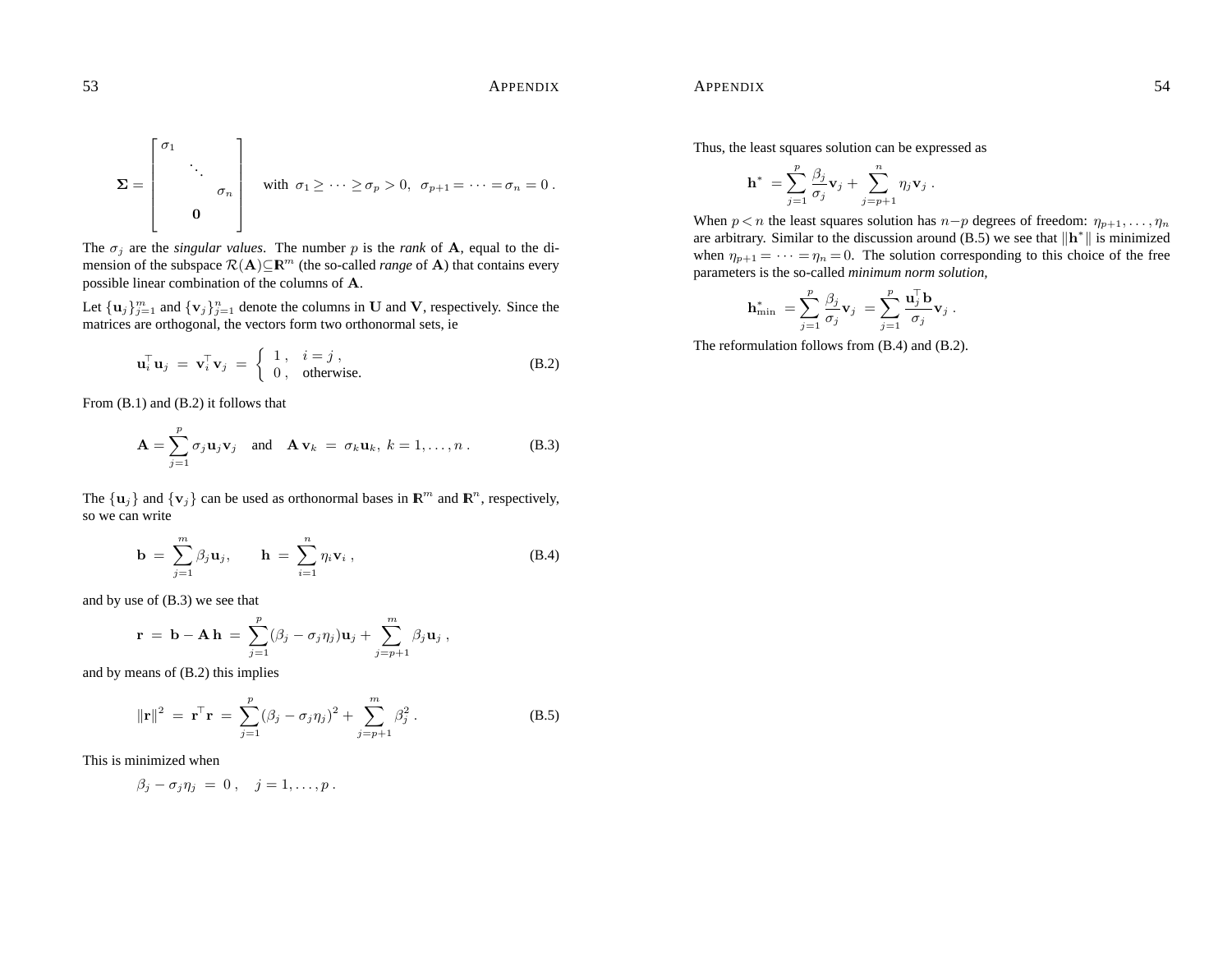# **REFERENCES**

- 1. M. Al-Baali and R. Fletcher (1985): Variational Methods for Non-Linear Least-Squares. J. Opl. Res. Soc. **36**, No. 5, pp 405–421.
- 2. C.G. Broyden (1965): A Class of Methods for Solving Nonlinear Simultaneous Equations. Maths. Comp. **19**, pp 577–593.
- 3. J.E. Dennis, Jr. and R.B. Schnabel (1983): Numerical Methods for Unconstrained Optimization and Nonlinear Equations, Prentice Hall.
- 4. L. Eldén, L. Wittmeyer-Koch and H.B. Nielsen (2004): Introduction to Numer*ical Computation – analysis and* MATLAB *illustrations*, to appear.
- 5. P.E. Frandsen, K. Jonasson, H.B. Nielsen and O. Tingleff (2004): Unconstrained Optimization, 3rd Edition, IMM, DTU. Available as http://www.imm.dtu.dk/courses/02611/uncon.pdf
- 6. P.E. Gill, W. Murray, M.A. Saunders and M.H. Wright (1984): Sparse Matrix Methods in Optimization, SIAM J.S.S.C. **5**, pp 562–589.
- 7. G. Golub and V. Pereyra, (2003): *Separable Nonlinear Least Squares: The Variable Projection Method and its Applications*, Inverse Problems, **19**, pp R1– R26.
- 8. G. Golub and C.F. Van Loan (1996): *Matrix Computations*, 3rd edition. John Hopkins Press.
- 9. K. Levenberg (1944): A Method for the Solution of Certain Problems in Least Squares. Quart. Appl. Math. **2**, pp 164–168.
- 10. K. Madsen (1988): A Combined Gauss-Newton and Quasi-Newton Method for Non-Linear Least Squares. Institute for Numerical Analysis (now par<sup>t</sup> of IMM), DTU. Report NI-88-10.
- 11. K. Madsen and H.B. Nielsen (2002): *Supplementary Notes for 02611 Optimization and Data Fitting*, IMM, DTU. Available as http://www.imm.dtu.dk/courses/02611/SN.pdf
- 12. K. Madsen, H.B. Nielsen and J. Søndergaard (2002): Robust Subroutines for Non-Linear Optimization. IMM, DTU. Report IMM-REP-2002-02. Available as http://www.imm.dtu.dk/∼km/F package/robust.pdf
- 13. K. Madsen, H.B. Nielsen and O. Tingleff (2004): Optimization with Constraints, 2nd Edition. IMM, DTU. Available as http://www.imm.dtu.dk/courses/02611/ConOpt.pdf
- 14. D. Marquardt (1963): An Algorithm for Least Squares Estimation on Nonlinear Parameters. SIAM J. APPL. MATH.**11**, pp 431–441.
- 15. H.B. Nielsen (1997): Direct Methods for Sparse Matrices. IMM, DTU. Available as http://www.imm.dtu.dk/∼hbn/publ/Nsparse.ps
- 16. H.B. Nielsen (1999): Damping Parameter in Marquardt's Method. IMM, DTU. Report IMM-REP-1999-05. Available as http://www.imm.dtu.dk/∼hbn/publ/TR9905.ps
- 17. H.B. Nielsen (2000): Separable Nonlinear Least Squares. IMM, DTU. Report IMM-REP-2000-01. Available as http://www.imm.dtu.dk/∼hbn/publ/TR0001.ps
- 18. J. Nocedal and S.J. Wright (1999): Numerical Optimization, Springer.
- 19. M.J.D. Powell (1970): A Hybrid Method for Non-Linear Equations. In P. Rabinowitz (ed): *Numerical Methods for Non-Linear Algebraic Equations*, Gordon and Breach. pp 87ff.
- 20. P.L. Toint (1987): On Large Scale Nonlinear Least Squares Calculations. SIAM J.S.S.C. **8**, pp 416–435.